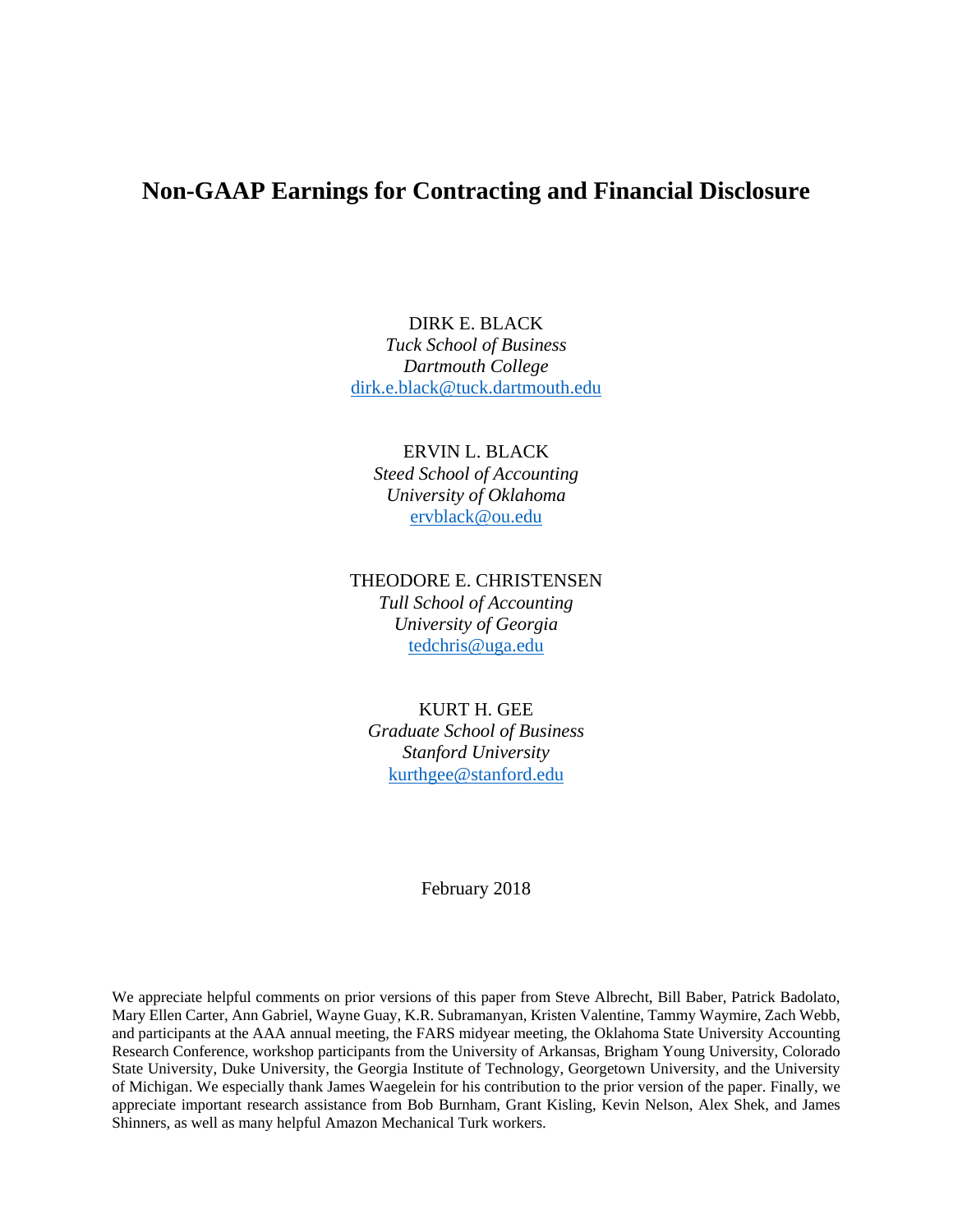# **Non-GAAP Earnings for Contracting and Financial Disclosure**

#### ABSTRACT

We explore how the internal use of non-GAAP performance metrics in compensation contracting relates to the disclosure of non-GAAP earnings to external stakeholders. Ex ante, it is unclear why information useful in contracting would be informative for valuation purposes unless a firm's compensation and financial disclosure processes are related. We explore this relation using a large hand-collected sample of non-GAAP earnings numbers from firms' proxy statements and annual earnings announcements. We find that the use of a non-GAAP performance measure in compensation contracting is positively associated with the likelihood that managers will disclose a non-GAAP metric in the earnings announcement, and that these two numbers are often exactly equivalent. We also find that the quality of non-GAAP reporting is higher when the firm uses non-GAAP performance metrics for both compensation contracting and financial disclosure, and that investors find non-GAAP earnings to be more credible when compensation committees corroborate the externally-disclosed non-GAAP number by relying on it internally. Finally, using non-GAAP earnings for compensation contracting appears to reduce the likelihood that managers will report non-GAAP earnings aggressively. Overall, our results suggest that the dual use of non-GAAP earnings for internal performance evaluation and external performance disclosure improves non-GAAP reporting quality.

**JEL Codes:** G34; M12; M41; M48; M52

**Keywords:** Non-GAAP earnings; contracting; compensation; performance evaluation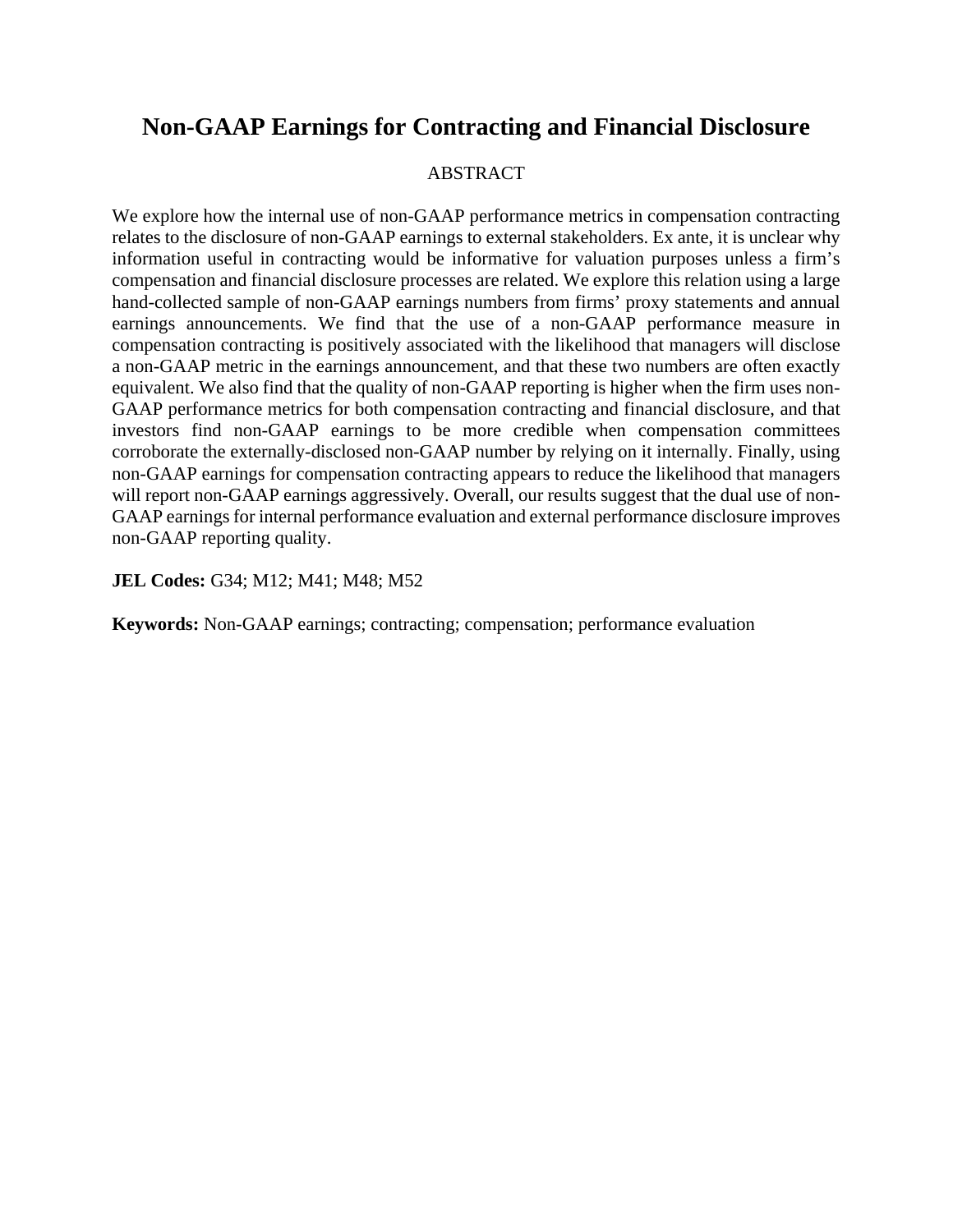#### *1. Introduction*

 A well-established literature examines the disclosure of non-GAAP earnings to external stakeholders via earnings announcements (e.g., Bradshaw and Sloan [2002], Bhattacharya et al. [2003]). This research suggests that both opportunistic and informative incentives can influence managers' non-GAAP reporting, and that analysts provide more informative non-GAAP performance metrics than those disclosed by managers (Bentley et al. [2018]). In addition, boards of directors frequently use non-GAAP earnings as a performance metric in compensation contracts. This phenomenon, repeatedly questioned in the business press (Rapoport [2014]), has prompted researchers to consider the extent to which boards and managers influence one another in the use of non-GAAP performance metrics.

 Two recent studies provide evidence regarding the interplay between boards and managers regarding the use of non-GAAP performance measures. Using a sample of public earnings announcements, Guest et al. [2017] find that firms that exclude the most expenses in calculating non-GAAP earnings also have the highest paid CEOs. They conclude that *external* non-GAAP reporting influences the board to increase executive pay. However, they do not examine whether the board actually uses non-GAAP earnings information in compensation contracts.

 Using a sample of proxy statement compensation disclosures, Curtis et al. [2017] examine the explicit use of non-GAAP measures in compensation contracting, as disclosed in proxy statements. Curtis et al. [2017] find that non-GAAP performance measures are more likely to be used in compensation contracts when a CEO is hired from outside of the firm and has less direct control over operations, which is consistent with the board using non-GAAP measures to filter out elements that fall outside of the manager's control. They do not find evidence of an association between the use of non-GAAP performance metrics in contracting and higher bonus compensation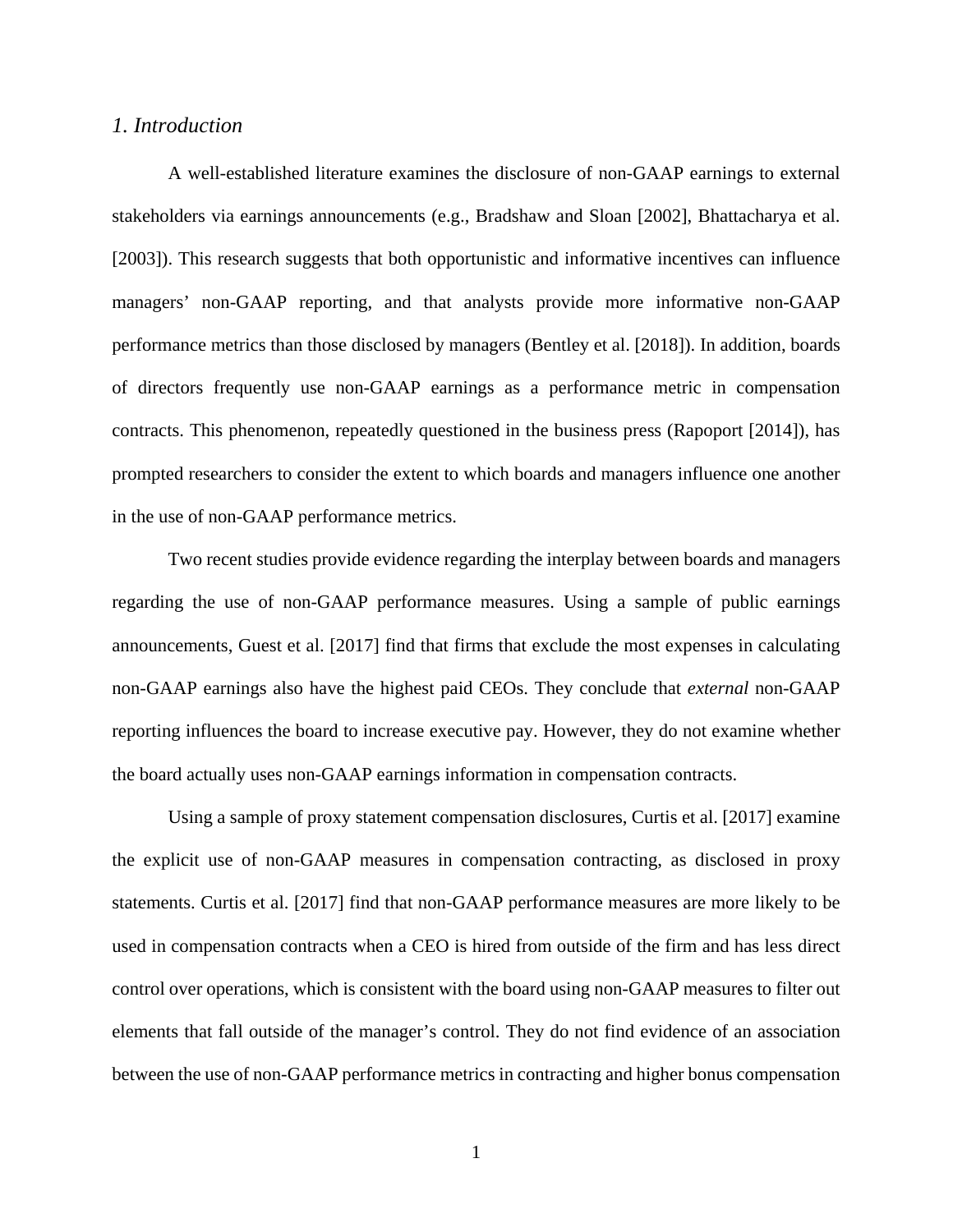or the likelihood of meeting or beating compensation targets. Thus, they conclude that the *internal* use of non-GAAP performance measures reflect efficient contracting by the board. However, they do not examine external non-GAAP disclosures.

 While Guest et al. [2017] imply that managers use external non-GAAP disclosures to influence the board, Curtis et al. [2017] conclude that boards use non-GAAP metrics appropriately and are only indirectly influenced by managers' risk aversion to tasks beyond their control. Both studies provide plausible explanations for the use of non-GAAP performance metrics, but the extent to which each motivation has the stronger influence on practice is unclear based on the nonoverlapping empirical evidence in these two studies. We directly compare firms' use of non-GAAP earnings in both compensation contracting and *external* disclosure. Specifically, we examine whether incentives associated with management compensation or financial disclosure have the stronger influence on external non-GAAP earnings disclosure. We also examine how the joint use of non-GAAP performance metrics for compensation contracting and financial disclosure influences the quality of externally-reported non-GAAP earnings metrics.

 We collect non-GAAP EPS metrics from both proxy statements and earnings announcements for firms covered by ExecuComp from 2009 to 2015. We first examine the likelihood of agreement of non-GAAP measures between the proxy and the earnings announcement to provide evidence on the relation between how the board and managers use non-GAAP metrics. We find significant overlap between the use of non-GAAP measures in earnings announcements and proxy statements. Specifically, 11.4% of our sample observations report non-GAAP earnings-per-share (EPS) in both the earnings announcement and the proxy statement, with non-GAAP EPS figures agreeing between these disclosures 68.8% of the time.

Next, we examine the determinants of managers' disclosure of non-GAAP EPS-based performance metrics in both earnings announcements and proxy statements. Since the use of non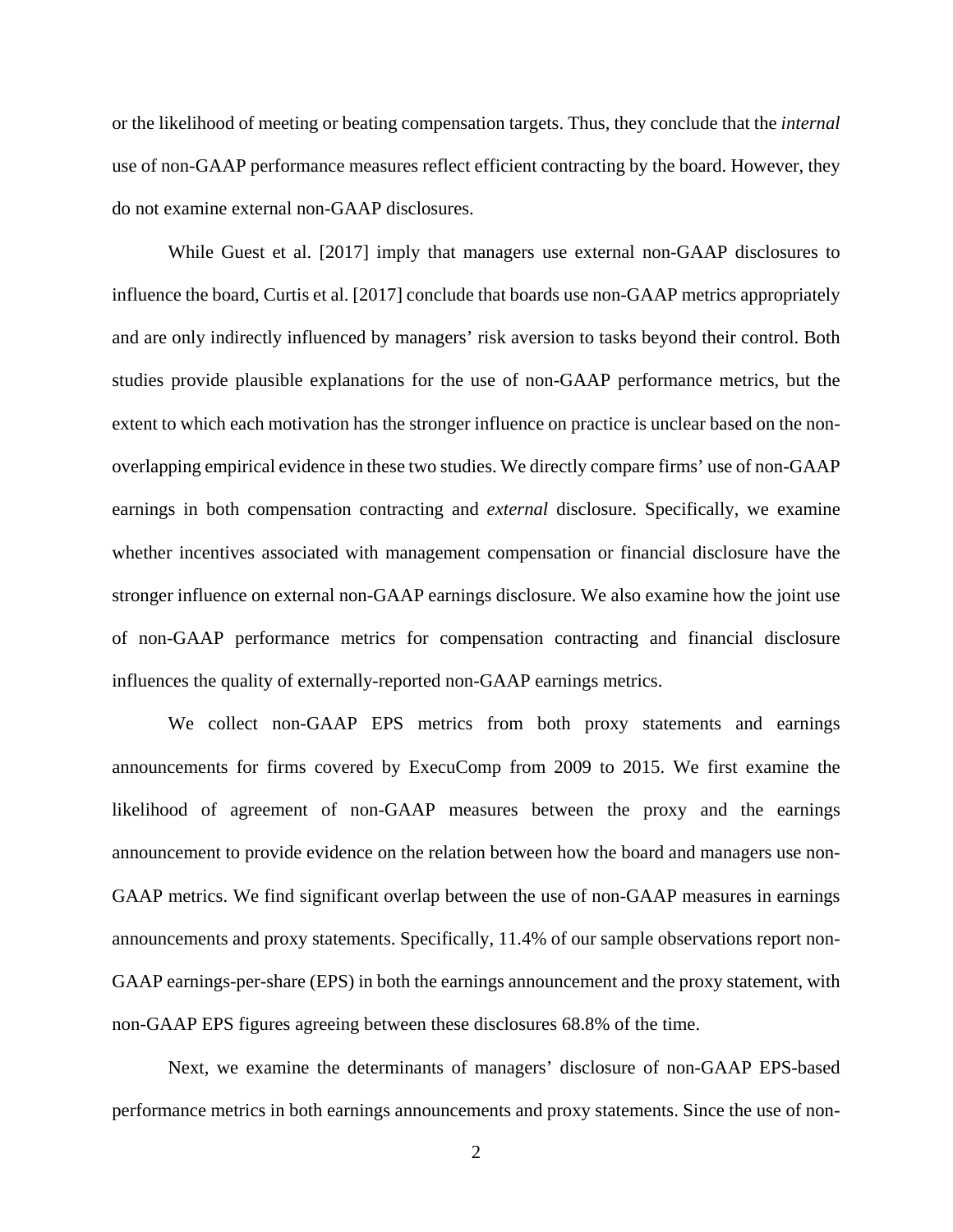GAAP EPS in one of these disclosures may influence the likelihood of inclusion in the other, we estimate two equations that predict the likelihood of non-GAAP EPS disclosure—one for the earnings announcement and one for the proxy statement. Using a two-stage least squares approach, we find evidence suggesting that the use of non-GAAP earnings in compensation contracting (i.e., the proxy statement) is positively associated with the likelihood that managers will disclose non-GAAP earnings in their earnings announcements. We also find evidence suggesting that a firm's likelihood of using non-GAAP EPS in contracting is positively associated with its external disclosure of non-GAAP EPS in earnings announcements. Moreover, non-GAAP EPS use in the proxy statement predicts non-GAAP disclosure in the earnings announcement more than non-GAAP EPS disclosure in the earnings announcement predicts non-GAAP use in the proxy statement. However, the difference is not statistically significant at traditional levels. Importantly, the existence of special items predicts non-GAAP EPS use for both financial disclosure and compensation contracting, but this evidence is significantly stronger for non-GAAP use in financial disclosure, suggesting a greater willingness of managers to exclude special items in calculating core earnings reported to investors relative to earnings reported to the board.

 Using principle components analysis of the determinants of non-GAAP EPS disclosure in the earnings announcement and the proxy statement, respectively, we also explore factors associated with the joint use of non-GAAP earnings in both financial disclosure and compensation contracting. Specifically, our model includes two principal components: one comprised of factors associated with non-GAAP EPS disclosure and the other comprised of the determinants of the use of non-GAAP performance metrics in compensation contracting. Our model also includes other general determinants of non-GAAP disclosure. We find that non-GAAP EPS use in compensation contracting is a much stronger predictor of the joint use of non-GAAP EPS (for both financial disclosure and compensation contracting), suggesting that compensation incentives associated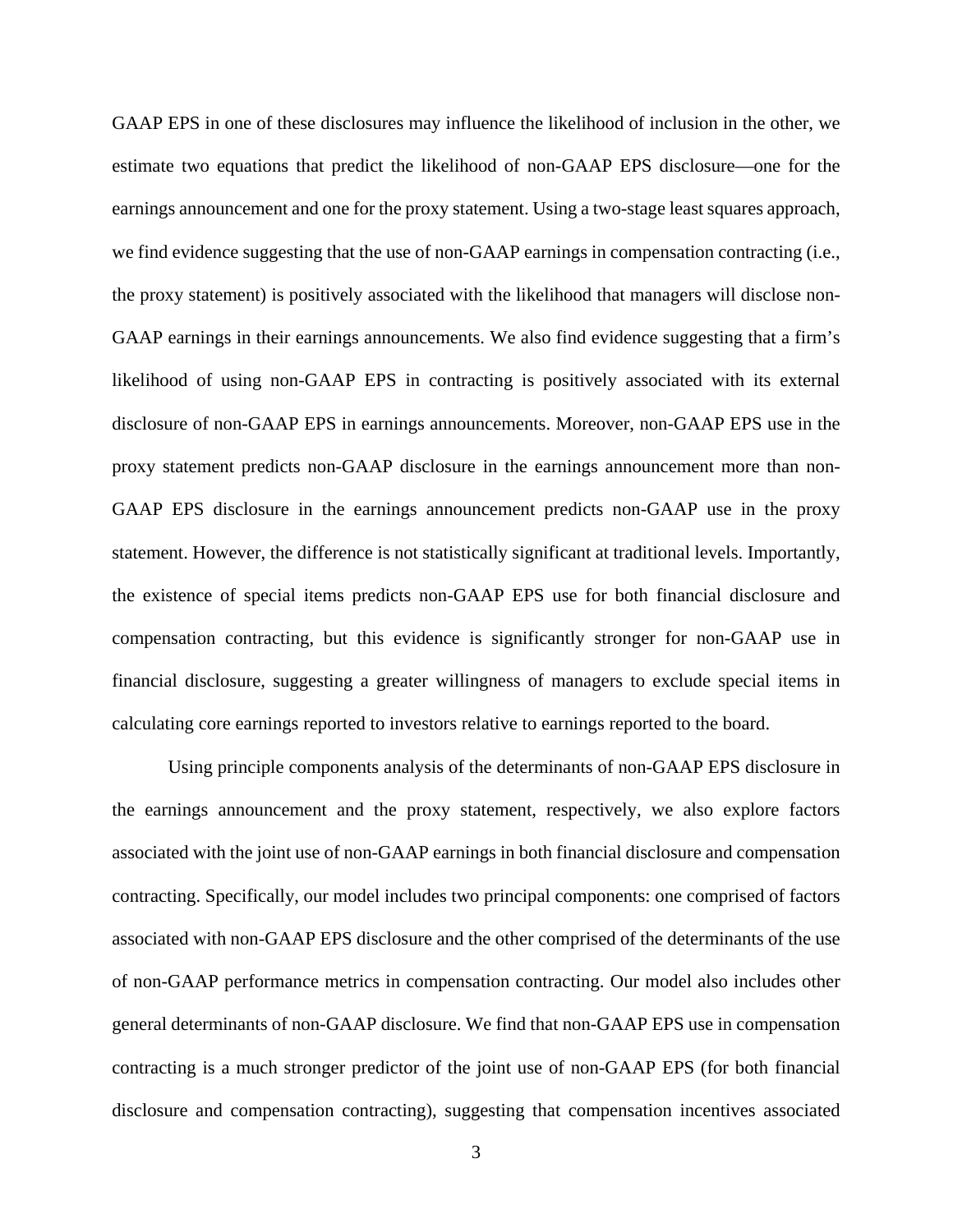with a non-GAAP EPS performance measure have a higher association with the firm's non-GAAP EPS use than other financial reporting incentives. Moreover, our evidence suggests that non-GAAP EPS is useful for both stewardship and valuation purposes.

 To provide further evidence on the usefulness of non-GAAP EPS figures, we examine whether non-GAAP earnings exclusions in calculating non-GAAP metrics disclosed in earnings announcements are less persistent (i.e., of higher quality) when non-GAAP EPS is also used for compensation contracting, consistent with efficient contracting motives for using non-GAAP performance metrics (consistent with Curtis et al. [2017]). We use persistence tests common in the non-GAAP reporting literature and allow the coefficient on non-GAAP exclusions to vary with whether a non-GAAP EPS figure is also disclosed in the proxy statement (Doyle et al. [2003], Kolev et al. [2008], Whipple [2015]). This evidence suggests that non-GAAP EPS exclusions in the earnings announcement are less persistent (i.e., of higher quality) when the board provides compensation incentives using a non-GAAP EPS figure.

 Since compensation contracts can be written to encourage or constrain managers' financial disclosure behavior, and some contracts appear to be written on or associated with analysts' consensus earnings expectations (Matsunaga and Park [2001]), we examine whether the use of non-GAAP EPS in compensation contracting inhibits the propensity of managers to report non-GAAP numbers in earnings announcements that exceed analysts' consensus actual earnings numbers. Our descriptive evidence and regression analyses both suggest that managers are much less likely to disclose a non-GAAP EPS figure in the earnings announcement that exceeds analysts' consensus actual earnings when a non-GAAP EPS figure is used for compensation contracting.

 As a final test of how the dual use of non-GAAP EPS in compensation contracting and financial disclosure influences the usefulness of non-GAAP performance metrics, we examine whether investors' response to non-GAAP earnings news in the earnings announcement varies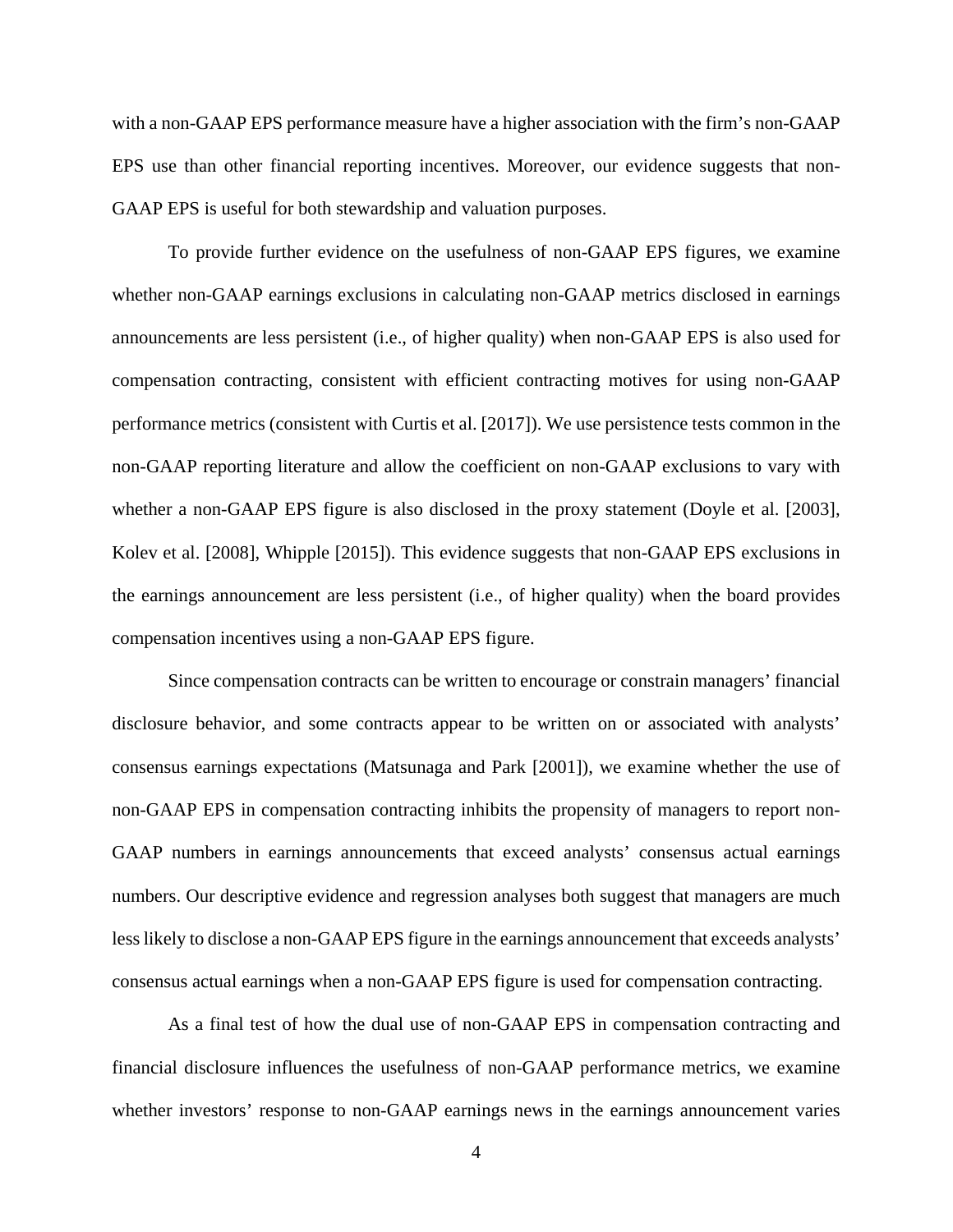with non-GAAP earnings use in compensation contracting. We find evidence suggesting that investors respond more to non-GAAP earnings news of firms that also use non-GAAP earnings in compensation contracting. In other words, investors find public non-GAAP disclosures more credible when they are corroborated by the board in the proxy statement.

 Our results provide evidence suggesting that the use of non-GAAP EPS in internal contracting influences the likelihood and quality of non-GAAP EPS disclosures in annual earnings announcements. Unlike prior studies that examine only non-GAAP disclosures disclosed in annual earnings announcements (i.e., Guest et al. [2017], Black et al. [2018]) or in proxy statements (i.e., Curtis et al. [2017]), we provide evidence using data collected from both sources. Moreover, our results are important because they suggest a link between the compensation contracting process and voluntary disclosure decisions. Moreover, they suggest that this link results in non-GAAP earnings figures that are of relatively higher quality. Our results also inform the literature on the determinants of the properties of non-GAAP EPS figures used for both stewardship and valuation.

#### *2. Hypothesis Development*

#### 2.1 NON-GAAP COMPENSATION CONTRACTING AND FINANICAL DISCLOSURE.

We propose that three different relations could exist between the board and the manager with regard to non-GAAP earnings metrics. First, the board and the manager could use non-GAAP metrics independently. In this case, the board uses non-GAAP metrics to contract efficiently (Curtis et al. [2017]), while the manager uses non-GAAP metrics to influence investors' valuation for informative or for opportunistic reasons. Overlap in the board's and the manager's non-GAAP metrics implies that efficient contracting and valuation result in the same (or very similar) performance metrics. Understanding this setting is of particular importance given the debate about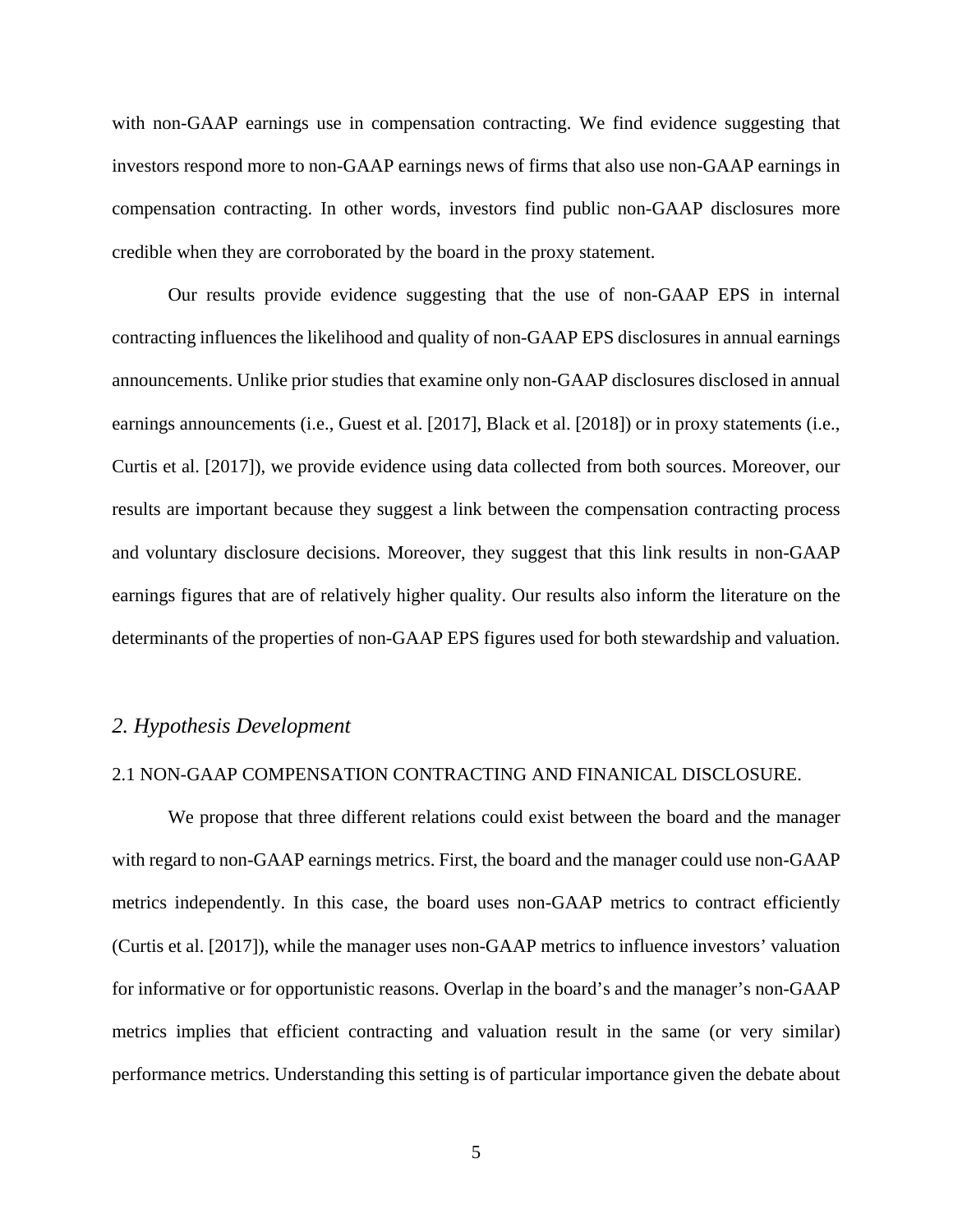the contracting and stewardship uses of accounting and the extent to which they have competing goals (Hemmer and Labro [2008], Kothari, Ramanna, and Skinner [2010], Lambert [2010]).

 Second, the manager could use non-GAAP earnings metrics to influence the board. In this case, the manager uses non-GAAP metrics to maximize share price and/or compensation (Guest et al. [2017]), and the board adopts the manager's metric (potentially with less concern about contracting efficiency). To the extent that the board and the manager use the same non-GAAP metric, this scenario implies that they should be more (less) reflective of the manager's (board's) incentives. This scenario also implies that the compensation contracting performance metric lags rather than leads managers' earnings figure disclosed to investors.

 Third, the board could use a non-GAAP metric to influence the manager. The manager's metric is generally disclosed to investors before the board's metric, but boards often establish performance targets and measures prior to the beginning of a performance evaluation period. Thus, this case presumes that the board's non-GAAP metric acts as a constraint on the manager's reporting, perhaps through ex ante performance targets in the manager's compensation contract. Moreover, investors and regulators may scrutinize the manager significantly more if the board's later definition of earnings differs from the manager's, prompting questions about whether the manager's earnings definition was opportunistic (potentially damaging the manager's reputation). To the extent that the board and the manager use the same non-GAAP metric, this scenario implies that they should be less (more) reflective of the manager's (board's) incentives.

 While each of these relations may exist in any given firm in our sample, we use large sample analyses to ascertain which of these relations is most frequent, leading to our first research question:

## *RQ1: Which relation between compensation contracting and earnings disclosure is most likely: Independent; Manager influences Board; or Board influences Manager?*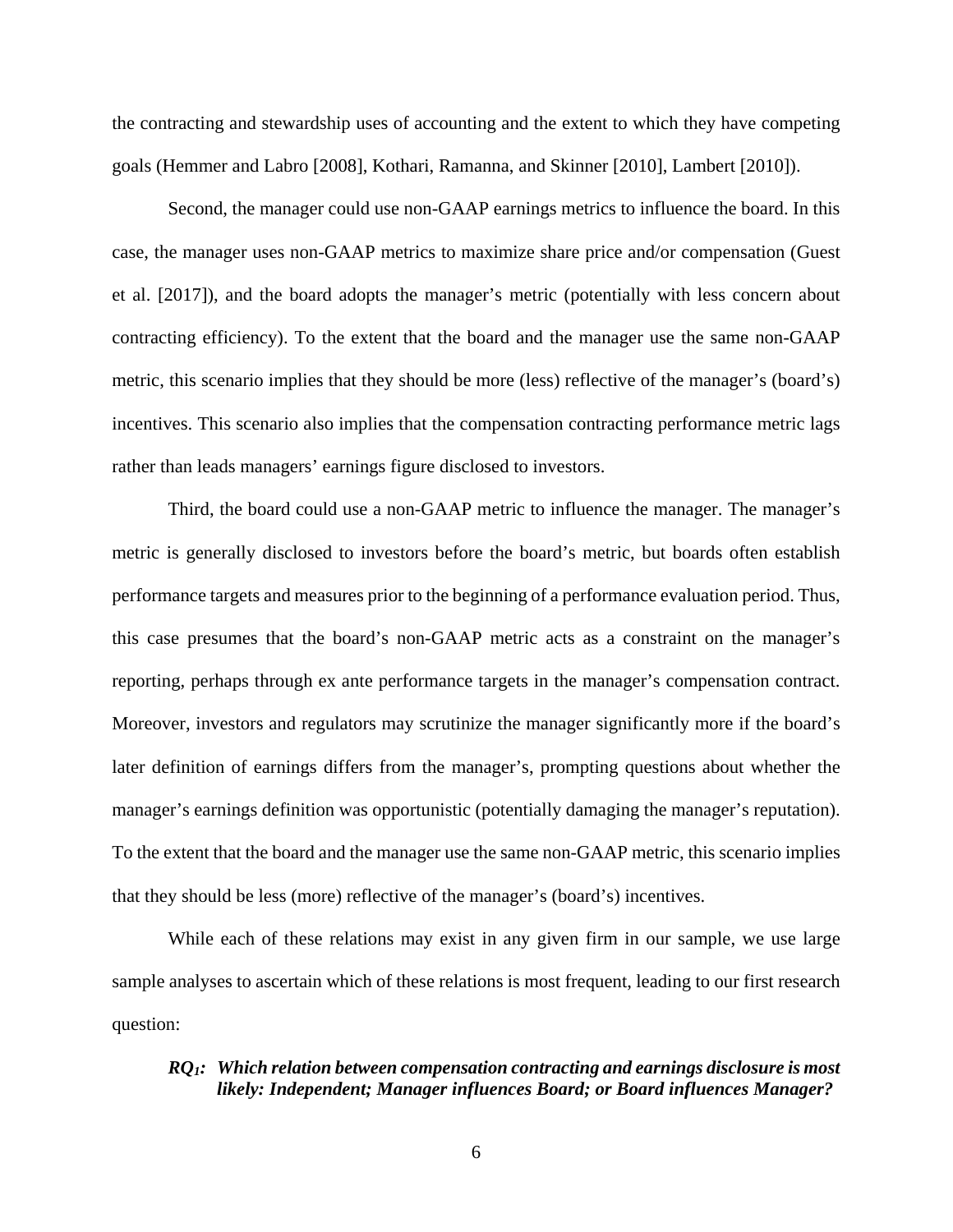#### 2.2 OVERLAP BETWEEN EARNINGS ANNOUNCEMENTS AND PROXY STATEMENTS

If the non-GAAP earnings metric used for compensation contracting and financial disclosure is the same, this agreed-upon metric may be more useful for valuation because the compensation committee and the manager appear to concur on the non-GAAP earnings calculation, and managers' and shareholders' (agents' and principals') incentives are more likely to be aligned (i.e., the stewardship function and valuation purpose of these measures converge). In other words, when the compensation committee and managers agree on which expenses, losses, and gains should be excluded from GAAP earnings to arrive at non-GAAP earnings, the resulting performance metric is likely to be of higher quality (i.e., be more representative of underlying firm performance).

Therefore, it is important to understand the factors that affect the overlap of the non-GAAP number disclosed in the earnings announcement and in the proxy statement. Examining the determinants of dual use of non-GAAP reporting for financial disclosure and compensation contracting also allows us to observe which set of motives (associated with disclosure or contracting) influences the use of non-GAAP EPS to a greater degree. We expect that certain factors are associated with the likelihood that non-GAAP EPS is used for both contracting and financial disclosure. Prior research indicates that loss firms are less likely to persist in the future (Hayn [1995]), that special items are gains or losses not expected to persist in the future (McVay [2006], Curtis et al. [2014]), that firms with intangible assets have performance that maps relatively poorly into existing GAAP accounting rules (Srivastava [2014]), and that firms with volatile performance may appear to be more risky to investors (Francis et al. [2004], McInnis [2010]). Controlling for these financial reporting and operating features that may influence the likelihood of non-GAAP earnings use and non-GAAP earnings properties, we examine whether contracting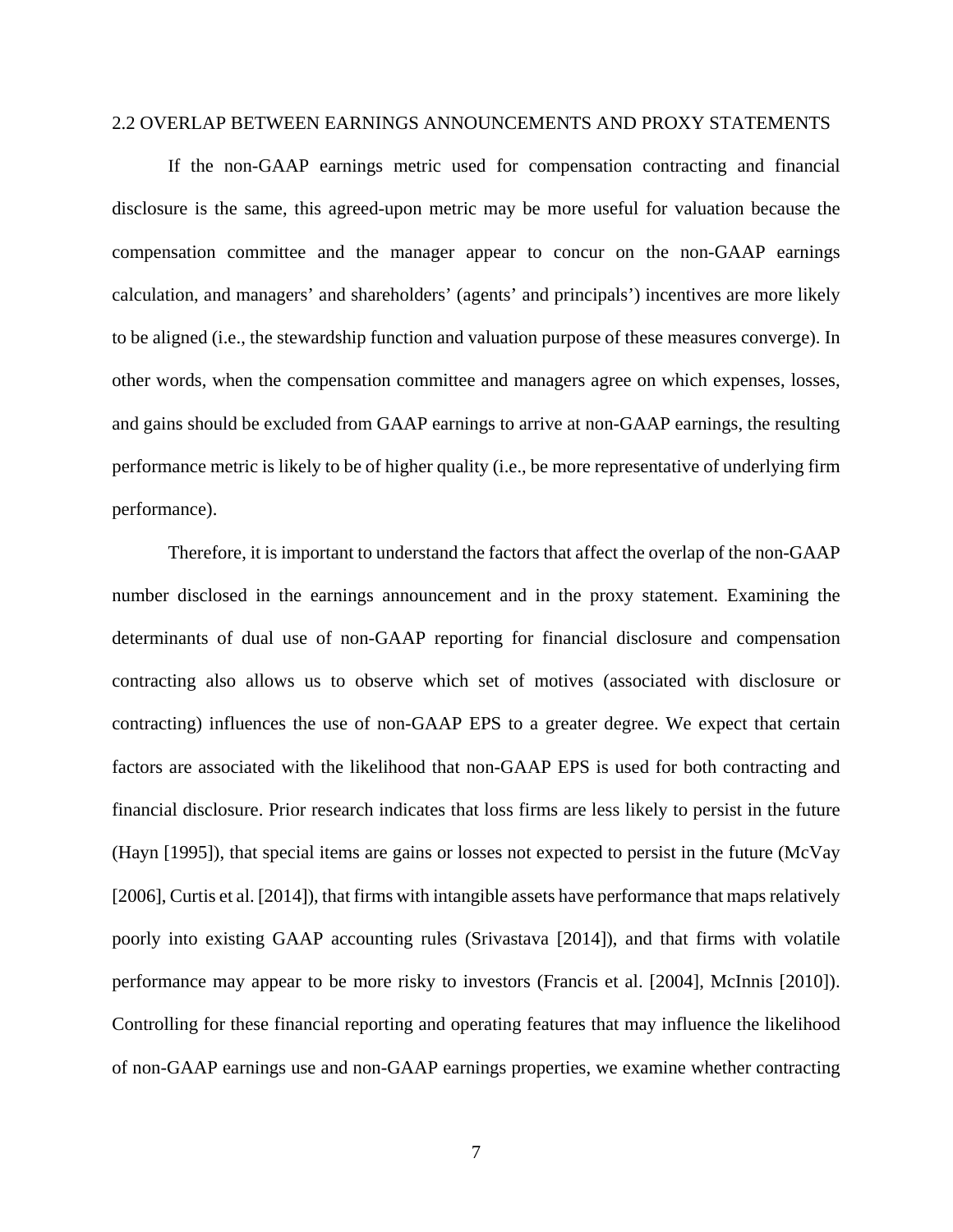or disclosure determinants are the stronger predictors of the choice to use non-GAAP EPS for both contracting and.financial disclosure, prompting our second research question:

## *RQ2: What are the determinants of overlap between non-GAAP EPS use in the earnings announcement and proxy statement?*

#### 2.3 OVERLAP AND NON-GAAP EXCLUSION PERSISTENCE

One method used to assess the quality of non-GAAP earnings in prior research is to examine the persistence of non-GAAP adjustments. By persistence, we mean the association between the adjustments (i.e., exclusions) and future performance, typically measured as operating earnings and operating cash flow (Doyle et al. [2003], Kolev et al. [2008], Whipple [2015], Black et al. [2018]). Managers and analysts often motivate non-GAAP reporting by arguing that by excluding one-time or non-cash items, managers and analysts provide investors with a measure of "core" earnings—an earnings metric that is more likely to persist in the future (e.g., Bhattacharya et al. 2003). The intuition underlying this analysis is that if exclusions are truly less relevant for future performance, they should have low persistence.

If both the manager and the compensation committee are focused on non-GAAP earnings metrics, these two performance measures provide discipline to constrain exclusions to be higher in quality (i.e., to have lower persistence). The board of directors, working in the interests of shareholders, uses performance measures that motivate high effort and discipline the manager, while the manager prepares the non-GAAP EPS disclosure in anticipation of the market response to it and is disciplined by reputation effects that could result if the disclosed non-GAAP EPS figure is not useful to investors. Thus, when managers and compensation committees both focus on non-GAAP earnings, and especially when this number is the same, we expect to observe less persistent non-GAAP exclusions.

### *H1: Exclusions are less persistent (i.e., of higher quality) when a firm uses non-GAAP earnings for both compensation contracting and external financial disclosure.*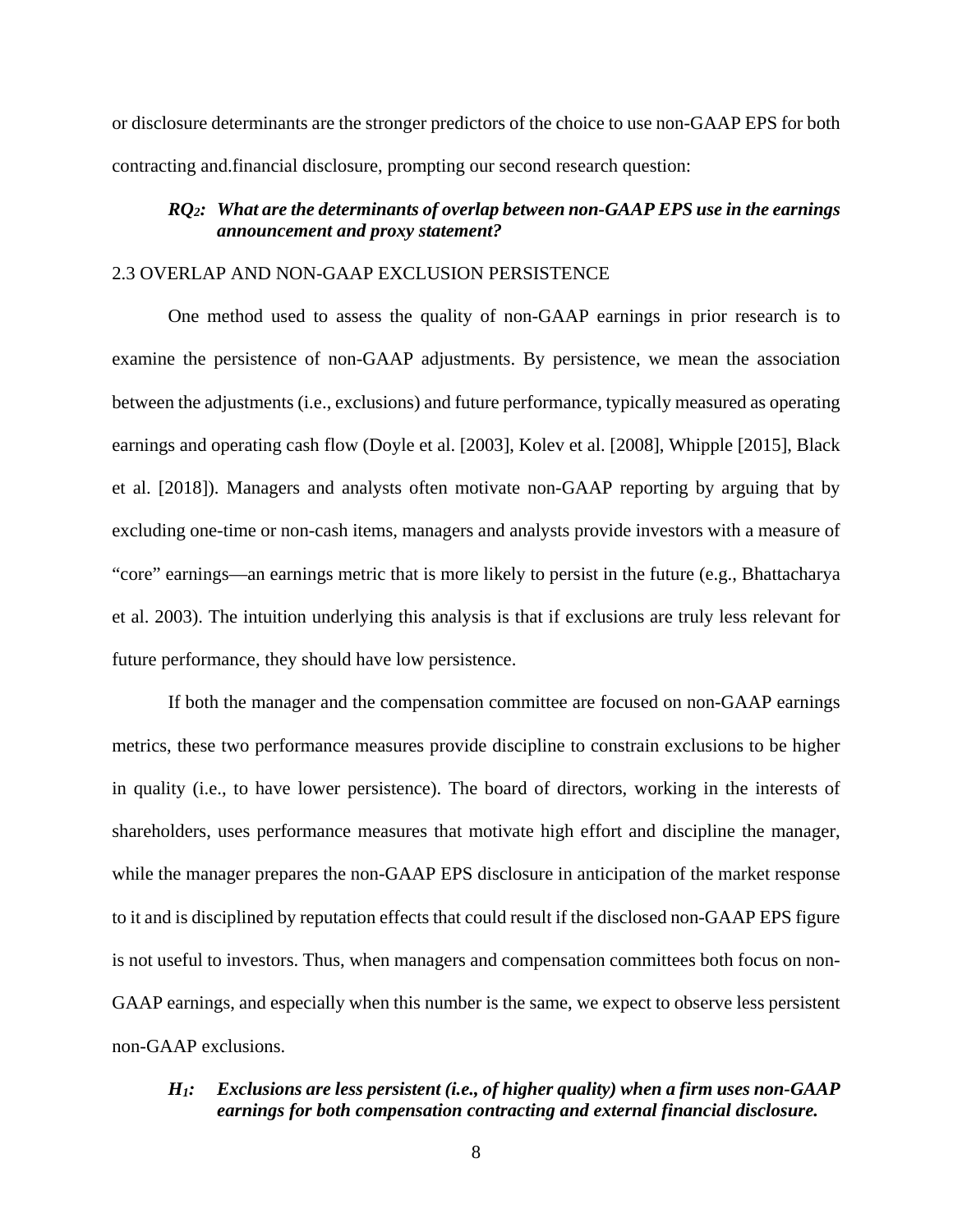#### 2.4 OVERLAP AND NON-GAAP DISCLOSURE AGGRESSIVENESS

 As explained previously, manager aggressiveness in non-GAAP reporting may be curbed by monitoring or board involvement in the performance evaluation process. In addition, since the manager faces the ex-ante constraint of market discipline of earnings disclosures, managers may be less likely to report non-GAAP earnings aggressively when they face both board and market discipline simultaneously. Moreover, since the board of directors chooses the performance measures used to award pay based on performance measure informativeness about manager effort which disciplines manager activities, managers will be less likely to be able to change the definition of non-GAAP earnings for financial disclosure when it is also used in compensation contracting. Finally, since the passage of the Sarbanes-Oxley Act of 2002, the promulgation of Regulation G in 2003, and expanded disclosure requirements for executive compensation contracting beginning in 2006, the "double disciplining" effect of the board and the market on non-GAAP disclosure is much more observable and likely much more powerful than it was prior to these changes. Our entire sample period follows these regulatory changes (2009 to 2015).

 Our proxy for non-GAAP reporting aggressiveness is managers' propensity to report non-GAAP EPS in annual earnings announcements that exceeds analysts' consensus actual earnings number from I/B/E/S. A positive difference between manager-disclosed non-GAAP EPS and the I/B/E/S actual earnings number likely indicates that managers are excluding recurring expense items in excess of the items excluded by analysts. Prior studies hypothesize that excluding recurring expense items is a tactic sometimes employed to meet earnings benchmarks (Black and Christensen [2009]) or report non-GAAP earnings aggressively (Black et al. 2012). We hypothesize that managers will be less likely to use this tactic when compensation committees focus on non-GAAP performance metrics in compensation contracts.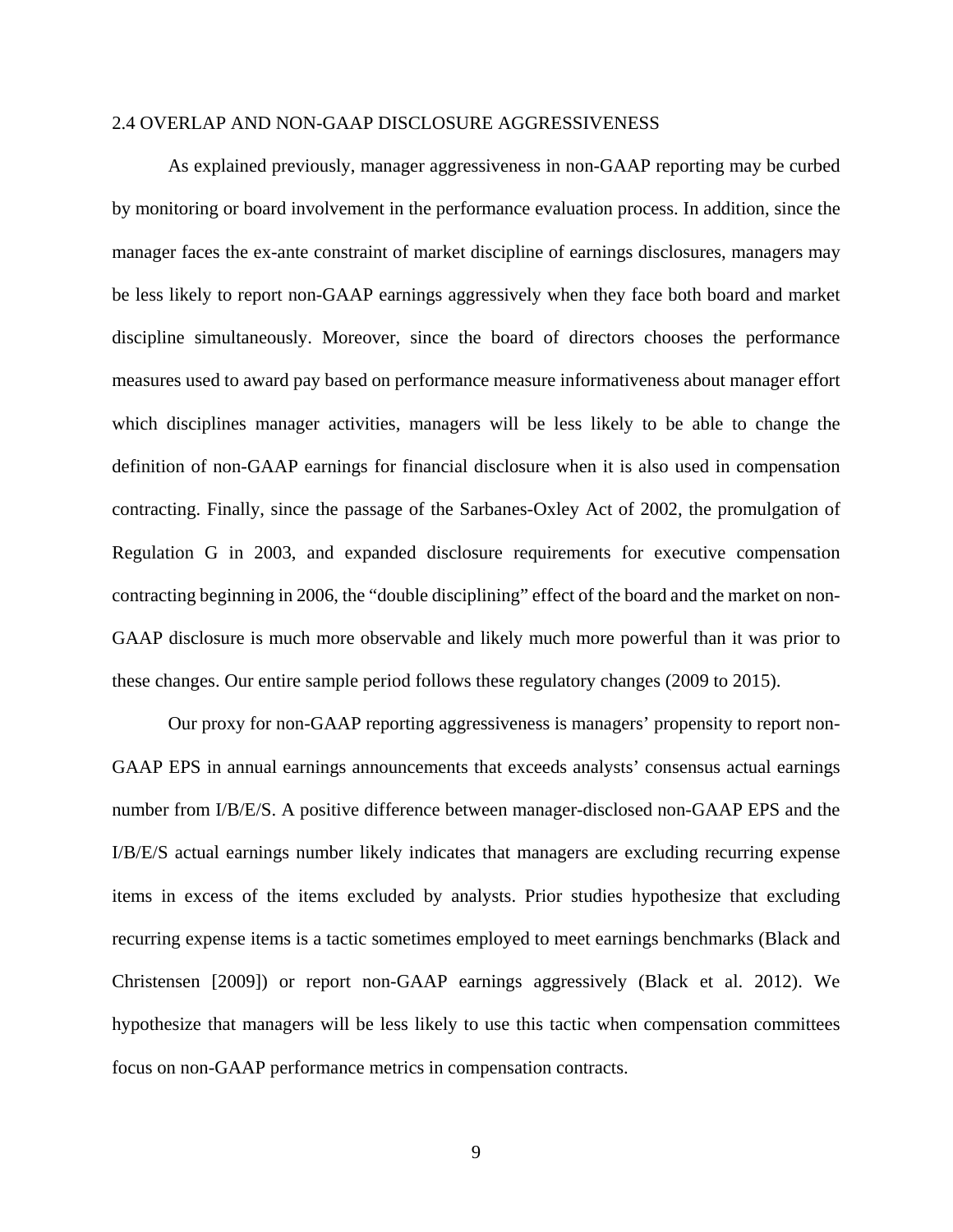## *H2: Non-GAAP earnings from the earnings announcement are less aggressive when a firm uses non-GAAP earnings for both compensation contracting and external financial disclosure.*

### 2.5 OVERLAP AND STOCK MARKET PRICING OF NON-GAAP EARNINGS NEWS

Prior research indicates that investors find non-GAAP earnings to be more informative than GAAP earnings (Bradshaw and Sloan [2002], Bhattacharya et al. [2003]). If the dual signal of non-GAAP earnings use in the proxy statement and the annual earnings announcement improves the persistence of non-GAAP earnings or increases the credibility of the non-GAAP earnings metric (Easton and Zmijewski [1989]), we might expect investors to respond more to non-GAAP earnings news disclosed in the earnings announcement. The intuition is similar to the previous discussion of non-GAAP earnings persistence.

Since both persistence and reliability (or risk) underlie the earnings response coefficient (Easton and Zmijewski [1989]), it is possible to find evidence consistent with H1, but inconsistent with an increased market response to non-GAAP earnings news, and vice versa. Nevertheless, we predict that if the dual use of non-GAAP earnings in internal compensation contracting and externally-reported annual earnings announcements improves the overall informativeness of non-GAAP earnings to financial markets, the earnings response coefficient for non-GAAP earnings news should be higher, relative to firms without dual use.

## *H3: Investors find non-GAAP earnings news to be more informative when a firm uses non-GAAP earnings for compensation contracting and financial disclosure.*

#### *3. Data Collection and Sample Selection*

#### 3.1 DATA COLLECTION

 To test our hypotheses, we collect a sample of annual non-GAAP EPS measures used by compensation committees in compensation contracting and by managers in earnings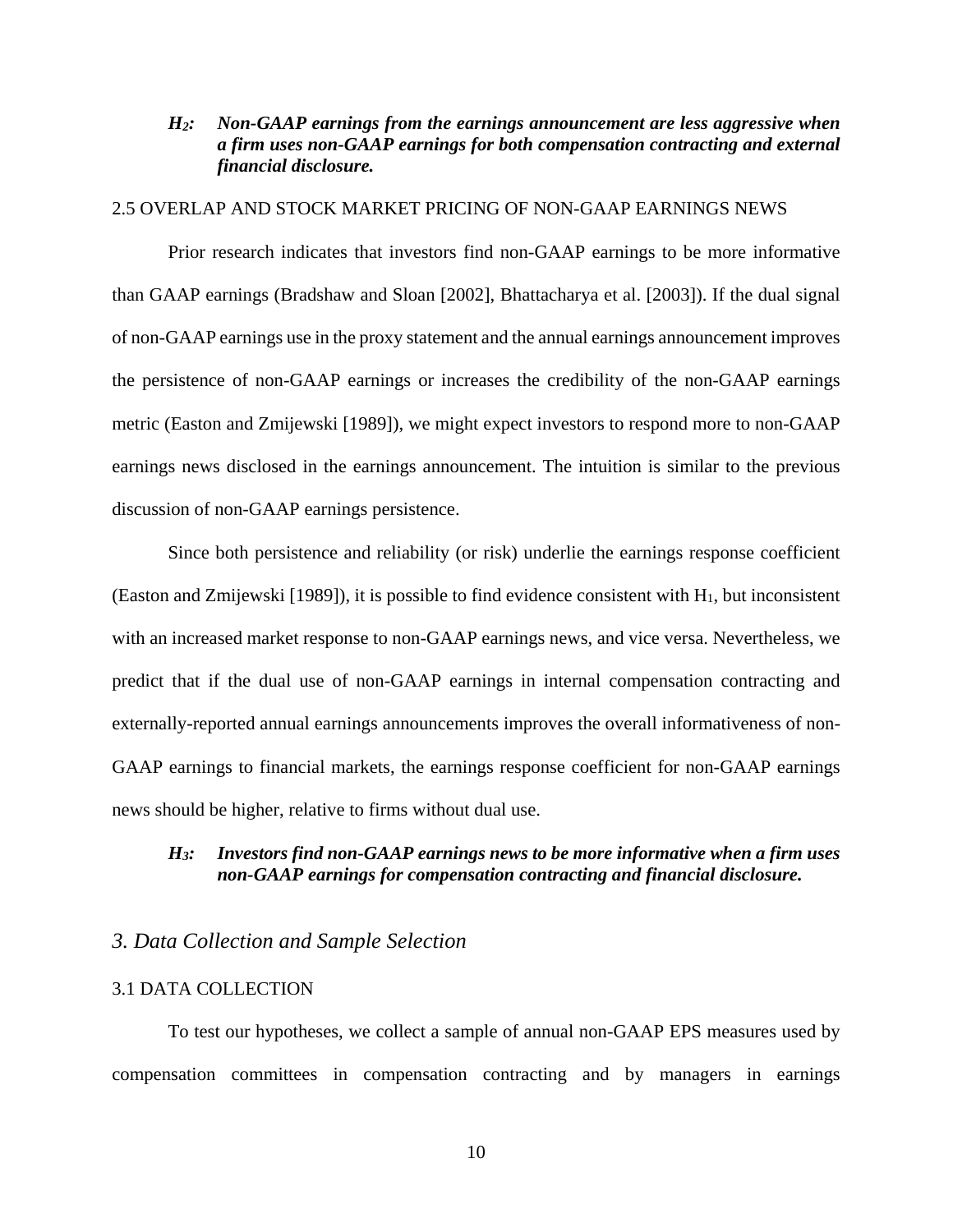announcements. We focus on non-GAAP earnings per share (EPS) because it is easily comparable between the board of directors and management parties, as opposed to trying to compare non-GAAP revenues to non-GAAP EPS, for example. Our sample consists of S&P 1500 firms covered by the ExecuComp dataset from 2009 to 2015. We focus on this sample period for several reasons. First, the use of non-GAAP earnings metrics has increased over time and especially in executive compensation contracts (Rapoport [2014]; Bentley et al. [2018]; Black et al. [2018]). Moreover, we want to focus on a sample period in which non-GAAP earnings use and disclosure is a common practice. Second, our sample period post-dates heightened SEC regulation of non-GAAP reporting resulting from Regulation G (2003) and coincides with the SEC's interpretive guidance on non-GAAP disclosures (2010 and 2011). We focus our main results on this regulated setting (relative to earlier studies on non-GAAP earnings) because we want to understand how performance evaluation and performance reporting are associated in today's more transparent and arguably less flexible environment with regard to non-GAAP reporting. Third, our sample period post-dates the SEC's adoption of new compensation disclosure requirements in 2006 and coincides with the passage of the Dodd-Frank Act in 2010, when compensation contracts became more transparent and arguably allowed managers less discretion related to non-GAAP disclosures.

 To collect our data, we programmatically search for key words associated with non-GAAP earnings in both the proxy statement (Form DEF 14A) and annual earnings announcement (Form 8-K) from the SEC's EDGAR repository. We extract sentences containing non-GAAP keywords and collect non-GAAP earnings numbers from each source. Using the Amazon Mechanical Turk (MTurk) platform to expedite the process of hand-collection, we recruit workers using a qualification test and hire qualified workers to read through each sentence and record any annual non-GAAP EPS number, if present. For proxy statements, we collect actual non-GAAP earnings per share, rather than non-GAAP earnings per share targets, to enable comparisons between actual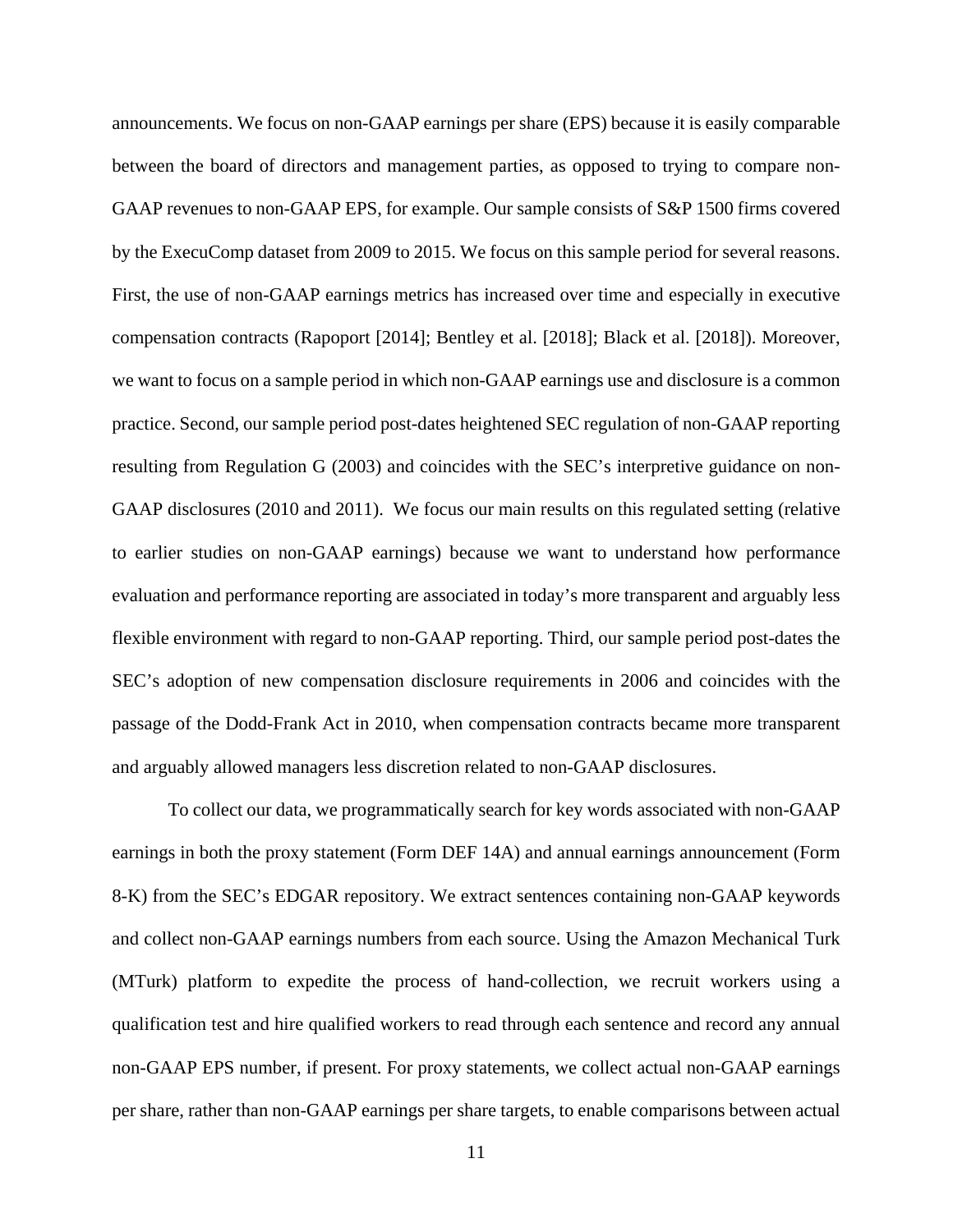non-GAAP earnings used in compensation contracting by the board of directors and actual non-GAAP earnings reported to investors by management. We provide a copy of our data collection instructions and qualification test in Appendix A.

 After collecting the non-GAAP metrics, we aggregate all of the data by firm and year and construct two variables. *NG EA* (*NG PROXY*) is an indicator set to 1 when coders identify at least one annual non-GAAP EPS number in the earnings announcement (proxy statement), and set to 0 otherwise. To examine the accuracy of our variables, we randomly sample 30 firm-year observations from each of four scenarios: (1) *NG EA* = 1; (2) *NG EA* = 0; (3) *NG PROXY* = 1; and (4) *NG PROXY* = 0. We manually classify the observations by reading the SEC filings, to determine "truth", and compare *NG EA* and *NG PROXY* to our hand classification.

 Table 1 presents accuracy statistics. Panel A provides our accuracy for earnings announcements. When  $NGEA = 1$  (0), we are correct 100% (76.7%) of the time that the firm did (did not) report an annual non-GAAP EPS number in the earnings announcement. For the 30 observations that we correctly identify as reporting an annual non-GAAP EPS number, we find that the set of numbers identified by the coders contains the correct number in 90% of the observations. We are 90.5% accurate when the coders identify only a single number, and 88.9%  $((4+3+1)/9)$  accurate when they identify more than one number. Panel B presents our accuracy for proxy statements. When *NG PROXY* = 1 (0), we are correct 86.7% (93.3%) of the time that the firm did (did not) report an annual non-GAAP EPS number in the proxy statement. For the 26 observations that we correctly identify as reporting an annual non-GAAP EPS number, we find that the set of numbers identified by the coders contains the correct number for 73.1% of the observations. We are 81.0% accurate when the coders identify only a single number, but only 40.0% accurate when coders identify more than one number. Overall, Table 1 suggests that our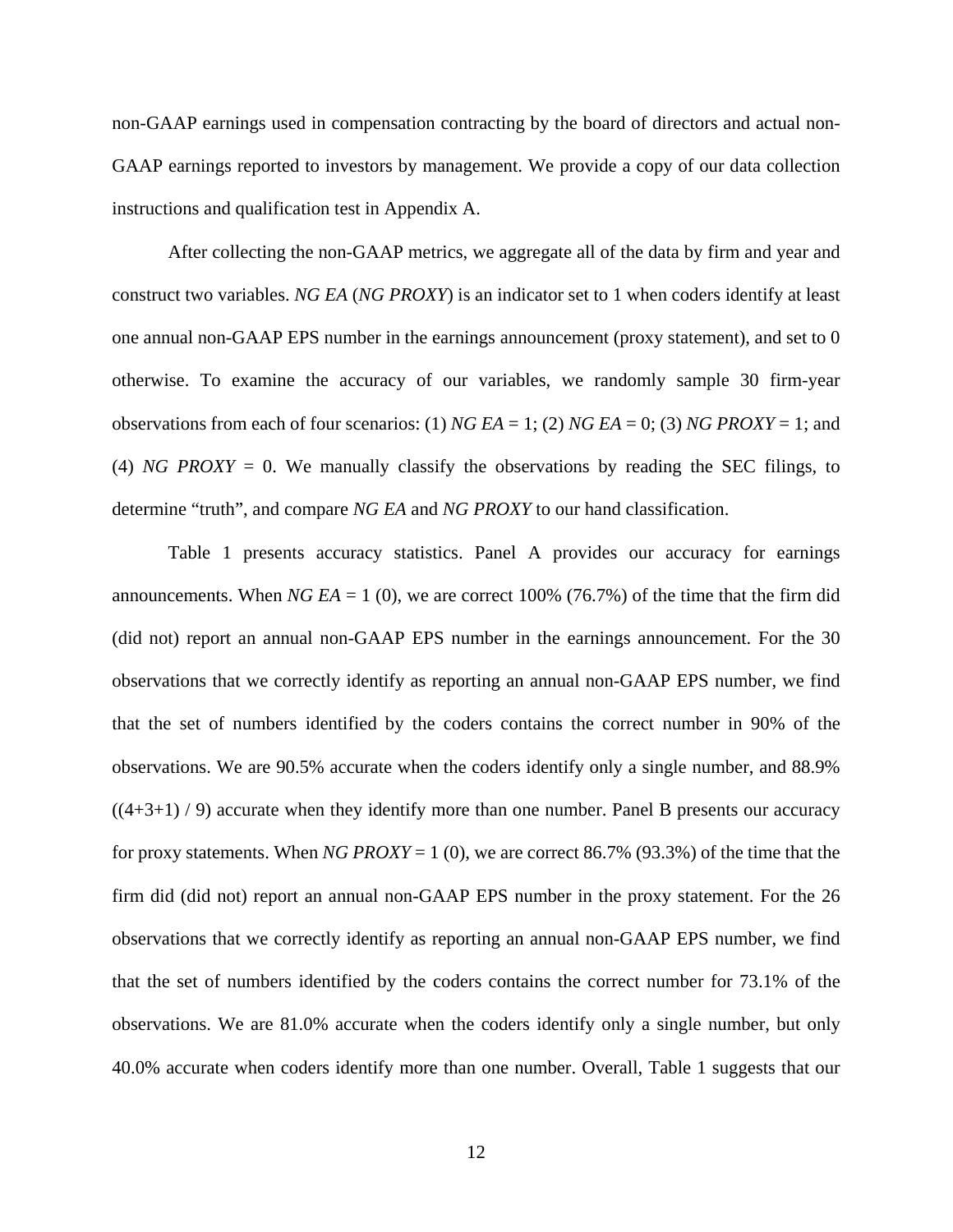data collection accuracy is reasonably high, especially when only one non-GAAP EPS number is in either the earnings announcement or proxy statement.

### 3.2 SAMPLE SELECTION

Table 2 summarizes our sample selection process. Our sample includes all firms covered by ExecuComp between 2009 and 2015, which corresponds approximately to the S&P 1500. If a firm appears in ExecuComp for only part of that sample period, we attempt to collect data for that firm for all years from 2009 to 2015. For our firm years, we require a valid 8-K filing containing an earnings announcement and a DEF-14A filing containing a proxy statement. We eliminate REITs because they have an industry-specific performance measure that does not fit the set of instructions we provided to Amazon workers. Our full sample is comprised of 9,511 firm-years from 1,870 unique firms. To examine the persistence and informativeness of non-GAAP reporting, we require a single non-GAAP number from the earnings announcement for each firm-year. We therefore limit the sample in later tests to firm-years with only a single number disclosed, where we are also the most accurate in identifying the correct number. Our non-GAAP EA sample is comprised of 2,675 firm-years from 1,168 unique firms that have a single non-GAAP EPS number in the earnings announcement and at most one non-GAAP EPS number in the proxy statement. Because of the accuracy issue noted in Table 1 when more than one non-GAAP EPS number is disclosed, for analyses that rely on the non-GAAP number, we restrict our sample to observations in which MTurkers found at most one non-GAAP number. This is the NONGAAP EA Sample.

 To provide a graphical representation of the overlap between non-GAAP EPS use for contracting and disclosure, we present Figure 1 for our full sample of 9,511 firm years. Panel A indicates that non-GAAP EPS is much more commonly disclosed in earnings announcements  $(3,541 + 1,081 = 4,622$  observations) than in proxy statements  $(1,081 + 317 = 1,398$  observations). Moreover, there are scenarios in which non-GAAP EPS is present in the earnings announcement,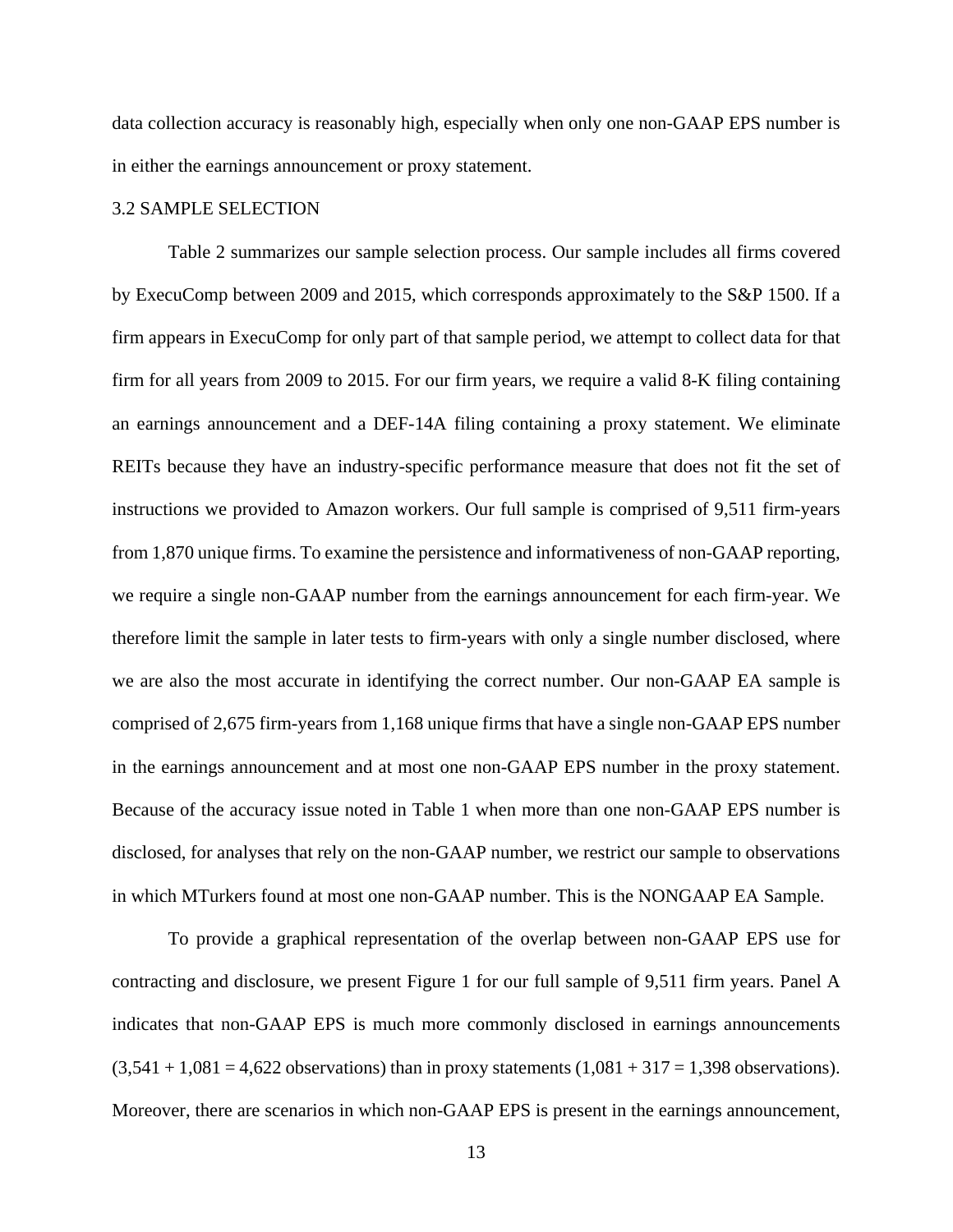but not the proxy statement (3,541 observations), and scenarios where non-GAAP EPS is present in the proxy statement, but not the earnings announcement (317 observations). 4,572 firm-year observations report neither a non-GAAP EPS in the earnings announcement nor the proxy statement.

 Figure 1, Panel B presents descriptive evidence on how often non-GAAP EPS numbers from the earnings announcement and proxy statement are the same. For the full sample when both the earnings announcement and proxy statement contain non-GAAP EPS, the EPS numbers coincide approximately 68.8% (744 / 1,081) of the time. For the NONGAAP EA sample when both the earnings announcement and proxy statement contain non-GAAP EPS, the EPS numbers coincide approximately 64.2% (298 / 464) of the time.

#### 3.3 DESCRIPTIVE STATISTICS

Table 3 presents descriptive statistics for both the full sample and the NONGAAP EA sample. The variables needed for each analysis differ, and we use the largest sample possible for each test. To understand why the board and the manager use non-GAAP metrics and the extent to which they influence each other, we examine the determinants of non-GAAP EPS use in the earnings announcement and proxy statement. We do this in two ways. First, we estimate the determinants of both management's and the board's decision to provide non-GAAP EPS as opposed to providing only GAAP information. Second, we estimate the determinants of the two parties making the same non-GAAP reporting choices (i.e., both reporting non-GAAP EPS or both reporting the same non-GAAP EPS).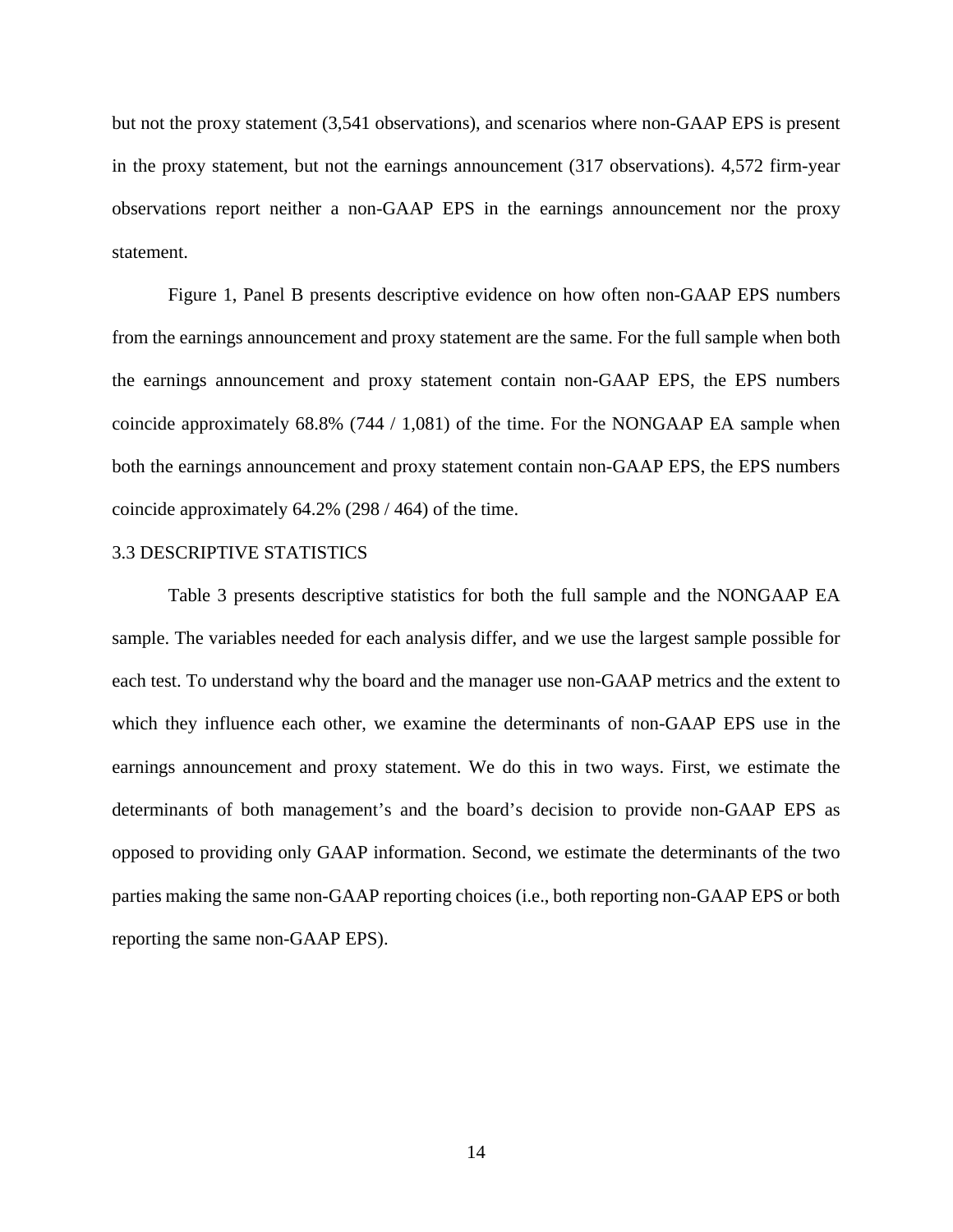### *4. Results*

#### 4.1 NON-GAAP COMPENSATION CONTRACTING AND FINANICAL DISCLOSURE

We first examine the determinants of non-GAAP EPS use in the earnings announcement and proxy statement. We predict that managers' use of non-GAAP metrics may influence the board, and vice versa. We therefore identify instruments for non-GAAP EPS use in the earnings announcement and non-GAAP EPS use in the proxy statement, and use the instrumented propensity to report non-GAAP metrics in a particular filing (8-K or DEF 14A) to test whether the manager and the board influence one another.

We employ three instruments for non-GAAP EPS use in the earnings announcement that we expect to be correlated with the manager's use of non-GAAP metrics but not the board's: (1) whether non-GAAP EPS is used in the earnings announcement in the prior year (*NG EAt-1*), (2) whether the firm misses analysts' forecasts on a GAAP basis (*NEG GAAP SURPRISE*), and (3) whether the firm faces litigation risk (*LITIGATION*).

We use three instruments for non-GAAP EPS use in the proxy statement that we expect to be correlated with the board's use of non-GAAP metrics but not the manager's: (1) whether non-GAAP EPS is used in the proxy announcement in the prior year (*NG Proxyt-1*), (2) whether the CEO was promoted internally (*INTERNAL*), and (3) the CEO's tenure (*TENURE*). Our latter two variables are motivated by evidence from Curtis et al. (2017) that boards use non-GAAP metrics to shield executives from factors outside of their control.

We also include other determinants that we expect could influence both the manager and the board to use non-GAAP metrics, based on prior research. Specifically, we include proxies for GAAP profitability (*LOSS*), the presence of one-time special items (*SPECIAL*), firm size (*SIZE*),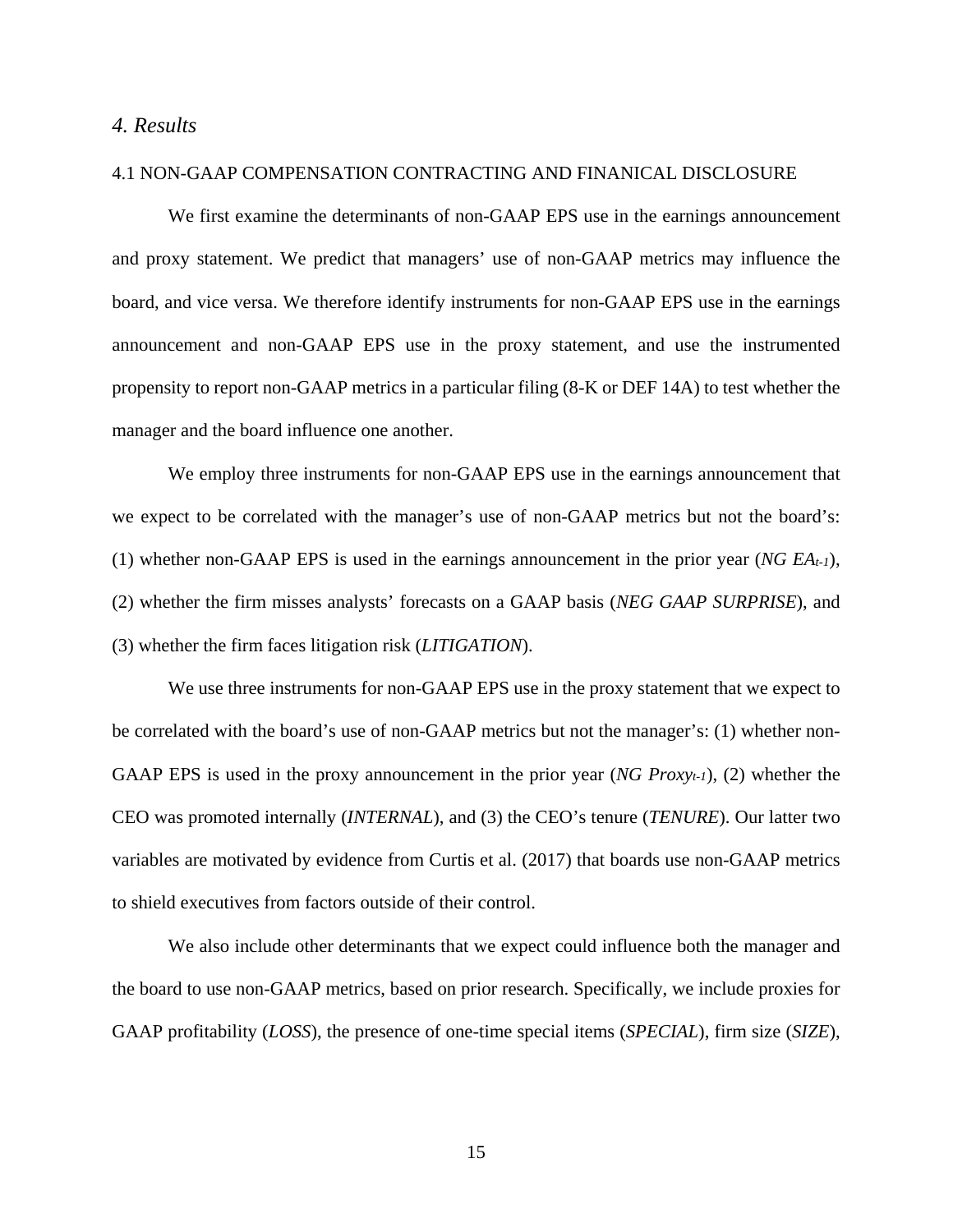growth opportunities as represented by the book-to-market ratio (*BM*), earnings volatility (*STDROA*), and the degree to which the firm has intangible assets (*INTANGIBLES*).

Equations 1 and 2 summarize our empirical specifications and are estimated using probit regressions based on our full sample and predicted non-GAAP use. We calculate predicted non-GAAP use in the proxy statement (earnings announcement) by estimating a first stage OLS regression of actual non-GAAP use in the proxy statement (earnings announcement) on the relevant instruments and factors that could influence both the manager and board to use non-GAAP metrics, as well as industry and year fixed effects. We then use the predicted values in equations 1 and 2. We compute bootstrapped standard errors by generating 1000 random samples of the same size and estimating the first-stage OLS and second-stage probit regressions. We define all variables in detail in Appendix B.

$$
NG EA_{it} = \beta_0 + \beta_1 NG FROXY_{it} + \beta_2 LOSS_{it} + \beta_3 SPECIAL_{it} + \beta_4 SIZE_{it} + \beta_5 BM_{it}
$$
  
+  $\beta_6 STDROA_{it} + \beta_7 INTAN GIBLES_{it} + \beta_8 NG EA_{it-1}$   
+  $\beta_9 NEG GAAP SURPRISE_{it} + \beta_{10} LITIGATION_{it} + \sum_{j=1}^{J} \beta_j IND_i$   
+  $\sum_{k=1}^{K} \beta_k YEAR_t \varepsilon_{it}$  (1)  
NG PROXY<sub>it</sub> =  $\beta_0 + \beta_1 NGEA_{it} + \beta_2 LOSS_{it} + \beta_3 SPECIAL_{it} + \beta_4 SIZE_{it} + \beta_5 BM_{it}$   
+  $\beta_6 STDROA_{it} + \beta_7 INTAN GIBLES_{it} + \beta_8 NG PROXY_{it-1} + \beta_9 INTERNAL_{it}$ 

$$
+\beta_{10}TENURE_{it} + \sum_{j=1} \beta_j IND_i + \sum_{k=1} \beta_k YEAR_t \varepsilon_{it}
$$
 (2)  
Table 4 presents the results of estimating equations 1 and 2. We find that predicted non-  
GAAP use in the proxy statement (earnings announcement) is positively associated with non-  
GAAP use in the earnings announcement (proxy statement). This result is consistent with both the  
board influencing the manager and the manager influencing the board with respect to the use of  
non-GAAP EPS. Though the influence of the proxy statement on the earnings announcement

 $+ \beta_{10} TENURE_{it} + \sum \beta_{ij}$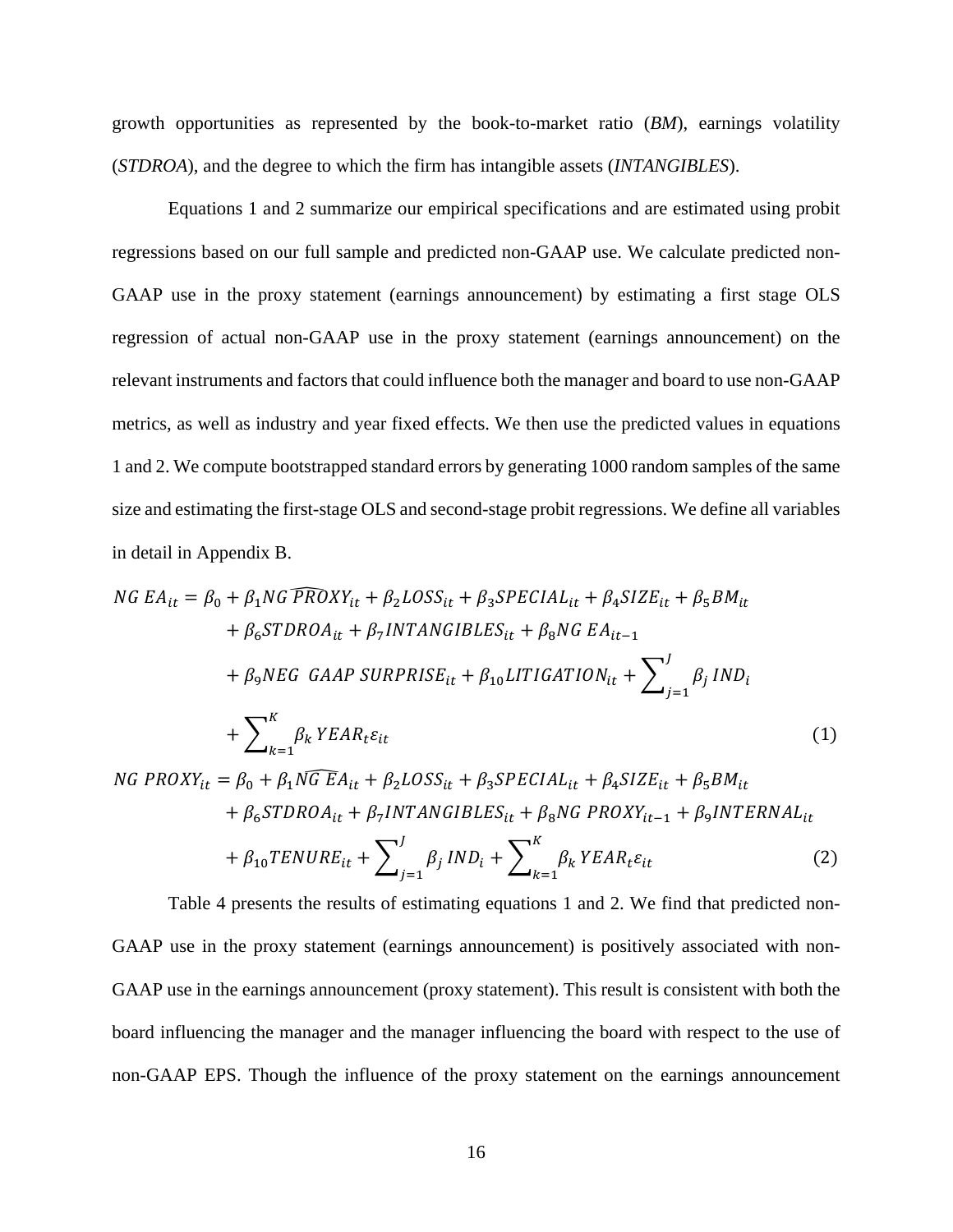appears to be stronger than influence of the earnings announcement on the proxy statement (i.e., 0.572 vs. 0.367). However, the difference is not statistically significant at conventional levels.

 We also find evidence that non-GAAP use by managers and the board jointly determined by other factors. Firms with losses (*LOSS*) are less likely to provide non-GAAP EPS in the earnings announcement and the proxy statement. Special items (*SPECIAL*) are positively associated with non-GAAP in the earnings announcement and the proxy statement, but to a significantly lesser extent for the proxy statement, suggesting that the board is less inclined to exclude special items than are managers. Finally, the intensity of intangible assets is positively associated with non-GAAP in the earnings announcement and proxy statement.

 Overall, Table 4 provides evidence consistent with all three possible relations between the board and the manager. The two parties independently make similar decisions, the board influences the manager, and the manager influences the board.

#### 4.2 OVERLAP BETWEEN EARNINGS ANNOUNCEMENTS AND PROXY STATEMENTS

 Next, we estimate the determinants of the board and the manager making similar non-GAAP reporting choices. Specifically, we examine the determinants of dual use (i.e., *OVERLAP*) of non-GAAP EPS in both financial disclosure and compensation contracting. Ex-post, when both the manager and the board have provided non-GAAP EPS, these analyses provide evidence regarding who is primarily responsible for the decision to disclose non-GAAP earnings.

 To facilitate comparison of the magnitude of influence from the board and the manager, we construct a single variable based on principal components analysis for each channel (i.e., compensation contracting vs. financial disclosure) to represent factors associated only with non-GAAP reporting in the proxy statement (i.e., *NG PROXYt-1* and *SIZE*), and a similar variable to represent factors associated only with non-GAAP reporting in the earnings announcement (i.e., *NG EAt-1*, *NEG GAAP SURPRISE*, and *LITIGATION*). The determinants we test are the variables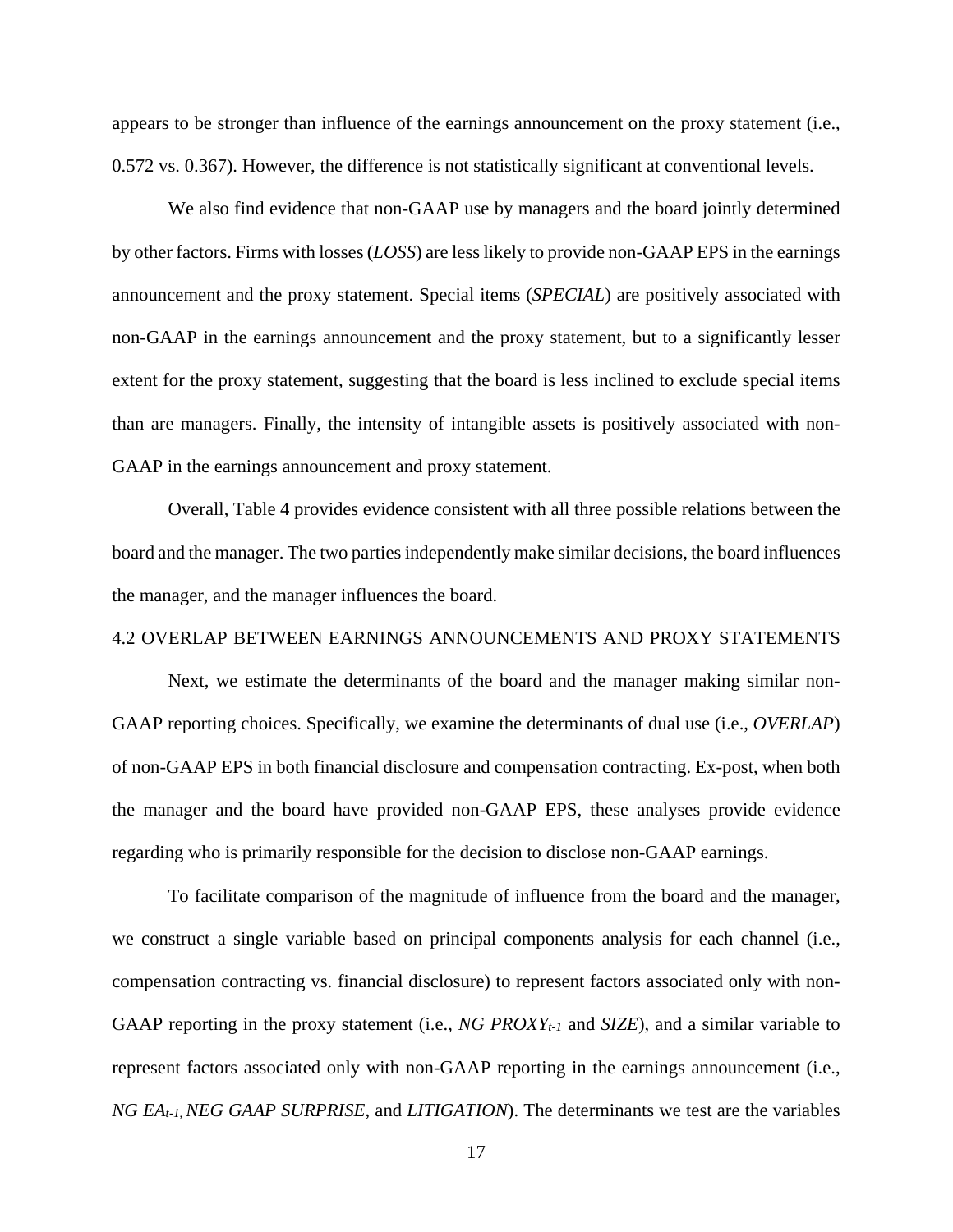from equations 1 and 2 and Table 4 that we predict are associated with non-GAAP earnings reporting. We test whether overlap in non-GAAP reporting is more highly associated with reporting decisions of the board or reporting decisions of the manager (i.e., compensation contracting incentives vs. financial disclosure incentives). Equation 3 represents our empirical specification.

$$
OVERLAP_{it} = \beta_0 + \beta_1 LOSS_{it} + \beta_2 SPECIAL_{it} + \beta_3 BM_{it} + \beta_4 STDROA_{it} + \beta_5 INTANGIBLES_{it}
$$
  
+  $\beta_6 NG PROXY_{COMPONENT_{it}} + \beta_7 NG EA_{COMPONENT_{it}} + \sum_{j=1}^{J} \beta_j IND_i$   
+  $\sum_{k=1}^{K} \beta_k YEAR_t \varepsilon_{it}$  (3)

We estimate equation 3 for the full sample and requiring non-GAAP EPS numbers to match for observations that report non-GAAP EPS in both the proxy statement and the annual earnings announcement. We cluster standard errors by firm and earnings announcement month. All variables are defined in detail in Appendix B.

We present the results of estimating equation 3 in Table 5. We find that overlap in non-GAAP reporting has a higher associated with factors that lead to the board's use of non-GAAP EPS. When an event occurs that would lead to the board using non-GAAP EPS for compensation contracting but would not itself influence the manager, we are likely to observe that the board and the manager (1) both report non-GAAP EPS, and (2) report the same metric. In contrast, when an event occurs that would lead to the manager reporting non-GAAP EPS in the annual earnings announcement but would not itself influence the board, we do not find a significant relation, or a less positive relation, with overlap in non-GAAP EPS reporting. All within-equation tests of *NG PROXYCOMPONENT* = *NG EACOMPONENT* indicate that compensation contracting is a more positive determinant of the likelihood of non-GAAP EPS overlap than is financial disclosure. The evidence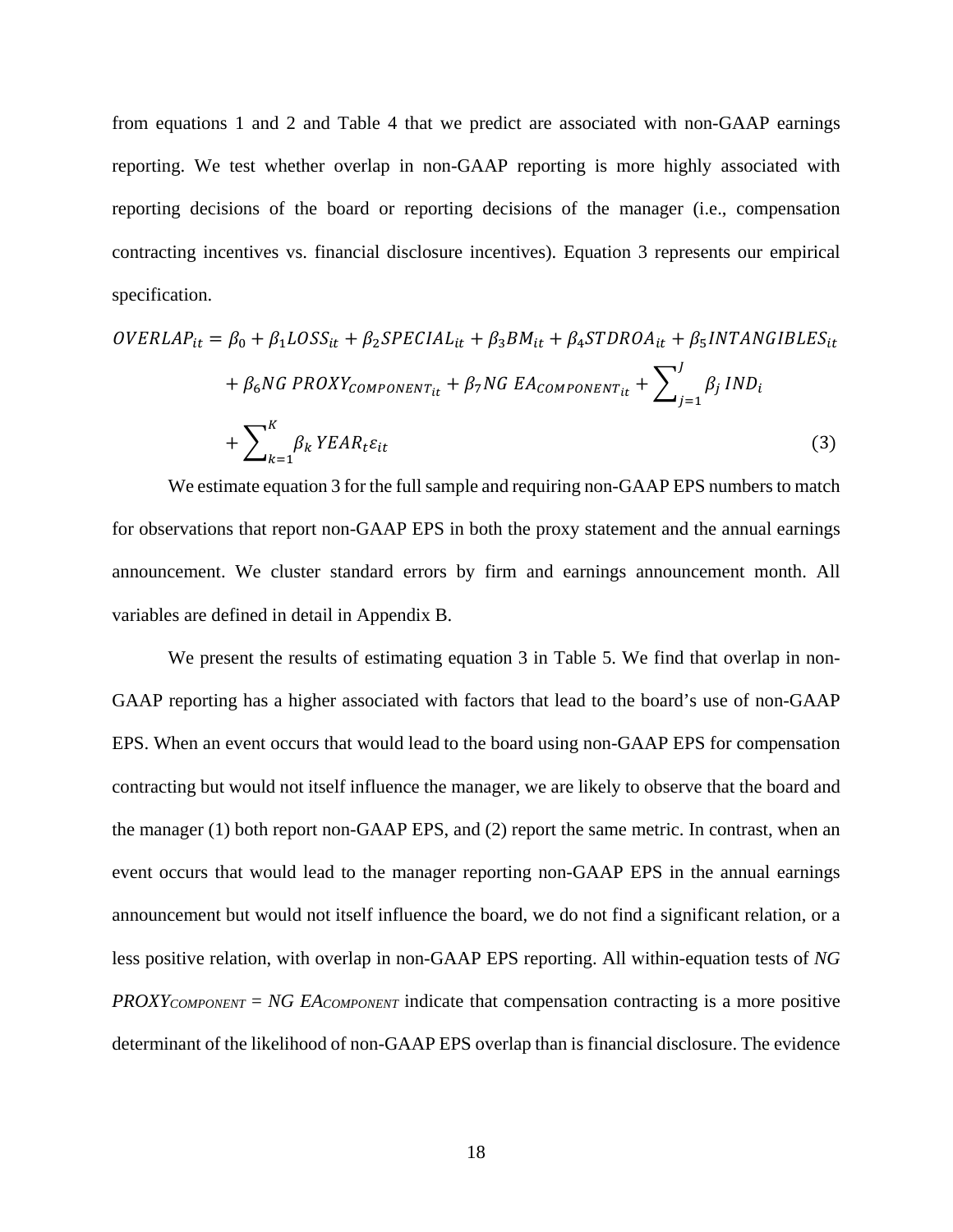in Table 5 implies that the board's influence over the manager is greater than the manager's influences over the board in the use of non-GAAP  $EPS<sup>1</sup>$ .

#### 4.3 OVERLAP AND NON-GAAP EXCLUSION PERSISTENCE

 Next, we examine implications of overlap in non-GAAP EPS between the earnings announcement and proxy statement for the quality of non-GAAP EPS reported by managers in the earnings announcement. Regulators, the media, and prior research has been particularly critical of non-GAAP earnings reporting by managers. We predict that the board's influence on the manager can act as a governance mechanism, improving the quality of non-GAAP metrics. In our first test of whether non-GAAP EPS use for compensation contracting is associated with improved non-GAAP EPS quality for financial disclosure, we test for differences in the relation between non-GAAP exclusions from the earnings announcement and future cash flows and earnings, which prior research refers to as "persistence" (Doyle et al. [2003], Kolev et al. [2008], Whipple [2015], Black et al. [2018]). Equation 4 represents our empirical specification. *PERFit+1* is equal to either  $CFO_{it+1}$  or *OPEARN<sub>it+1</sub>*. We estimate equation 4 for the NONGAAP EA sample and requiring non-GAAP EPS numbers to match for observations that report non-GAAP EPS in both the proxy statement and the annual earnings announcement. We cluster standard errors by firm and earnings announcement month. We define all variables in detail in Appendix B.

$$
PERF_{it+1} = \beta_0 + \beta_1 NONGAAP EARN_{it} + \beta_2 NONGAAP EXCL_{it} + \beta_3 NONGAAP EARN_{it}
$$
  
\n
$$
\times NG PROXY_{it} + \beta_4 NONGAAP EXCL_{it} \times NG PROXY_{it} + \beta_5 NG PROXY_{it}
$$
  
\n
$$
+ \beta_6 LOSS_{it} + \beta_7 SIZE_{it} + \beta_8 BM_{it} + \beta_9 SALES GROWTH_{it} + \beta_{10} STDROA_{it}
$$
  
\n
$$
+ \sum_{j=1}^{J} \beta_j IND_i + \sum_{k=1}^{K} \beta_k YEAR_t \varepsilon_{it}
$$
 (4)

<sup>&</sup>lt;sup>1</sup> Inferences in this table are similar if we replace *NG PROXY<sub>COMPONENT</sub>* with *NG PROXY<sub>t-1</sub>* and *NG EA<sub>COMPONENT</sub>* with *NG EA<sub>t-1</sub>*. If we include the principal second component for *NG EA*, the second component is not significant in any regression and inferences are the same.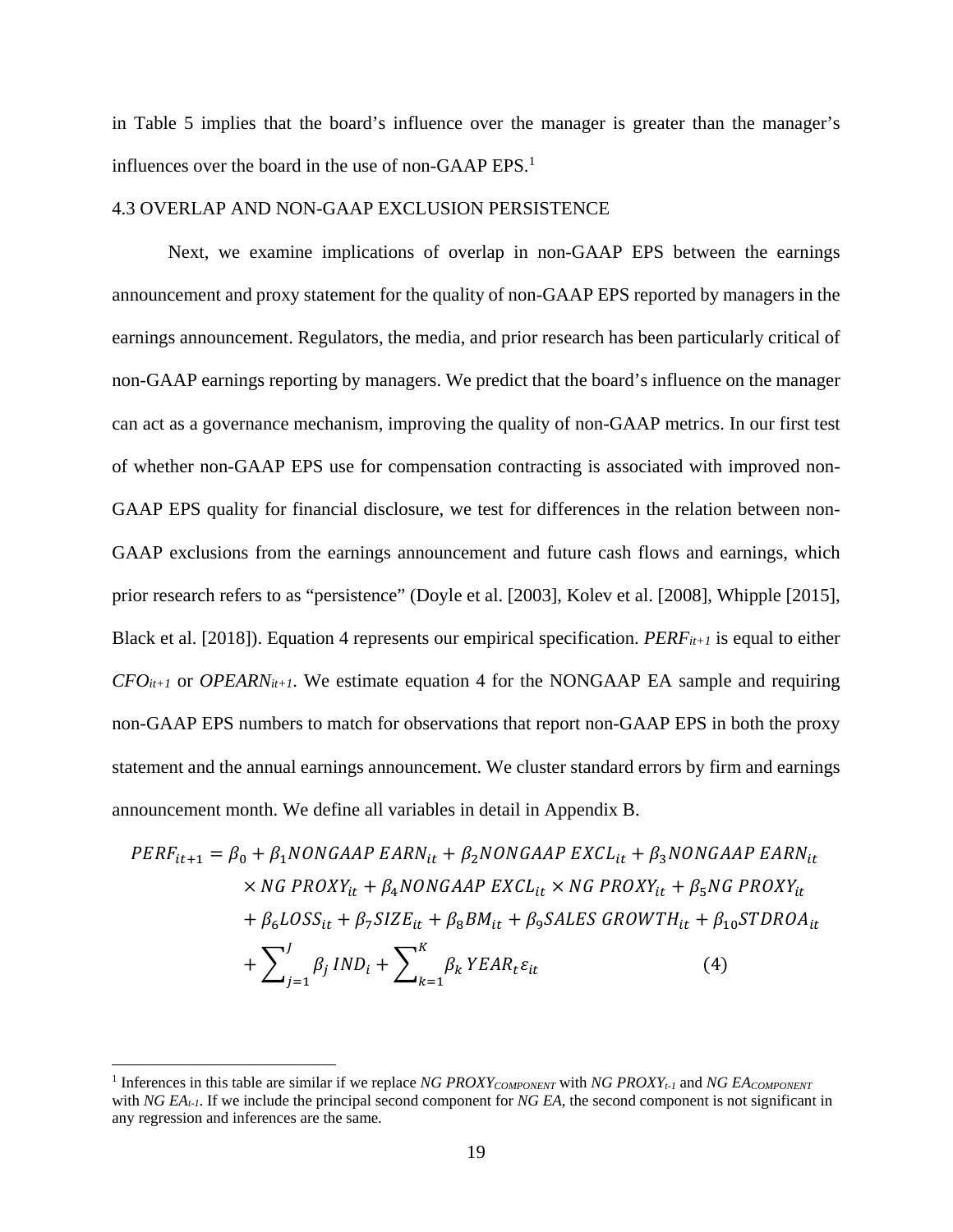Table 6 presents the results of estimating equation 4. We find that exclusions are less persistent for future cash flows and earnings when non-GAAP EPS is also reported in the proxy statement for that fiscal year (*NONGAAP EXCL* x *NG PROXY* < 0). This result implies that the excluded items are less persistent, and that non-GAAP EPS is of higher quality, when the board appears to influence non-GAAP EPS reporting via non-GAAP EPS contracting.

#### 4.4 OVERLAP AND NON-GAAP DISCLOSURE AGGRESSIVENESS

 Next, we test for differences in the propensity of reported non-GAAP EPS to exceed analysts' core earnings metric. Prior research finds that analysts have higher quality non-GAAP reporting than managers and play a filtering role (Bentley et al. [2018]). We proxy for the aggressiveness of managers' non-GAAP reporting with an indicator variable equal to one when managers' disclosed non-GAAP EPS from the annual earnings announcement exceeds analysts' actual core earnings number from I/B/E/S (*INCREMENTAL*). The intuition behind this measure is that when managers' non-GAAP EPS number is greater than analysts', chances are higher that managers are excluding recurring expense items that are not "one-time" in nature and are likely to persist in future periods. If managers are truly attempting to report "recurring" earnings when they disclose non-GAAP EPS in their earnings announcements, they should not exclude recurring expense items from non-GAAP EPS.

In Table 7, Panel A, we construct 2 x 2 matrices to compare the likelihood of compensation contracting use of non-GAAP EPS (*NG PROXY*) with our measure of non-GAAP financial disclosure aggressiveness (*INCREMENTAL*). Chi-square tests indicate that the likelihood of aggressive non-GAAP financial disclosure is significantly lower when the firm uses non-GAAP EPS for compensation contracting purposes ( $p < 0.01$ ).

To examine the relation between compensation contracting use of non-GAAP EPS and non-GAAP financial disclosure aggressiveness in a multivariate setting, we estimate equation 4.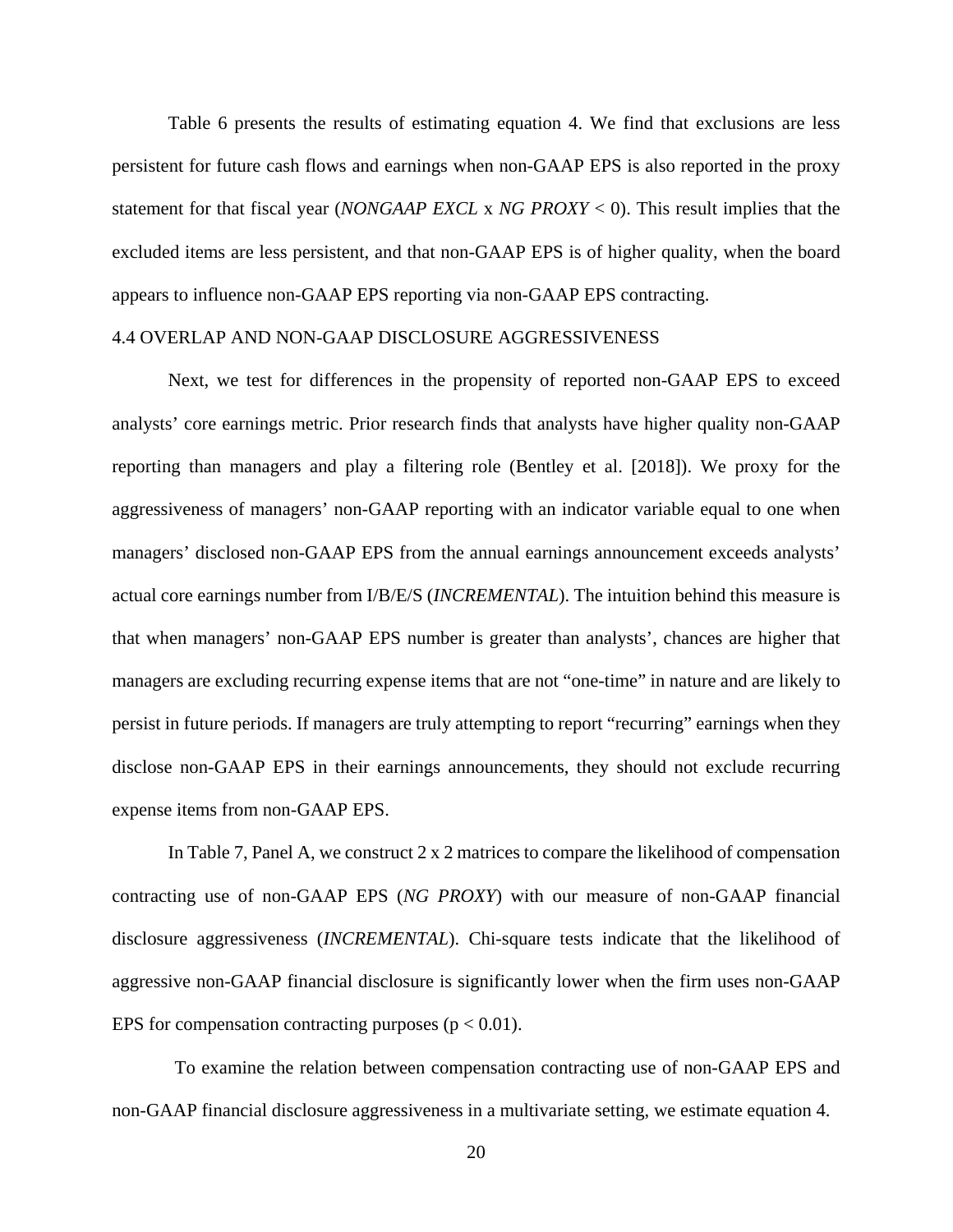$$
INCREMENTAL_{it} = \beta_0 + \beta_1 NG PROXY_{it} + \beta_2 LOSS_{it} + \beta_3 SPECIAL_{it} + \beta_4 SIZE_{it} +
$$
  
\n
$$
\beta_5 BM_{it} + \beta_6 STDROA_{it} + \beta_7 INTANGIBLES_{it} + \beta_8 NG EA_{it-1} +
$$
  
\n
$$
\beta_9 NEG GAAP SURPRISE_{it} + \beta_{10} LITIGATION_{it} + \sum_{j=1}^{J} \beta_j IND_i +
$$
  
\n
$$
\sum_{k=1}^{K} \beta_k YEAR_t \varepsilon_{it}
$$
\n(5)

We estimate equation 4 for the NONGAAP EA sample and requiring non-GAAP EPS numbers to match for observations that report non-GAAP EPS in both the proxy statement and the annual earnings announcement. We cluster standard errors are clustered by firm and earnings announcement month. We define all variables are defined in detail in Appendix B.

Table 7, Panel B presents the results of estimating equation 4. We find that non-GAAP EPS metrics in the annual earnings announcements are significantly less likely to exceed analysts' actual earnings metrics when non-GAAP EPS is also reported in the proxy statement for that fiscal year. This result implies that managers are less willing to use aggressive non-GAAP EPS measures when the board influences non-GAAP reporting via non-GAAP compensation contracting.

#### 4.5 OVERLAP AND STOCK MARKET PRICING OF NON-GAAP EARNINGS NEWS

 Finally, we examine investors' response to reported non-GAAP earnings. If dual use of non-GAAP EPS for compensation contracting and financial disclosure is associated with improved non-GAAP EPS quality or reliability, we expect investors to respond more to non-GAAP earnings news.

To examine the stock market pricing of non-GAAP earnings news, we estimate equation 6 for the NONGAAP EA sample, the NONGAAP EA sample requiring non-GAAP EPS numbers to match with observations that report non-GAAP EPS in both the proxy statement and the annual earnings announcement, and the NONGAAP EA sample replacing the *NG PROXYt* with *NG PROXY<sub>t-1</sub>* to allow for the possibility that compensation contracting use of non-GAAP EPS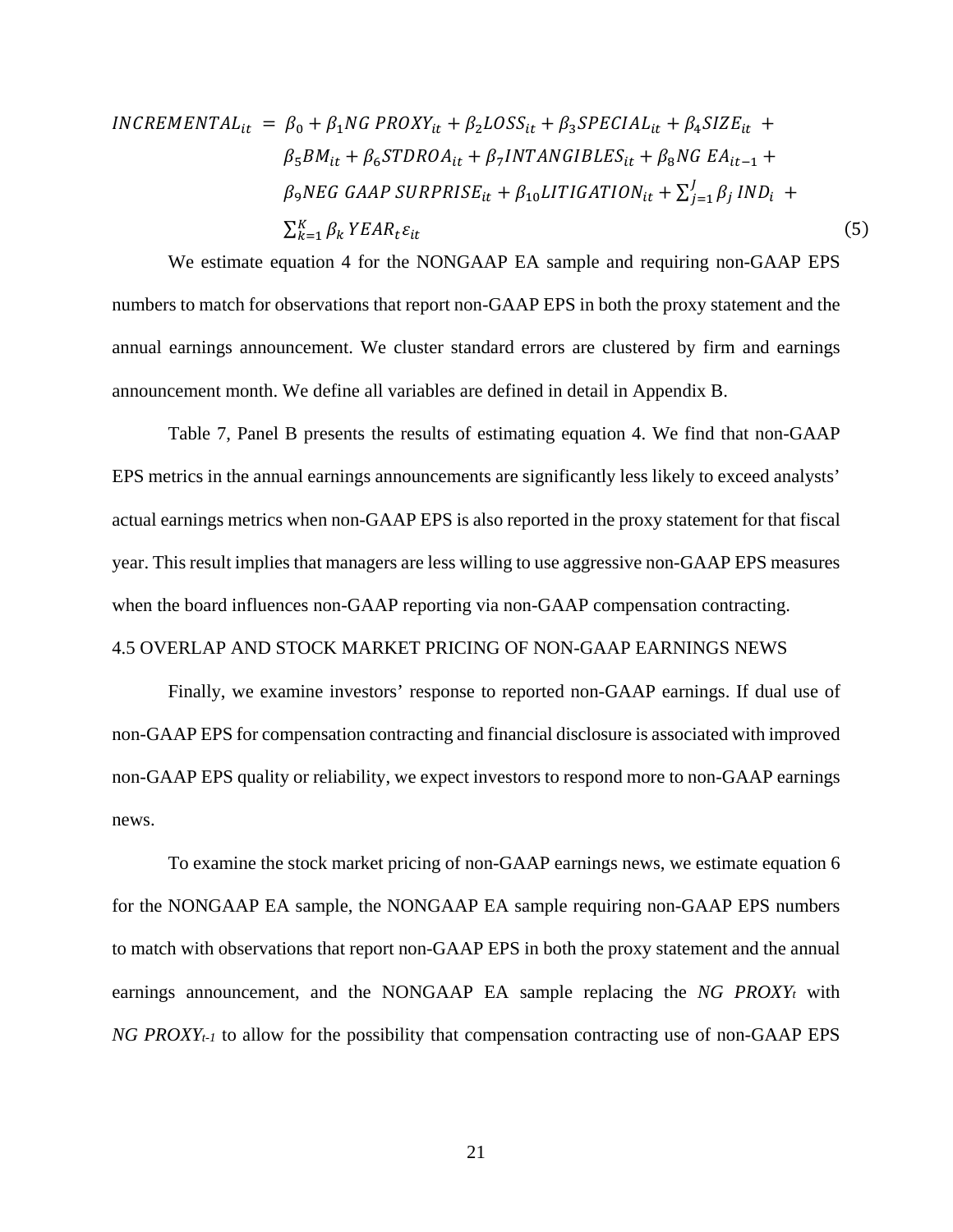determines or incentivizes non-GAAP EPS financial disclosure. We cluster standard errors by firm and earnings announcement month. We define all variables in detail in Appendix B.

$$
CAR_{it} = \beta_0 + \beta_1 NONGAAP FE_{it} + \beta_2 NONGAAP FE_{it} \times NG PROXY_{it} + \beta_3 NG PROXY_{it}
$$
  
+  $\beta_4 SIZE_{it} + \beta_5 BM_{it} + \beta_6 ANALYSTS_{it} + \beta_7 RPT LAG_{it} + \beta_8 INSTOWN_{it}$   
+  $\beta_9 NONGAAP FE_{it} \times SIZE_{it} + \beta_{10} NONGAAP FE_{it} \times BM_{it}$   
+  $\beta_{11} NONGAAP FE_{it} \times ANALYSTS_{it} + \beta_{12} NONGAAP FE_{it} \times RPT LAG_{it}$   
+  $\beta_{12} NONGAAP FE_{it} \times INSTOWN_{it} + \sum_{j=1}^{J} \beta_j IND_i + \sum_{k=1}^{K} \beta_k YEAR_t \varepsilon_{it}$  (6)

Table 8 presents the results of estimating equation 6. We find modest evidence that investors' respond more to non-GAAP EPS in the earnings announcement when the same non-GAAP EPS is also disclosed in the proxy statement (columns 1 and 2). One possibility for the weak evidence is the timing difference between when the earnings announcement and proxy statement are released. Investors may not be aware that the board is monitoring non-GAAP reporting by the manager if non-GAAP EPS has not been used for compensation contracting in prior years.

 When we examine whether the board used non-GAAP EPS for compensation contracting in the prior year (column 3), and likely will appropriately monitor managers using non-GAAP EPS in the current year, we find strong evidence that investors respond more to non-GAAP EPS in the earnings announcement. Overall, we conclude that boards' compensation contracting use of non-GAAP EPS disciplines managers' non-GAAP EPS disclosures, which investors find to be more reliable than if boards did not use non-GAAP EPS for compensation contracting.

### *5. Conclusion*

We explore how the internal use of non-GAAP performance metrics in compensation contracting relates to the external reporting of non-GAAP earnings to stakeholders. Ex ante, it is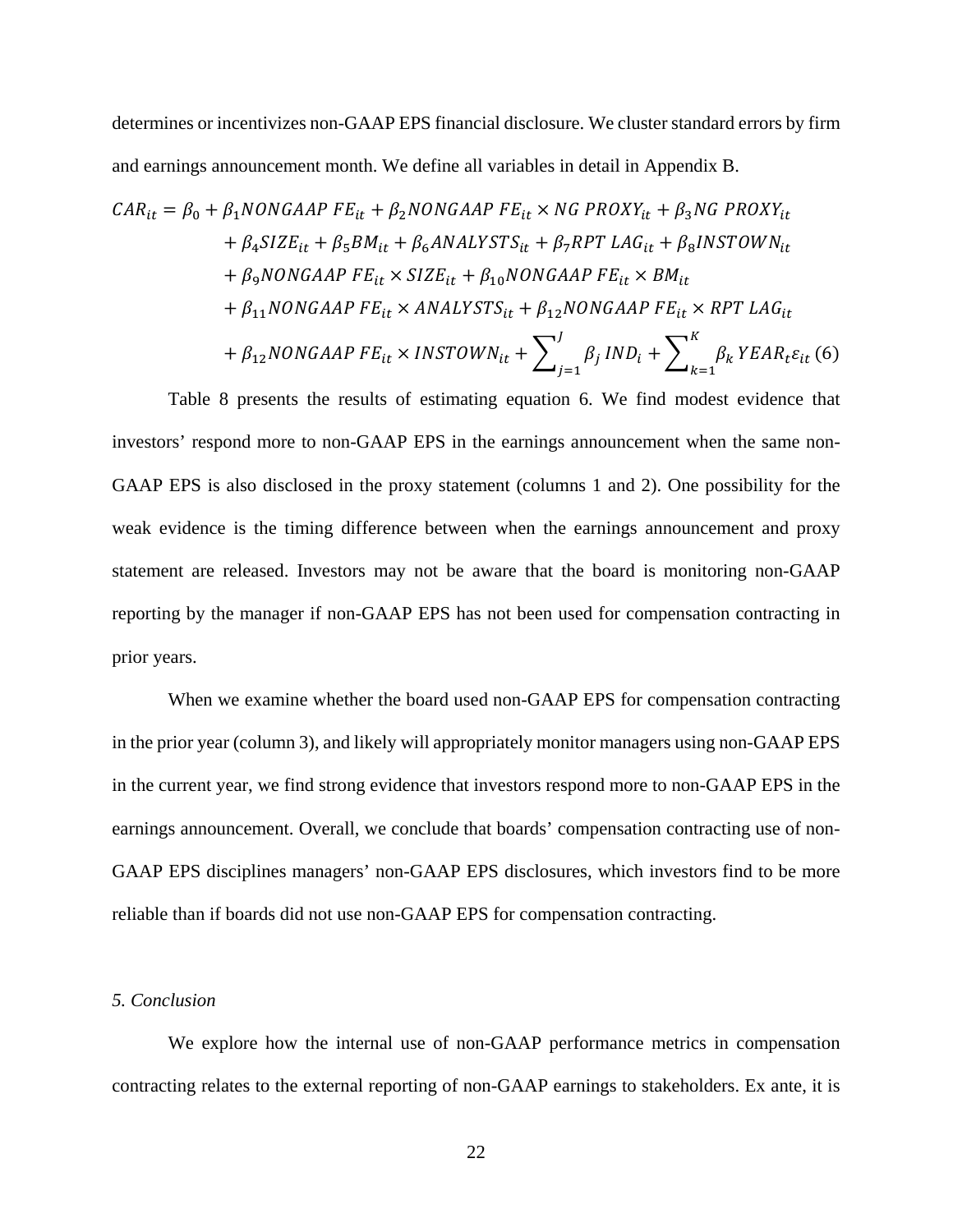unclear why information useful in contracting would be informative for valuation purposes unless a firm's compensation and financial disclosure processes are related. We explore this relation using a large hand-collected sample of non-GAAP earnings numbers from firms' proxy statements and annual earnings announcements.

The evidence suggests that non-GAAP EPS use for stewardship purposes influences the likelihood and quality of non-GAAP EPS information disclosed to stakeholders in annual earnings announcements. Unlike previous studies that examine only non-GAAP disclosures disclosed in annual earnings announcements (i.e., Guest et al. [2017], Black et al. [2018]) or in proxy statements (i.e., Curtis et al. [2017]), our study provides evidence based on data collected from both sources. Moreover, our results are important because they suggest a link between the compensation contracting process and voluntary disclosures decisions, and that this link results in non-GAAP earnings figures that are of relatively higher quality. Our results also inform the literature on the determinants of the properties of non-GAAP EPS figures used in both compensation contracts and financial disclosure.

Our study raises several important questions for future research to consider. First, how do specific non-GAAP exclusions vary between compensation contracting and financial disclosure? We provide preliminary evidence that the presence of special items influences the likelihoods of non-GAAP EPS use in both compensation contracting and financial disclosure, but does so differentially. Second, how does board discretion to use non-GAAP performance metrics versus actual use of non-GAAP performance metrics in compensation contracting influence manager behavior? Does commitment to non-GAAP performance measure use in compensation contracting via proxy statement disclosure result in different manager behavior than if such use was merely part of the board's subjective performance evaluation and not explicitly disclosed? Third, we provide evidence that both the stewardship and valuation channels influence one another, with the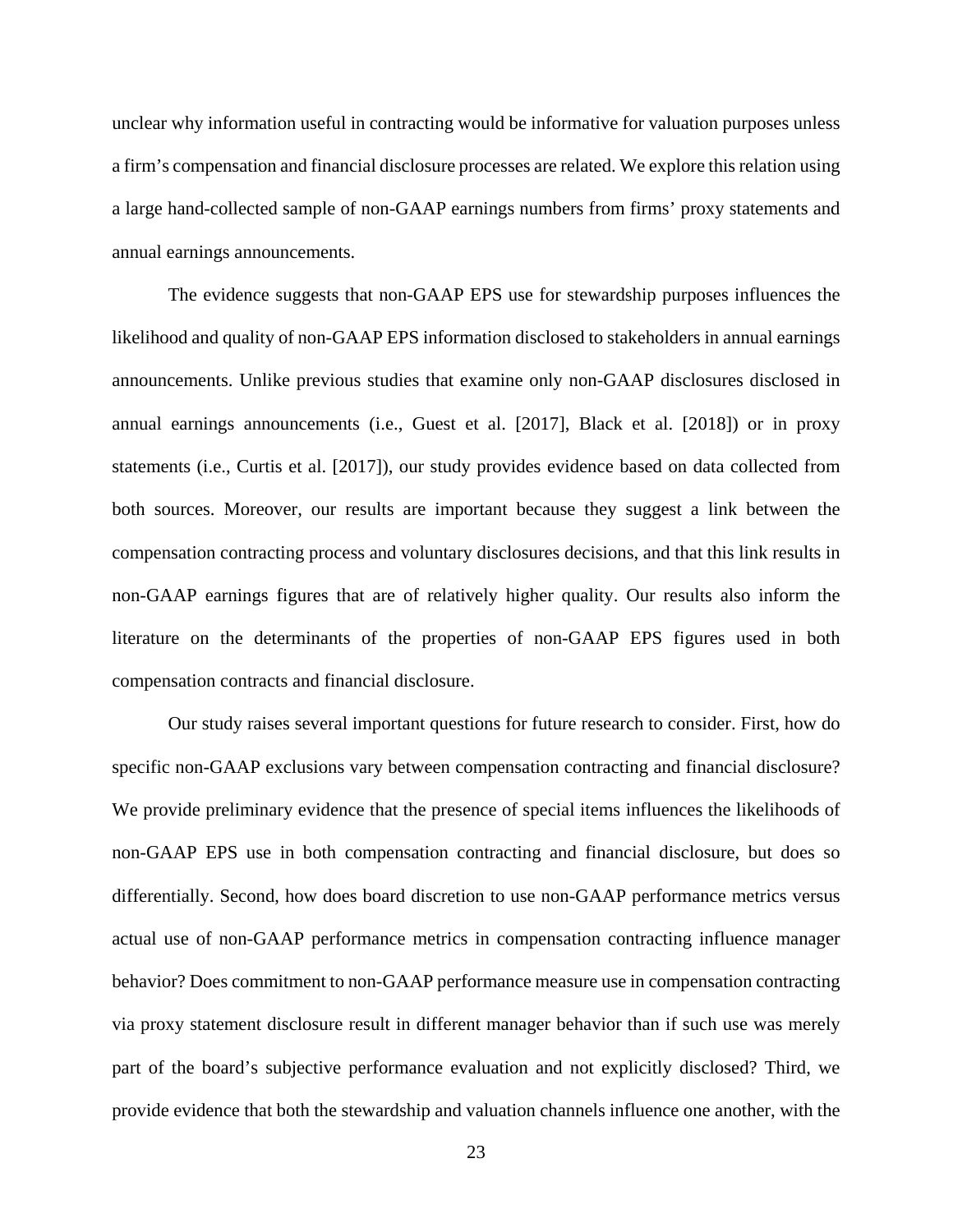compensation contracting channel having stronger effects on non-GAAP EPS, on average. How do the two channels of compensation contracting and financial disclosure influence non-GAAP quality in the cross section and over time? We believe that answers to these questions will advance our understanding of the stewardship and valuation uses of accounting information.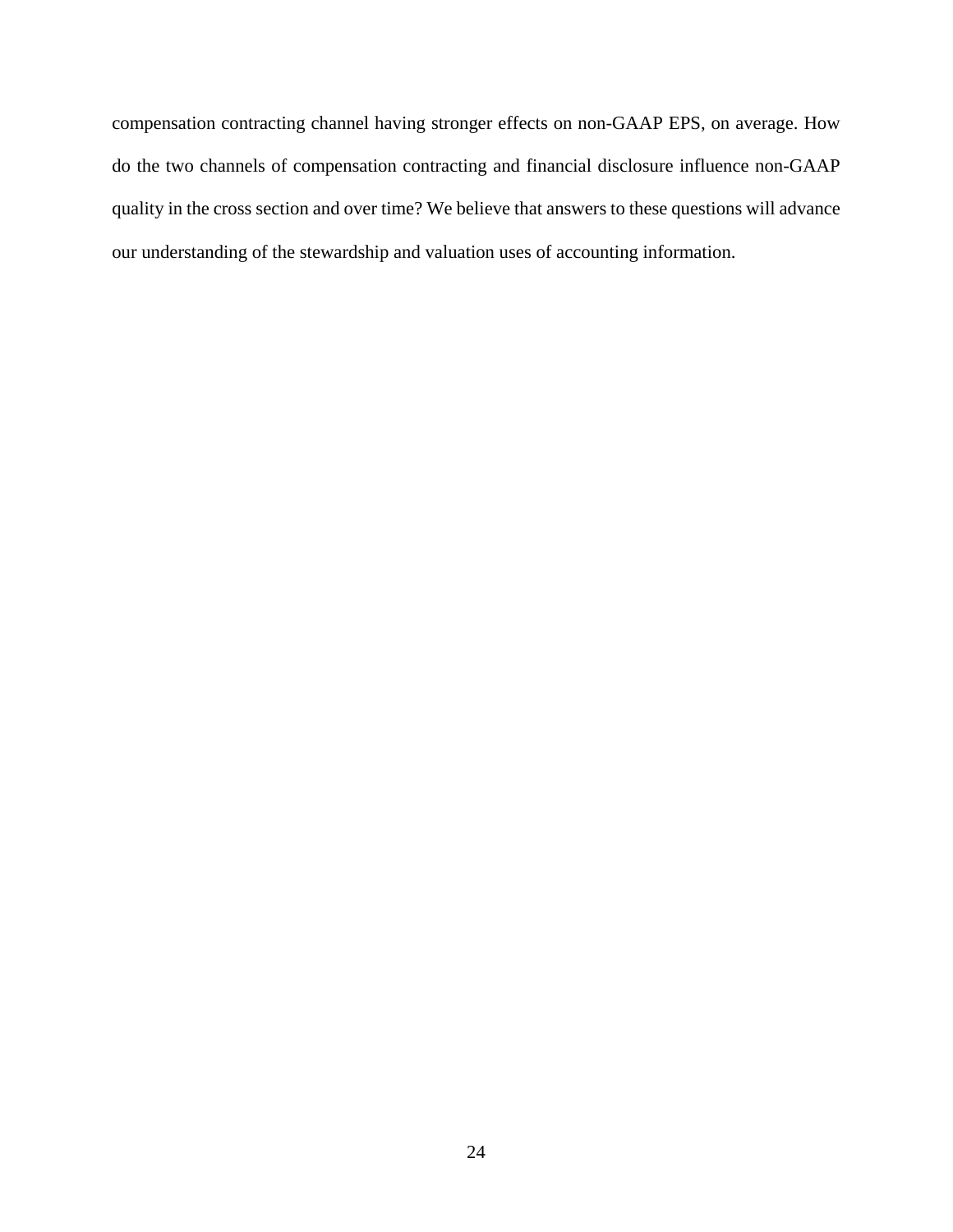#### **REFERENCES**

- Bentley, J., Christensen, T., Gee, K., & Whipple, B., 2018. Disentangling managers' and analysts' non-GAAP reporting choices. *Journal of Accounting Research*, forthcoming.
- Bhattacharya, N., Black, E., Christensen, T., & Larson, C., 2003. Assessing the relative informativeness and permanence of pro forma earnings and GAAP operating earnings. *Journal of Accounting and Economics*, 36: 285-319.
- Black, D., Black, E., Christensen, T., & Heninger, W., 2012. Has the regulation of pro forma reporting in the US changed investors' perceptions of pro forma earnings disclosures? *Journal of Business Finance & Accounting*, 39: 876-904.
- Black, D., & Christensen, T., 2009. US managers' use of 'pro forma' adjustments to meet strategic earnings targets. *Journal of Business Finance & Accounting*, 36: 297-326.
- Black, D., Christensen, T., Ciesielski, J., & Whipple, B., 2018. Non-GAAP earnings: A consistency and comparability crisis? *Working paper*, Dartmouth College, University of Georgia, and R. G. Associates, Inc.
- Bradshaw, M., & Sloan, R., 2002. GAAP versus the street: an empirical assessment of two alternative definitions of earnings. *Journal of Accounting Research*, 30: 41-66.
- Curtis, A., Li, V., & Patrick, P., 2017. The use of adjusted earnings in performance evaluation. *Working Paper*, University of Washington and University of Washington – Bothell.
- Curtis, A., McVay, S., & Whipple, B., 2014. The disclosure of non-GAAP earnings information in the presence of transitory gains. *The Accounting Review*, 89: 933-958.
- Doyle, J., Lundholm, R., & Soliman, M., 2003. The predictive value of expenses excluded from pro forma earnings. *Review of Accounting Studies*, 8: 145-174.
- Easton, P., & Zmijewski, M., 1989. Cross-sectional variation in the stock market response to accounting earnings announcements. *Journal of Accounting and Economics*, 11: 117-141.
- Francis, J., LaFond, R., Olsson, P., Schipper, K., 2004. Costs of equity and earnings attributes. *The Accounting Review*, 79: 967-1010.
- Guest, N., Kothari, S.P., & Pozen, R., 2017. High non-GAAP earnings predict abnormally high CEO pay. *Working paper*, Massachusetts Institute of Technology.
- Hayn, C., 1995. The information content of losses. *Journal of Accounting and Economics*, 20: 125- 153.
- Hemmer, T., & Labro, E., 2008. On the optimal relation between the properties of managerial and financial reporting systems. *Journal of Accounting Research*, 46: 1209-1240.
- Kolev, K., Marquardt, C., & McVay, S., 2008. SEC scrutiny and the evolution of non-GAAP reporting. *The Accounting Review*, 83: 157-184.
- Kothari, S. P., Ramanna, K., & Skinner, D., 2010. Implications for GAAP from an analysis of positive research in accounting. *Journal of Accounting Research*, 50: 246-286.
- Lambert, R., 2010. Discussion of "Implication for GAAP from an analysis of positive research in accounting." *Journal of Accounting Research*, 50: 287-295.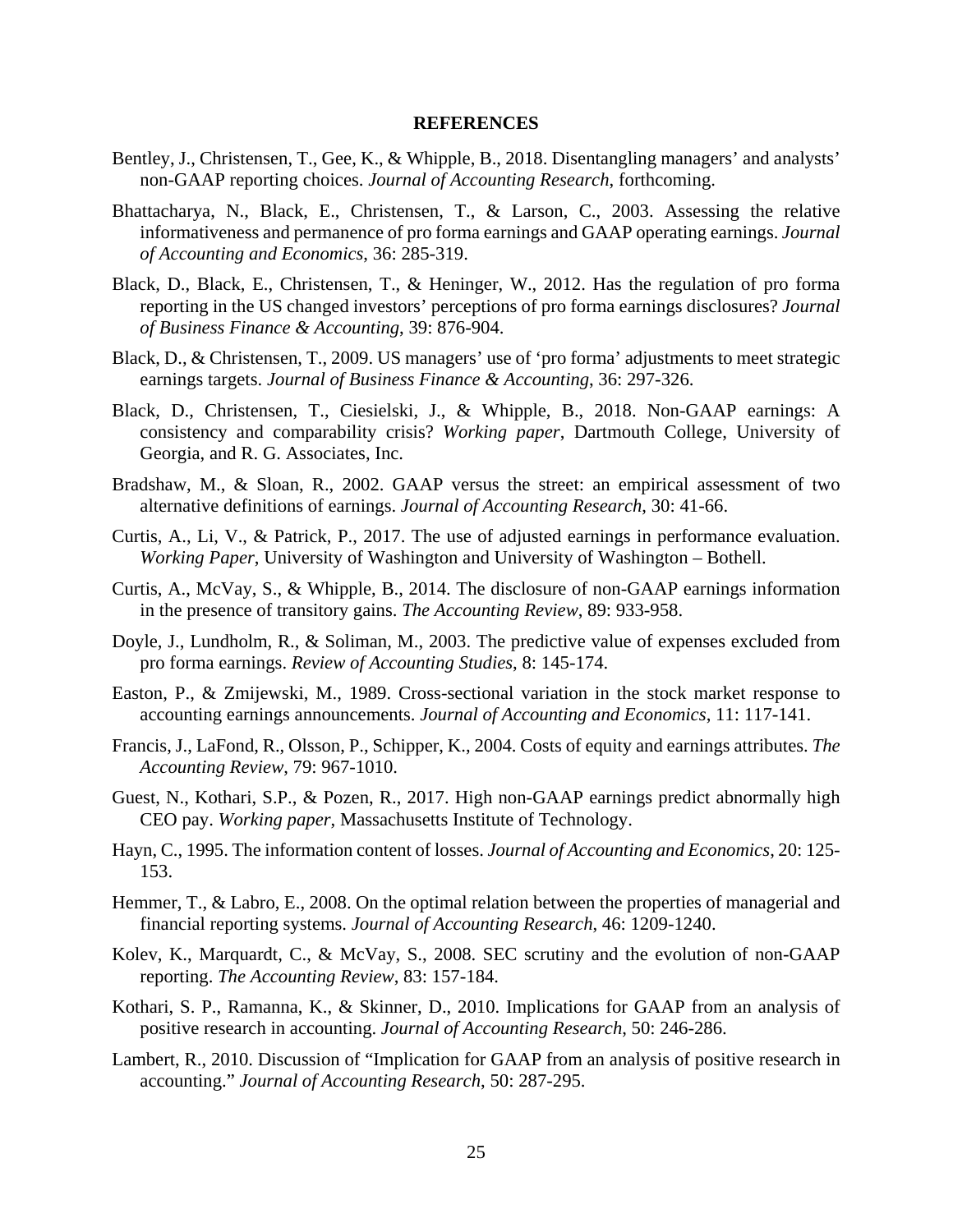- Matsunaga, S., & Park, C., 2001. The effect of missing a quarterly earnings benchmark on the CEO's annual bonus. *The Accounting Review*, 76: 313-332.
- McInnis, J., 2010. Earnings smoothness, average returns, and implied cost of equity capital. *The Accounting Review*, 85: 315-341.
- McVay, S., 2006. Earnings management using classification shifting: An examination of core earnings and special items. *The Accounting Review*, 81: 501-531.
- Rapoport, M., February 26, 2014. Some companies alter the bonus playbook. *The Wall Street Journal*, http://online.wsj.com/news/articles/SB10001424052702304834704579405411156046356. Accessed September 12, 2014.
- Srivastava, A., 2014. Why have measures of earnings quality changed over time? *Journal of Accounting and Economics*, 57: 196-217.
- Whipple, B., 2015. The great unknown: Why exclude "other" items from non-GAAP earnings calculations in the post-Reg G world? *Working Paper*, University of Georgia.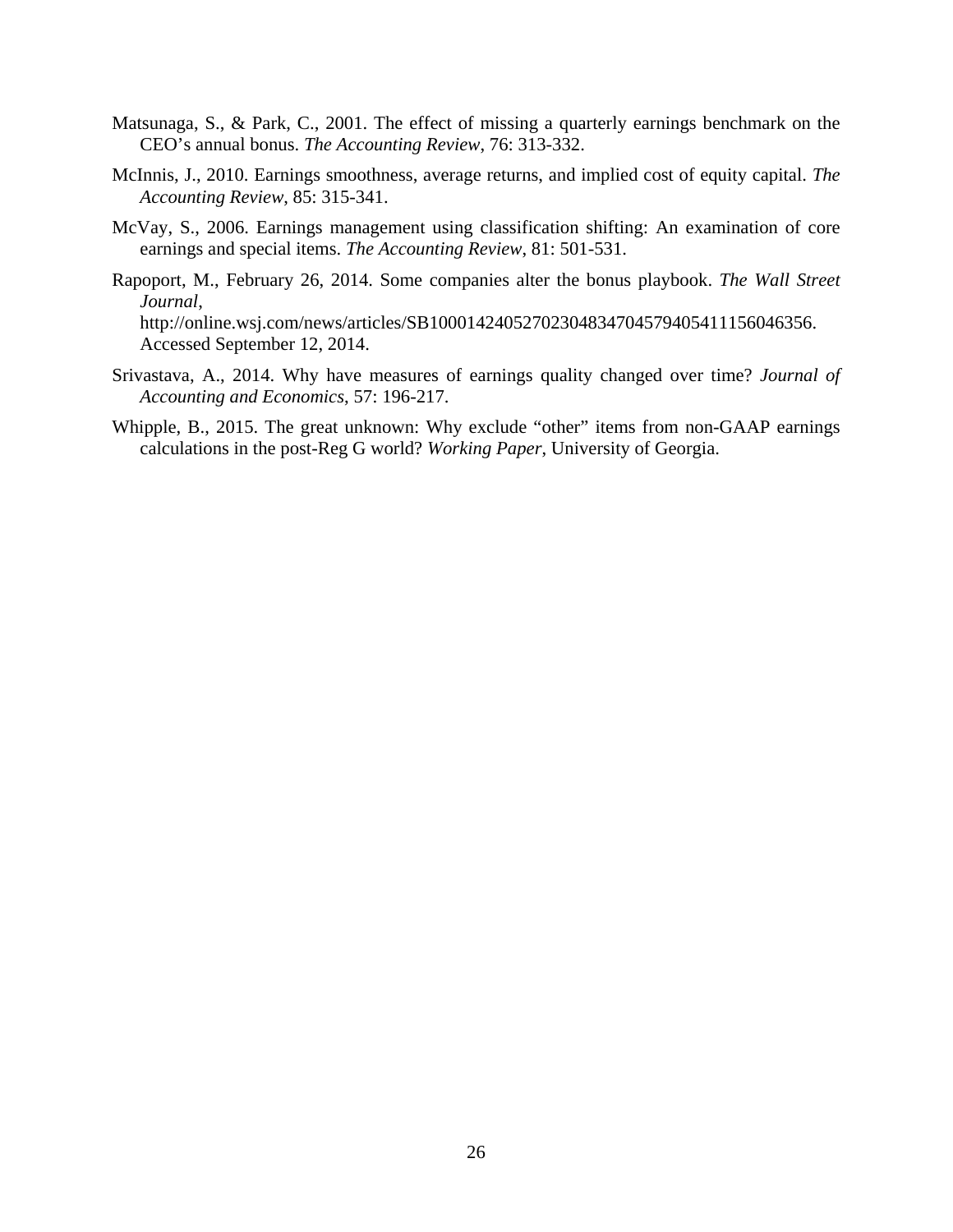## **APPENDIX A Amazon MTurk Data Collection Instructions**

This is a **QUALIFICATION TASK** for a research study to extract and record **ANNUAL NON-GAAP EARNINGS PER DILUTED SHARE** data. Correctly extracting and recording this data in 90% of these statements will qualify you for two tasks: *Proxy: Annual Non-GAAP Earnings per Diluted Share*, and *Earnings: Annual Non-GAAP Earnings per Diluted Share*.

## **INSTRUCTIONS**

Extract and record **ANNUAL NON-GAAP EARNINGS PER DILUTED SHARE**.

Read each excerpt in full record the **ANNUAL NON-GAAP EARNINGS PER DILUTED SHARE** number disclosed for the company in the blank "ANSWER" space provided (see Example 1). Other terms indicating non-GAAP earnings per diluted share could be "adjusted earnings per diluted share," indicating an adjustment from GAAP earnings per diluted share.

Leave the "ANSWER" space blank if you cannot identify the **ANNUAL NON-GAAP EARNINGS PER SHARE** number from the excerpt. This will be the case if you encounter any of the following:

- There is no earnings number in the excerpt.
- The excerpt is a row of numbers without discernable dates to match the numbers.
- There is only information on non-GAAP earnings targets, forecasts, or ranges of targets or forecasts and no information on actual non-GAAP earnings results.
- The excerpt contains quarterly information, and no annual information. Do not record quarterly non-GAAP earnings per share numbers.
- The excerpt contains only annual non-GAAP earnings (unscaled) or annual non-GAAP earnings per basic share.
	- o If you cannot tell whether an ANNUAL NON-GAAP EARNINGS PER SHARE number is per diluted share or per basic share from the information in the excerpt, record the available number in the "ANSWER" space.

When you encounter more than one **ANNUAL NON-GAAP EARNINGS PER DILUTED SHARE** number in an excerpt, do the following:

- Record the number from the most recent annual period in the "ANSWER" field and record the year in the "NOTES" field.
- If more than one **ANNUAL NON-GAAP EARNINGS PER DILUTED SHARE** number exists in an excerpt **from the same annual period**, record the largest number and explain your choice in the "NOTES" field.

When recording a number in the "ANSWER" space, follow these formatting rules:

- No dollar signs or other currency labels
- Record the number in terms of dollars. "Four cents" should be recorded as 0.04.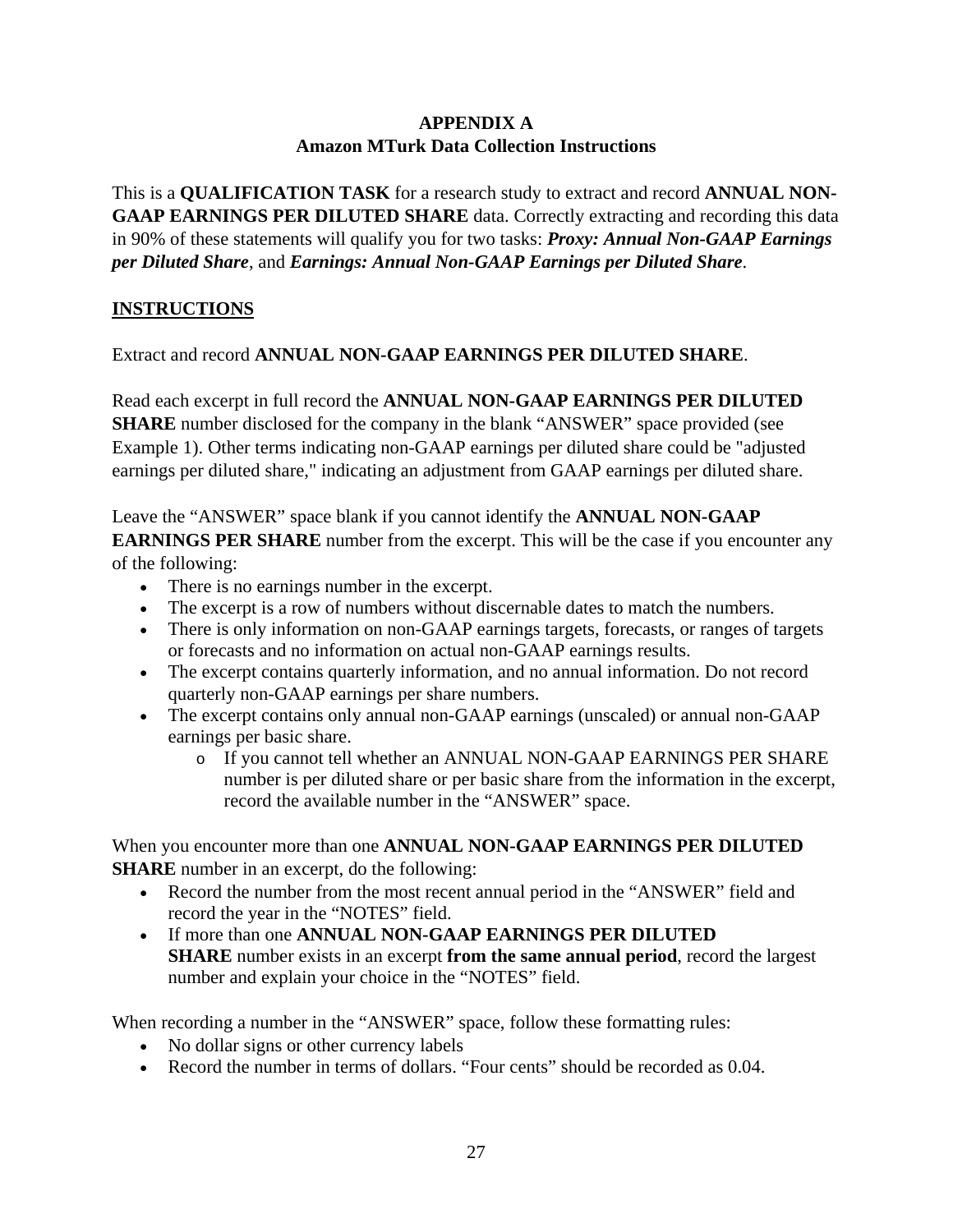## **Example 1**

Full year diluted net income per share, excluding per share restructuring and impairment expense, of \$4.35 compared to \$4.25 in 2009

| <b>ANSWER:</b> |  |
|----------------|--|
| 4.35           |  |
| NOTES:         |  |
|                |  |

## **Example 2**

Diluted net income per share of \$0.75, compared to \$0.61 per share in fourth quarter 2009; excluding per share restructuring and impairment expense of \$0.31 and \$0.35, respectively, adjusted net income per share of \$1.06 compared to \$0.96 per share in the fourth quarter of 2009

ANSWER:  $\overline{\Gamma}$ 

| <b>NOTES:</b> |  |
|---------------|--|
|               |  |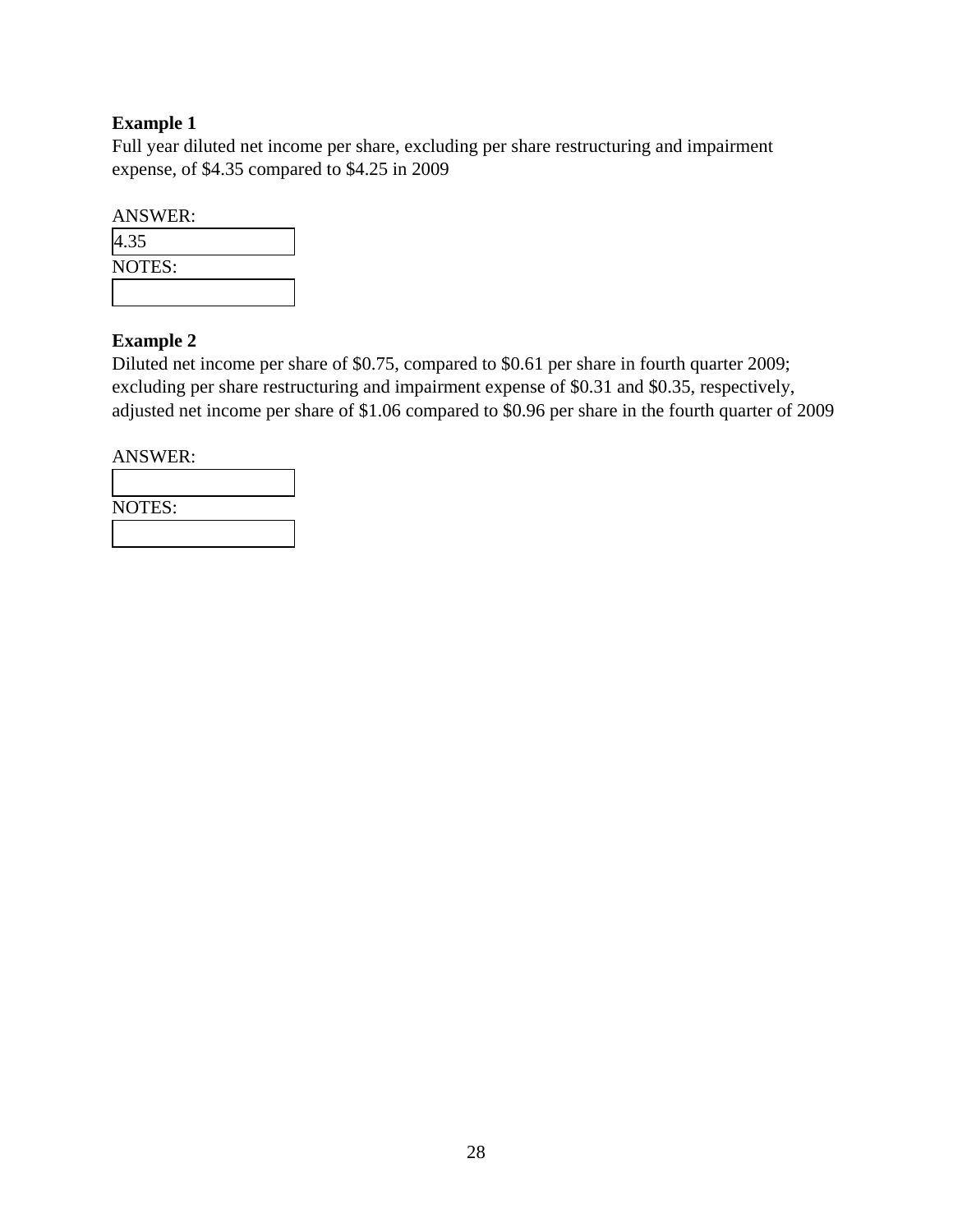## **APPENDIX A (CONTINUED) Amazon MTurk Qualification Test**

### **Qualification Test**

1) The Company's diluted non-GAAP earnings per share ("EPS") for fiscal year 2013 was \$5.31 per share, significantly above the EPS target that drove the financial objectives portion of the cash incentive program, as established by the Compensation Committee and, in aggregate, the Company also exceeded the target performance for its strategic objectives

| <b>ANSWER:</b>                                   |  |  |
|--------------------------------------------------|--|--|
| $\overline{\phantom{0}}$<br>$\bigcap$ 1<br>J.J 1 |  |  |
| NOTES:                                           |  |  |

2) With respect to the fiscal year 2013 non-GAAP EPS goal, the minimum non-GAAP EPS target approved by the Compensation Committee that would have resulted in a payout under the 2013 bonus program was \$2.43 per share

| <b>ANSWER:</b> |  |  |  |
|----------------|--|--|--|
|                |  |  |  |
| NOTES:         |  |  |  |
|                |  |  |  |

3) The non-GAAP net income for fiscal 2009 was \$427 million, or \$1.84 per diluted share, compared to net loss of (\$466) million, or (\$2.07) per share, in fiscal 2008

| <b>ANSWER:</b> |  |
|----------------|--|
| 1.84           |  |
| NOTES:         |  |
| 2009           |  |

4) The amount of bonuses payable under the 2013 bonus program were based on the following: (1) the Company's performance during fiscal year 2013 relative to a non-GAAP EPS target, which constituted 65% of the 2013 bonus program, and (2) the Company's performance relative to strategic objectives, which collectively constituted 35% of the 2013 bonus program

NOTES: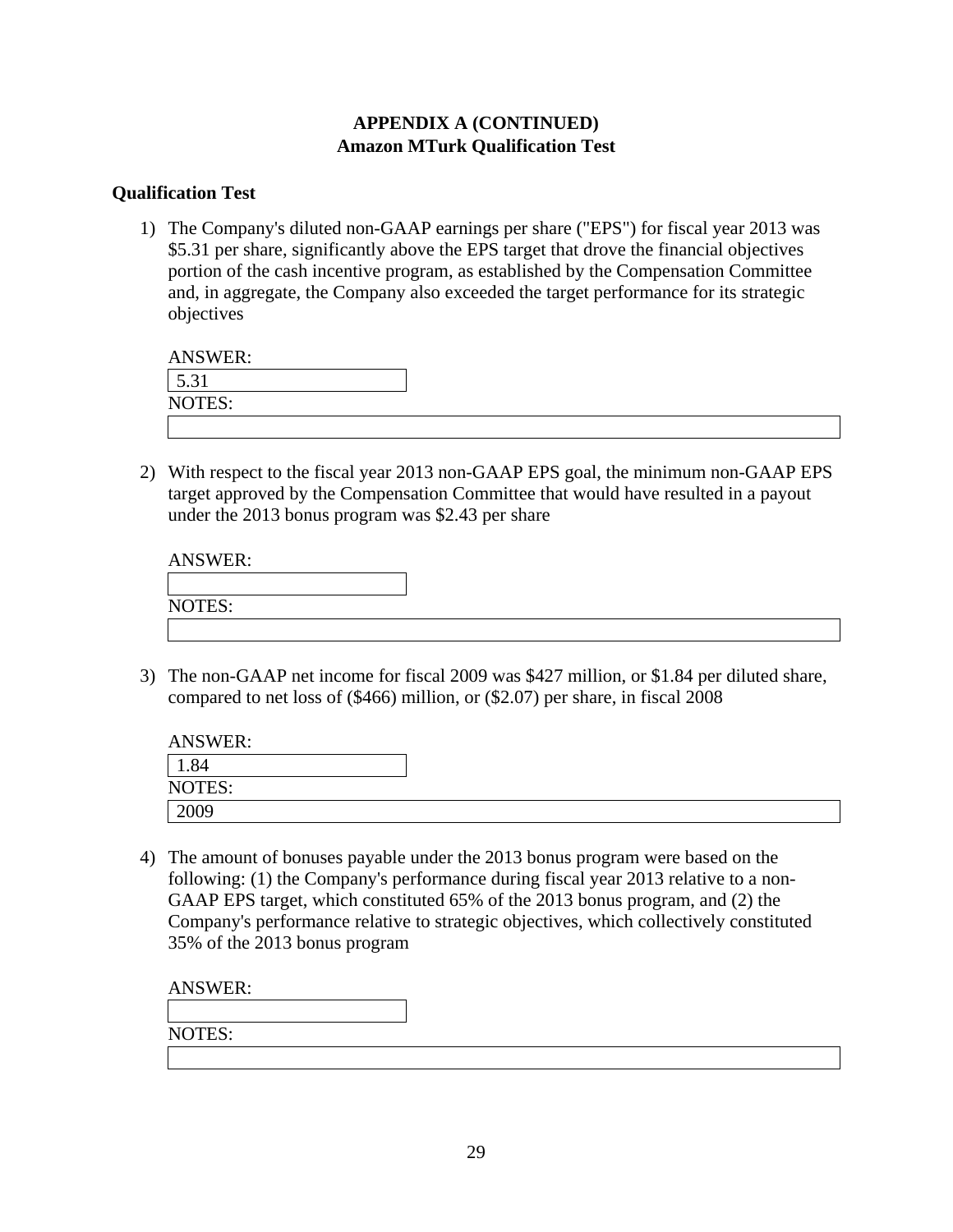5) Non-GAAP operating profit was \$417 million, or 34% of total revenue, compared to non-GAAP operating loss of (\$568) million, or (66%) of total revenue, in the fourth quarter of fiscal 2008 and non-GAAP operating profit of \$263 million, or 28% of total revenue, in the third quarter of fiscal 2009

| <b>ANSWER:</b> |  |  |  |
|----------------|--|--|--|
|                |  |  |  |
| NOTES:         |  |  |  |
|                |  |  |  |

6) Delivered non-GAAP operating margin of 29%, resulting in record diluted earnings per share on a non-GAAP basis of \$5.31 per share, more than twice the non-GAAP diluted earnings per share in fiscal year 2012

| <b>ANSWER:</b> |  |
|----------------|--|
| 5.31           |  |
| NOTES:         |  |
|                |  |

7) On a non-GAAP basis, which excludes the impact of acquisition-related charges, sharebased compensation expense, impairment of goodwill and acquisition-related intangible assets, non-cash economic interest expense associated with the cash-settled convertible note, and related tax adjustments and valuation allowance, fourth-quarter net income was \$277 million, or \$1.18 per diluted share, compared to a net loss of (\$359) million, or (\$1.59) per share, in the fourth quarter of fiscal 2008 and net income of \$176 million, or \$0.75 per diluted share, in the third quarter of fiscal 2009

NOTES:

8) NON-GAAP NET INCOME (LOSS) \$ 277,211 \$ (359,331 ) \$ 427,207 \$ (465,974 )

| <b>ANSWER:</b> |  |  |
|----------------|--|--|
|                |  |  |
| NOTES:         |  |  |
|                |  |  |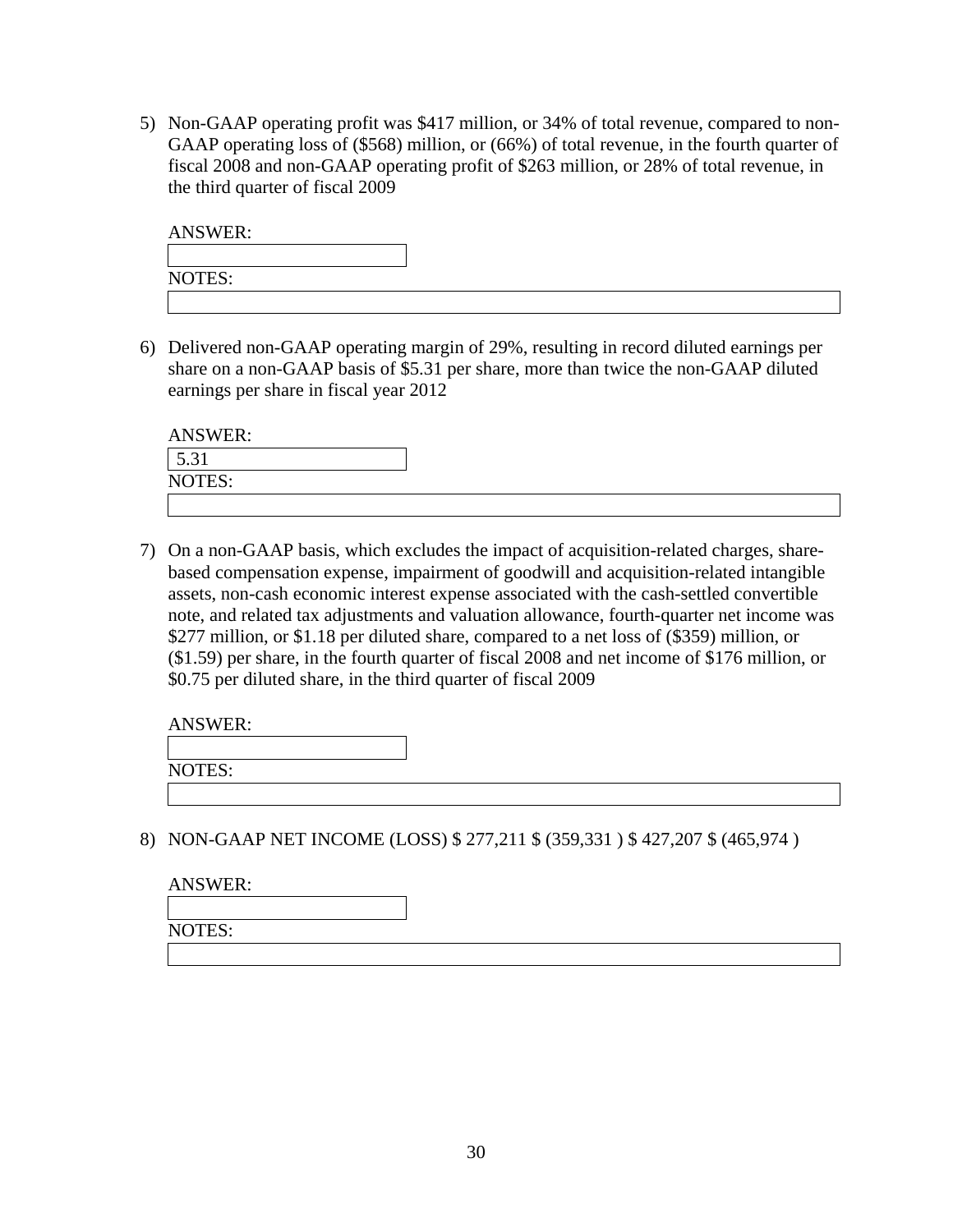9) Delivered non-GAAP operating margin of 28%, resulting in record diluted earnings per share on a non-GAAP basis of \$5.60 per share, up 5% from the non-GAAP diluted earnings per share in fiscal year 2013

| <b>ANSWER:</b> |  |
|----------------|--|
| 5.60           |  |
| NOTES:         |  |
|                |  |

10) Income (loss) before income taxes 377,256 (1,615,168 ) 503,801 (1,952,374 )

| <b>ANSWER:</b> |  |
|----------------|--|
|                |  |
| <b>NOTES:</b>  |  |
|                |  |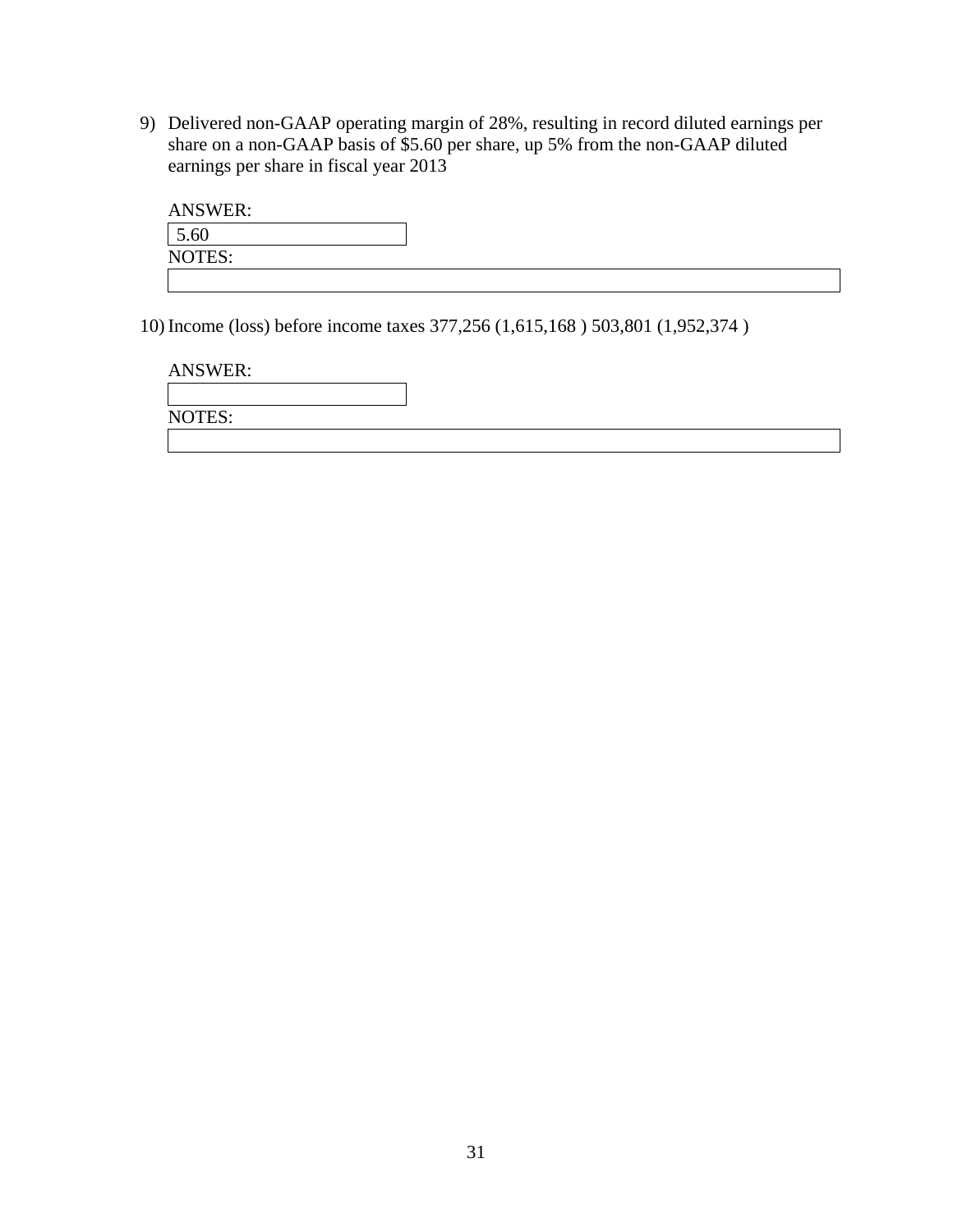## **APPENDIX B Variable Definitions**

| <b>Name</b>        | <b>Description</b>                                                                                                                                                                                                                                                                                                                                       | <b>Source</b>                                           |
|--------------------|----------------------------------------------------------------------------------------------------------------------------------------------------------------------------------------------------------------------------------------------------------------------------------------------------------------------------------------------------------|---------------------------------------------------------|
| <b>ANALYSTS</b>    | The number of analysts contributing to the<br>I/B/E/S EPS consensus forecast before the<br>earnings announcement. Calculated as the<br>natural log of $(1 +$ the number of analysts).<br>When there is no consensus forecast on<br>I/B/E/S, we assume that the number of<br>analysts contributing is zero. Descriptive<br>statistics present raw values. | I/B/E/S                                                 |
| BM                 | Book value of equity at fiscal year-end (seq<br>from Compustat) divided by the market value<br>of equity as of the fiscal year-end month<br>(from CRSP, or from Compustat when CRSP<br>data is unavailable).                                                                                                                                             | Compustat<br><b>CRSP</b>                                |
| <b>CAR</b>         | Three-day cumulative market-adjusted return<br>surrounding the earnings announcement date.<br>Calculated as the firm's buy-and-hold return<br>over the $[-1, +1]$ window around the earnings<br>announcement date, which is day 0, less the<br>value-weighted market buy-and-hold return<br>over the same window.                                        | CRSP, Compustat                                         |
| $CFO_{t+1}$        | Operating cash flow for the following year.<br>Calculated as operating cash flow for year<br>$t+1$ (oancf from Compustat) scaled by total<br>assets in year t (at from Compustat).                                                                                                                                                                       | Compustat                                               |
| <b>INCREMENTAL</b> | Equals "1" if non-GAAP EPS from the<br>annual earnings announcement exceeds the<br>I/B/E/S actual EPS earnings number; "0"<br>otherwise                                                                                                                                                                                                                  | SEC.GOV 8-K,<br>I/B/E/S                                 |
| <b>INSTOWN</b>     | The proportion of total outstanding shares<br>owned by institutional investors.                                                                                                                                                                                                                                                                          | <b>Thomson Reuters</b><br><b>Institutional Holdings</b> |
| <b>INTANGIBLES</b> | The ratio of intangible assets (intan from<br>Compustat) to total assets (at from<br>Compustat) as of the fiscal year-end.                                                                                                                                                                                                                               | Compustat                                               |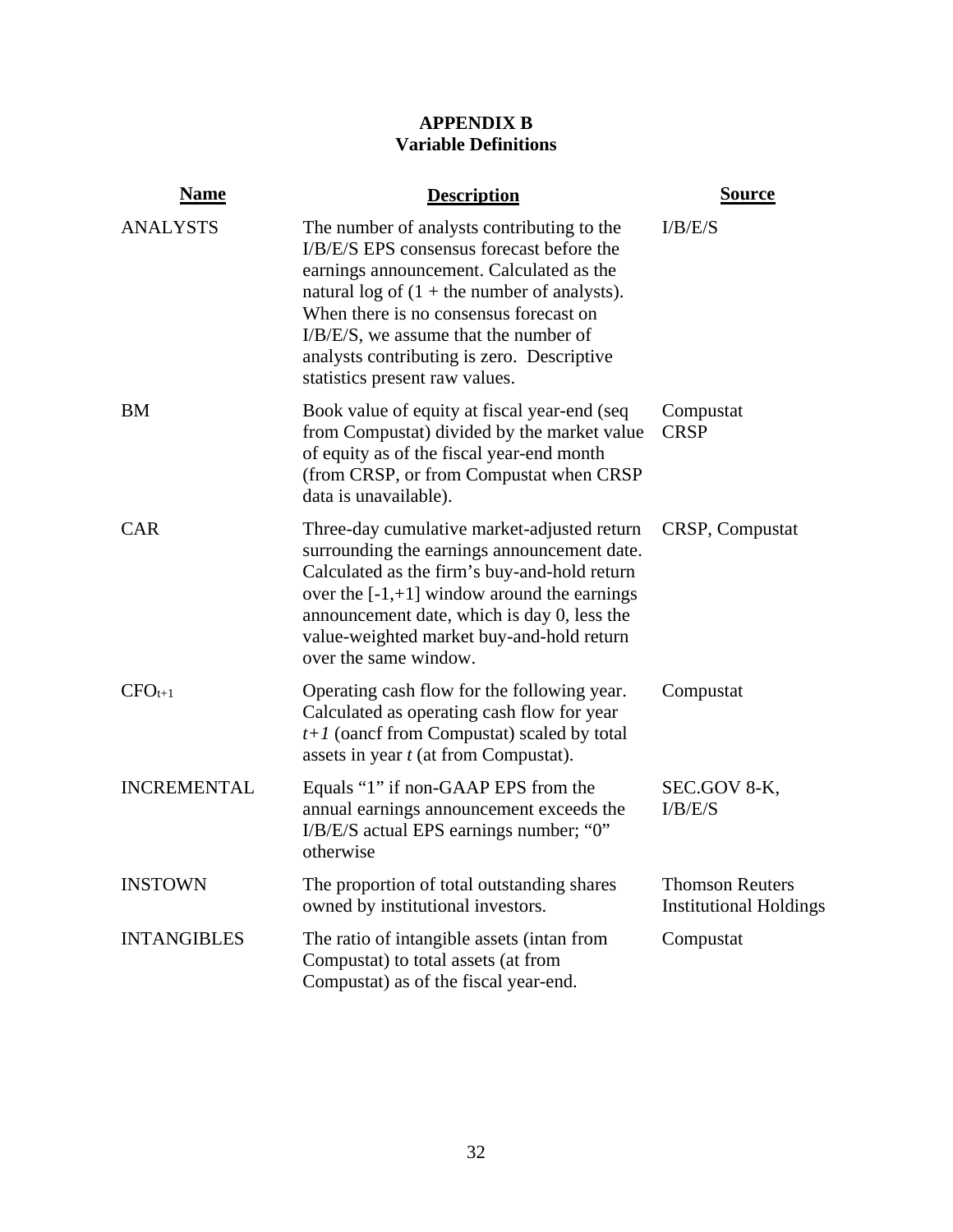| <b>Name</b>                        | <b>Description</b>                                                                                                                                                                                                                   | <b>Source</b>                        |
|------------------------------------|--------------------------------------------------------------------------------------------------------------------------------------------------------------------------------------------------------------------------------------|--------------------------------------|
| <b>INTERNAL</b>                    | An indicator for whether the CEO was<br>promoted internal. The variable is set to 1 if<br>the CEO joined the company prior to<br>becoming CEO (based on comparing<br>joined_co and becameceo from Execucomp),<br>and to 0 otherwise. | Execucomp                            |
| <b>LITIGATION</b>                  | Equals "1" for firms in the biotechnology<br>(SIC 2833-2836; 8731-8734), computers<br>(3570-3577; 7370-7374), electronics (3600-<br>3674), and retailing (5200-5961) industries;<br>"0" otherwise.                                   | Compustat                            |
| <b>LOSS</b>                        | Equal "1" if GAAP net income (ni from<br>Compustat) is less than zero; "0" otherwise.                                                                                                                                                | Compustat                            |
| <b>NEG GAAP</b><br><b>SURPRISE</b> | Equals "1" if the IBES GAAP EPS actual is<br>less than the IBES GAAP EPS forecast; "0"<br>otherwise.                                                                                                                                 | I/B/E/S                              |
| NG EA                              | Equals "1" if the firm reports a non-GAAP<br>EPS measure in the annual earnings<br>announcement for year t, or quarter q of<br>fiscal year t; "0" otherwise.                                                                         | SEC.GOV 8-K,<br>Lexis/Nexis Academic |
| <b>NG PROXY</b>                    | Equals "1" if the firm reports a non-GAAP<br>EPS measure in the proxy statement for year<br>t; "0" otherwise.                                                                                                                        | <b>SEC.GOV DEF 14A</b>               |
| <b>NONGAAP EARN</b>                | Non-GAAP EPS hand-collected from the<br>annual earnings announcement for year t,<br>multiplied by diluted shares outstanding<br>(cshfd from Compustat) and scaled by total<br>assets (at from Compustat)                             | SEC.GOV 8-K,<br>Compustat            |
| NONGAAP EXCL                       | Non-GAAP exclusions from the annual<br>earnings announcement for year t. Calculated<br>as GAAP earnings per share less NONGAAP<br>EARN, so that when the firm excludes an<br>expense, NONGAAP EXCL has a negative<br>sign.           | SEC.GOV 8-K,<br>Compustat            |
| NONGAAP FE                         | Non-GAAP EPS from the annual earnings<br>announcement minus the median consensus<br>street EPS forecast closest to the earnings<br>announcement, from I/B/E/S, scaled by price<br>at fiscal year-end.                                | SEC.GOV 8-K,<br>I/B/E/S, CRSP        |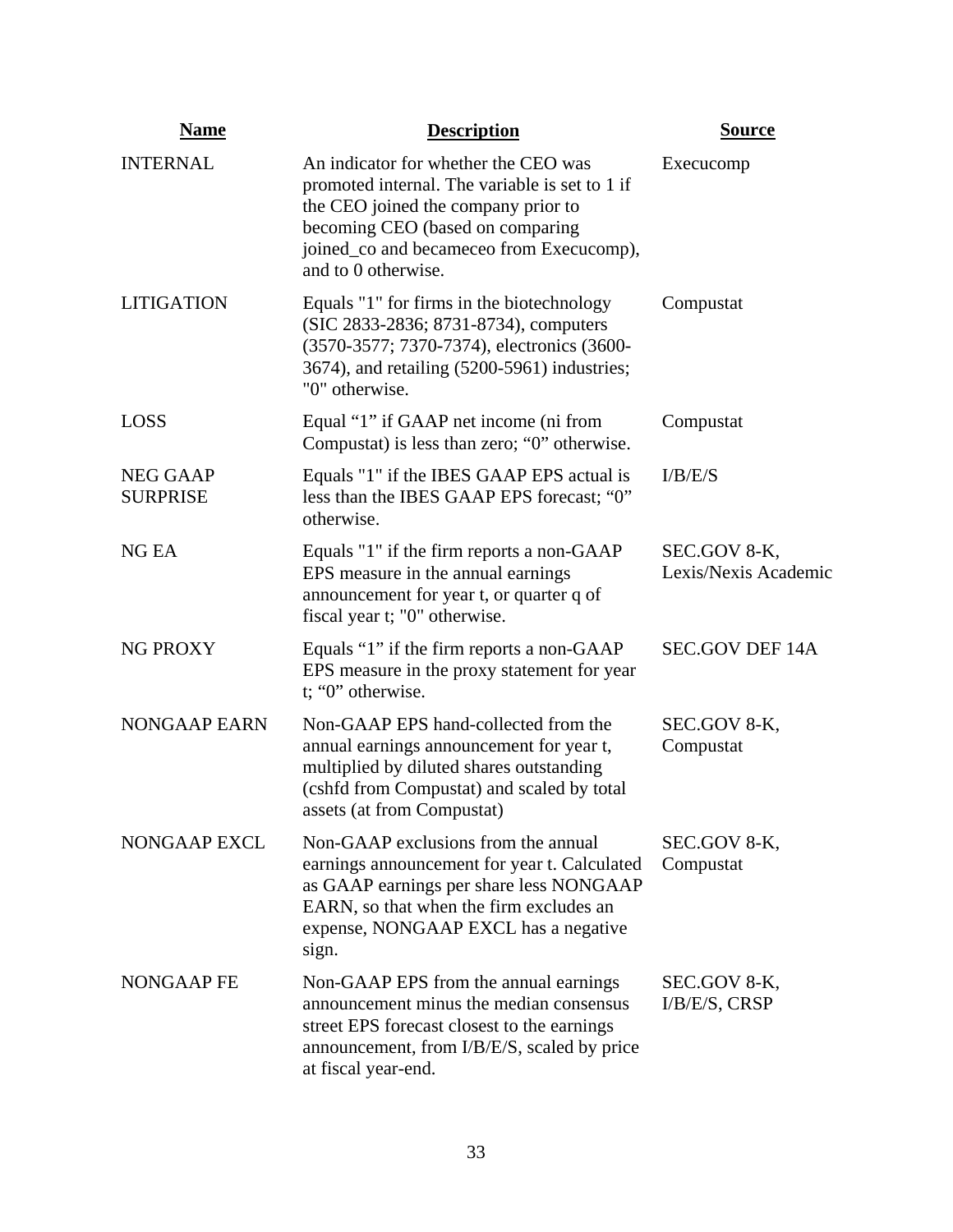| <b>Name</b>         | <b>Description</b>                                                                                                                                                                                                                                                                                           | <b>Source</b>      |            |
|---------------------|--------------------------------------------------------------------------------------------------------------------------------------------------------------------------------------------------------------------------------------------------------------------------------------------------------------|--------------------|------------|
| <b>RPT LAG</b>      | Operating earnings for the following year.<br>Calculated as operating earnings per<br>diluted share in year $t+1$ (oprepsx from<br>Compustat) multiplied by the number of<br>diluted shares outstanding in year $t+1$<br>(cshfd from Compustat) and scaled by total<br>assets in year t (at from Compustat). | Compustat          |            |
|                     | The number of days between earnings<br>announcement date (determined following<br>DellaVigna and Pollet 2009) and fiscal<br>year-end.                                                                                                                                                                        | Compustat, I/B/e/S |            |
| <b>SALES GROWTH</b> | Change in sales, as a proportion of total<br>assets. Calculated as sales in year t (sale<br>from Compustat) less sales in year $t-1$ ,<br>scaled by total assets in year t (at from<br>Compustat).                                                                                                           | Compustat          | Jer<br>ork |
| <b>SIZE</b>         | Natural log of market value of equity as of<br>fiscal year-end month. In the descriptive<br>statistics, raw values are reported (in<br>millions).                                                                                                                                                            | <b>CRSP</b>        |            |
| <b>SPECIAL</b>      | Equals "1" if Compustat identifies a non-<br>zero special item (spi from Compustat); "0"<br>otherwise.                                                                                                                                                                                                       | Compustat          |            |
| <b>STDROA</b>       | Standard deviation of a firm's return on<br>assets (ib divided by at, from Compustat)<br>over at least two of the past five years.                                                                                                                                                                           | Compustat          |            |
| <b>TENURE</b>       | Natural log of 1 plus the number of years a<br>CEO has held the position.                                                                                                                                                                                                                                    | <b>ExecuComp</b>   |            |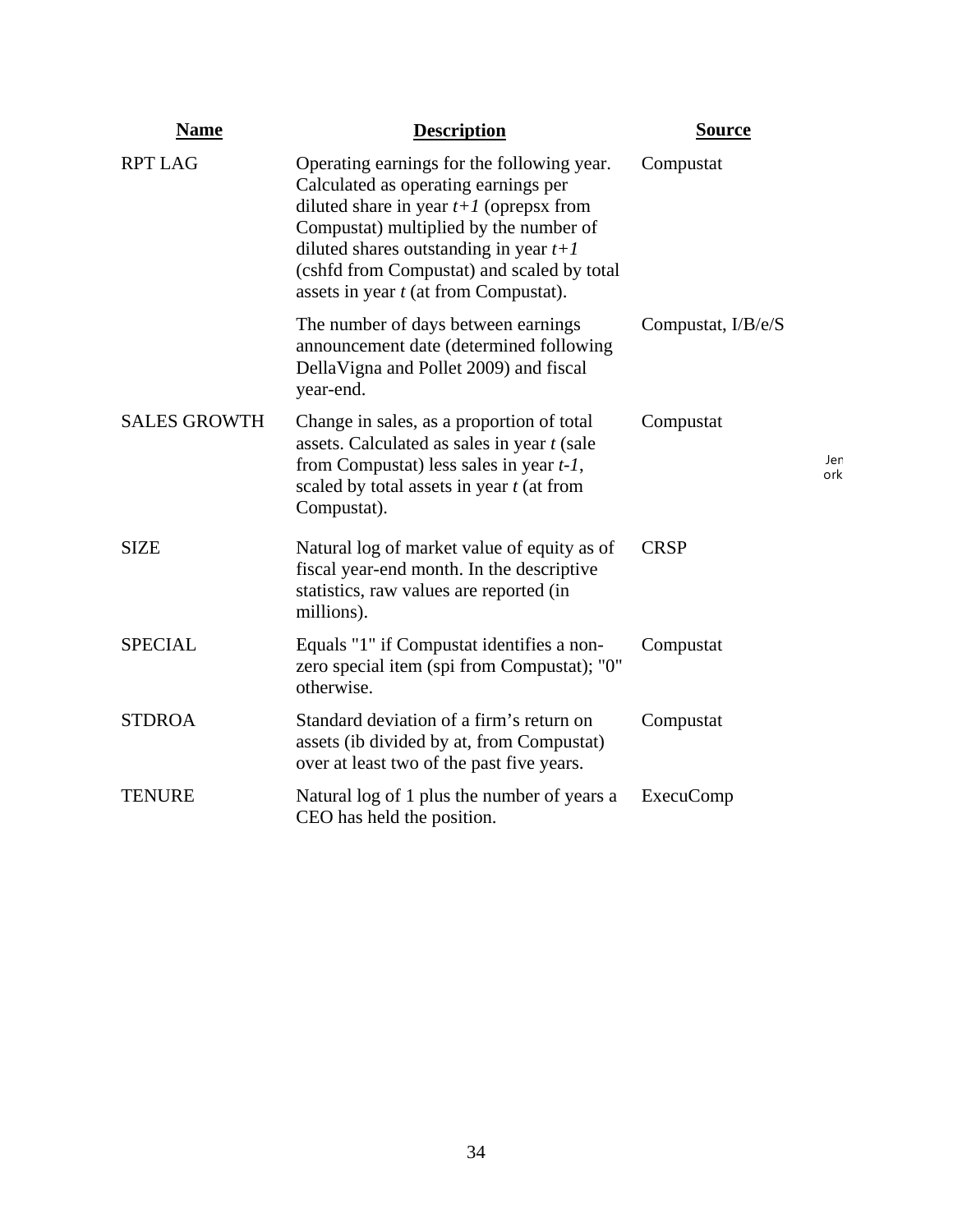**FIGURE 1 Non-GAAP EPS Reporting in the Earnings Announcement (EA) and Use for Executive Compensation in the Proxy Statement (Proxy)**





This panel presents the proportion of observations in our full sample (9,511 firm-years) containing non-GAAP EPS in the earnings announcement (EA) and in the proxy statement (Proxy).

*Panel B: Overlap in the non-GAAP EPS number reported in the EA and Proxy*

|                   |            | <b>Non-GAAP</b> |                                    |
|-------------------|------------|-----------------|------------------------------------|
|                   | Number of  |                 | <b>EPS in both EA Non-GAAP EPS</b> |
|                   | firm-years | and Proxy       | <b>Matches</b>                     |
| Full Sample       | 9.511      | 1.081           | 744                                |
| NONGAAP EA Sample | 2.675      | 464             | 298                                |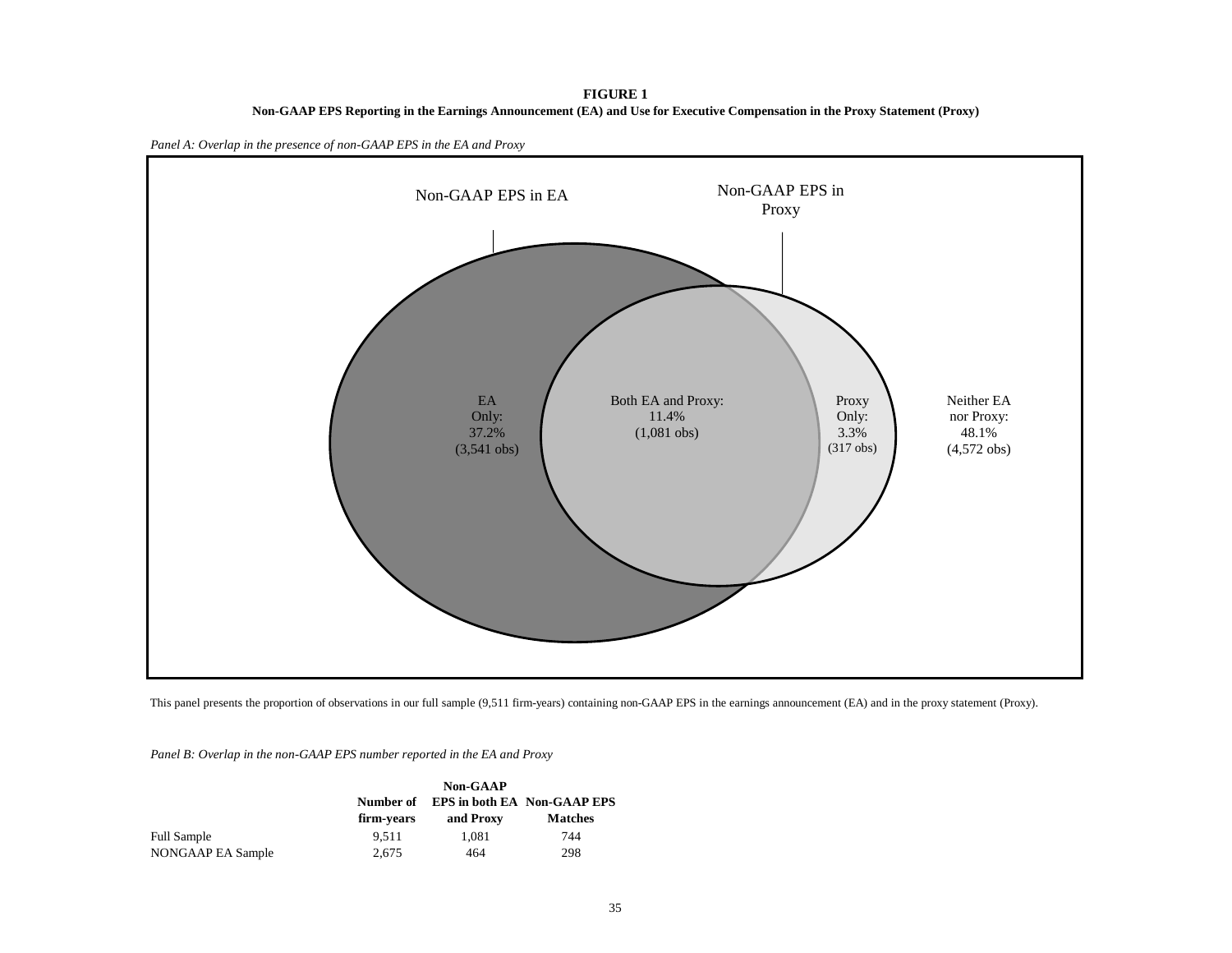| Panel A: Earnings announcements |             |                          |
|---------------------------------|-------------|--------------------------|
|                                 | $\mathbf N$ | % correctly identified   |
| $NG EA = 1$                     | 30          | 100.0%                   |
| $NG EA = 0$                     | 30          | 76.7%                    |
| <b>NG EA Overall</b>            | 60          | 88.3%                    |
|                                 | N           | % contain correct number |
| Non-GAAP EPS                    | 30          | 90.0%                    |
| When identified:                |             |                          |
| 1 Number                        | 21          | 90.5%                    |
| 2 Numbers                       | 5           | 80.0%                    |
| 3 Numbers                       | 3           | 100.0%                   |
| 4 Numbers                       | 1           | 100.0%                   |
| Panel B: Proxy statements       |             |                          |
|                                 | N           | % correctly identified   |
| $NG$ PROXY = 1                  | 30          | 86.7%                    |
| NG PROXY = $0$                  | 30          | 93.3%                    |
| <b>NG PROXY Overall</b>         | 60          | 90.0%                    |
|                                 | N           | % contain correct number |
| Non-GAAP EPS                    | 26          | 73.1%                    |
| When identified:                |             |                          |
| 1 Number                        | 21          | 81.0%                    |
| 2 Numbers                       | 5           | 40.0%                    |
|                                 |             |                          |

# **TABLE 1 Data Collection Accuracy**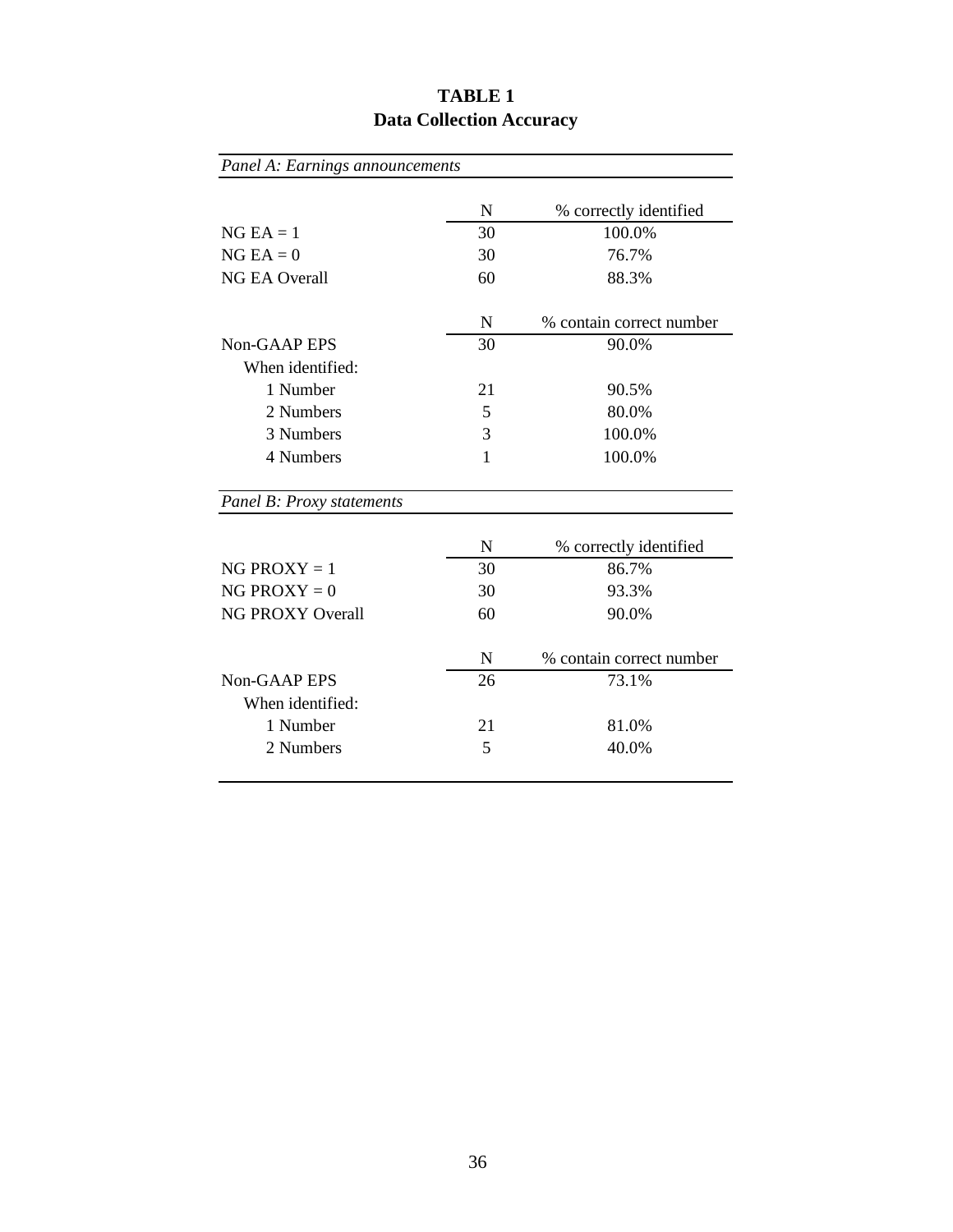## **TABLE 2 Sample Selection**

|                                                                        | Firm-Years | Firms |
|------------------------------------------------------------------------|------------|-------|
| Firm-Years from Execucomp firms for fiscal years ending in 2009 - 2015 | 11,061     | 2,044 |
| Less: missing either Earnings Announcement or Proxy Statement          | (1,101)    | (89)  |
| Less: REITS (sic code = $6798$ )                                       | (449)      | (85)  |
| <b>Full Sample</b>                                                     | 9,511      | 1,870 |
|                                                                        |            |       |
| <b>Full Sample</b>                                                     | 9,511      | 1,870 |
| Less: does not report non-GAAP EPS in Earnings Announcement            | (4,889)    | (523) |
| Less: multiple non-GAAP EPS or Proxy numbers                           | (1, 947)   | (179) |
| NONGAAP EA Sample                                                      | 2,675      | 1,168 |
|                                                                        |            |       |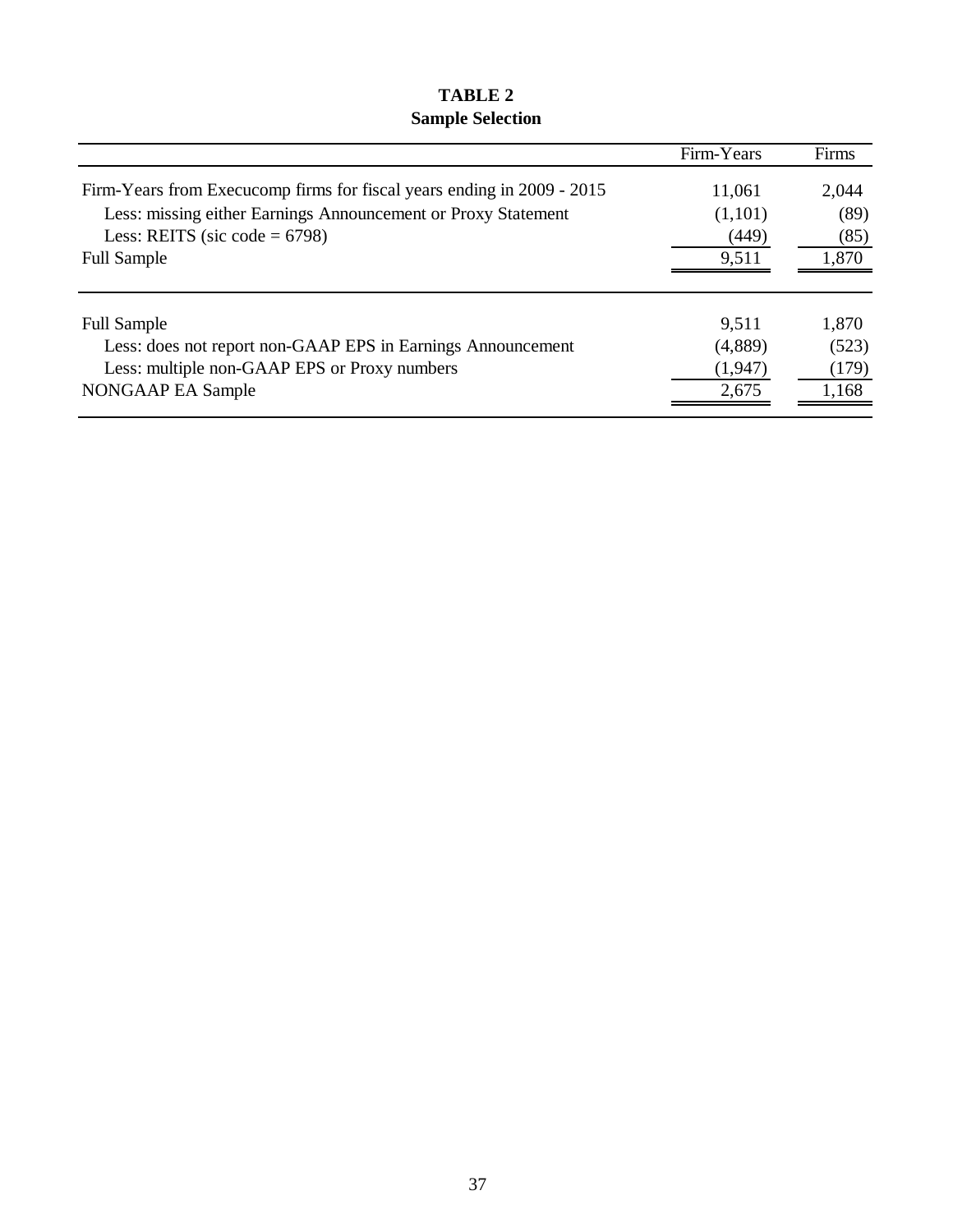| Panel A: Summary Statistics -- Full Sample       |             |         |                  |         |
|--------------------------------------------------|-------------|---------|------------------|---------|
| Variable                                         | $\mathbf N$ | Mean    | Median           | Std Dev |
| <b>NG PROXY</b>                                  | 9511        | 0.15    | $\overline{0}$   | 0.35    |
| NG EA                                            | 9511        | 0.49    | $\overline{0}$   | 0.50    |
| NG PROXY <sub>t-1</sub>                          | 7473        | 0.14    | $\boldsymbol{0}$ | 0.34    |
| $NGEA$ <sub>t-1</sub>                            | 7473        | 0.48    | $\boldsymbol{0}$ | 0.50    |
| LOSS                                             | 9511        | 0.15    | $\overline{0}$   | 0.36    |
| <b>SPECIAL</b>                                   | 9511        | 0.78    | 1                | 0.42    |
| SIZE (\$MM)                                      | 9031        | 8,930   | 2,033            | 21,674  |
| BM                                               | 9465        | 0.58    | 0.48             | 0.48    |
| <b>STDROA</b>                                    | 9492        | 0.06    | 0.03             | 0.08    |
| <b>INTANGIBLES</b>                               | 9380        | 0.20    | $\boldsymbol{0}$ | 0.20    |
| <b>NEG GAAP SURPRISE</b>                         | 9511        | 0.14    | $\boldsymbol{0}$ | 0.34    |
| <b>LITIGATION</b>                                | 9511        | 0.27    | $\boldsymbol{0}$ | 0.45    |
| <b>INTERNAL</b>                                  | 9450        | 0.91    | 1                | 0.29    |
| <b>TENURE</b>                                    | 9394        | 7.22    | 5                | 6.96    |
|                                                  |             |         |                  |         |
| Panel B: Summary Statistics -- NONGAAP EA Sample |             |         |                  |         |
| Variable                                         | $\mathbf N$ | Mean    | Median           | Std Dev |
| <b>NG PROXY</b>                                  | 2675        | 0.17    | $\boldsymbol{0}$ | 0.38    |
| NG EA                                            | 2675        | 1.00    | $\mathbf{1}$     | 0.00    |
| NG PROXY <sub>t-1</sub>                          | 2152        | 0.15    | $\boldsymbol{0}$ | 0.36    |
| $NGEA$ <sub>t-1</sub>                            | 2152        | 0.71    | $\mathbf{1}$     | 0.46    |
| NONGAAP EARN                                     | 2675        | 0.06    | 0.05             | 0.05    |
| NONGAAP EXCL                                     | 2675        | $-0.02$ | $-0.01$          | 0.06    |
| $CFO_{t+1}$                                      | 2098        | 0.11    | 0.10             | 0.08    |
| OPEARN <sub>t+1</sub>                            | 2098        | 0.06    | 0.05             | 0.06    |
| LOSS                                             | 2675        | 0.14    | $\boldsymbol{0}$ | 0.35    |
| SIZE (\$MM)                                      | 2559        | 9,510   | 2,253            | 24,935  |
| BM                                               | 2674        | 0.56    | 0.47             | 0.45    |
| <b>SALES GROWTH</b>                              | 2675        | 0.03    | 0.03             | 0.16    |
| <b>STDROA</b>                                    | 2673        | 0.06    | 0.03             | 0.08    |
| <b>SPECIAL</b>                                   | 2675        | 0.85    | 1                | 0.36    |
| <b>INTANGIBLES</b>                               | 2641        | 0.23    | $\boldsymbol{0}$ | 0.21    |
| <b>NEG GAAP SURPRISE</b>                         | 2675        | 0.48    | 0.00             | 0.50    |
| <b>LITIGATION</b>                                | 2675        | 0.32    | $\overline{0}$   | 0.47    |
| CAR                                              | 2559        | 0.005   | 0.004            | 0.069   |
| <b>ANALYSTS</b>                                  | 2675        | 2.20    | $\overline{2}$   | 0.83    |
| <b>RPT LAG</b>                                   | 2675        | 40.68   | 40               | 12.27   |
| <b>INSTOWN</b>                                   | 2675        | 0.48    | 0.66             | 0.41    |

**TABLE 3 Descriptive Statistics**

This table presents descriptive statistics. Variables are defined in Appendix B.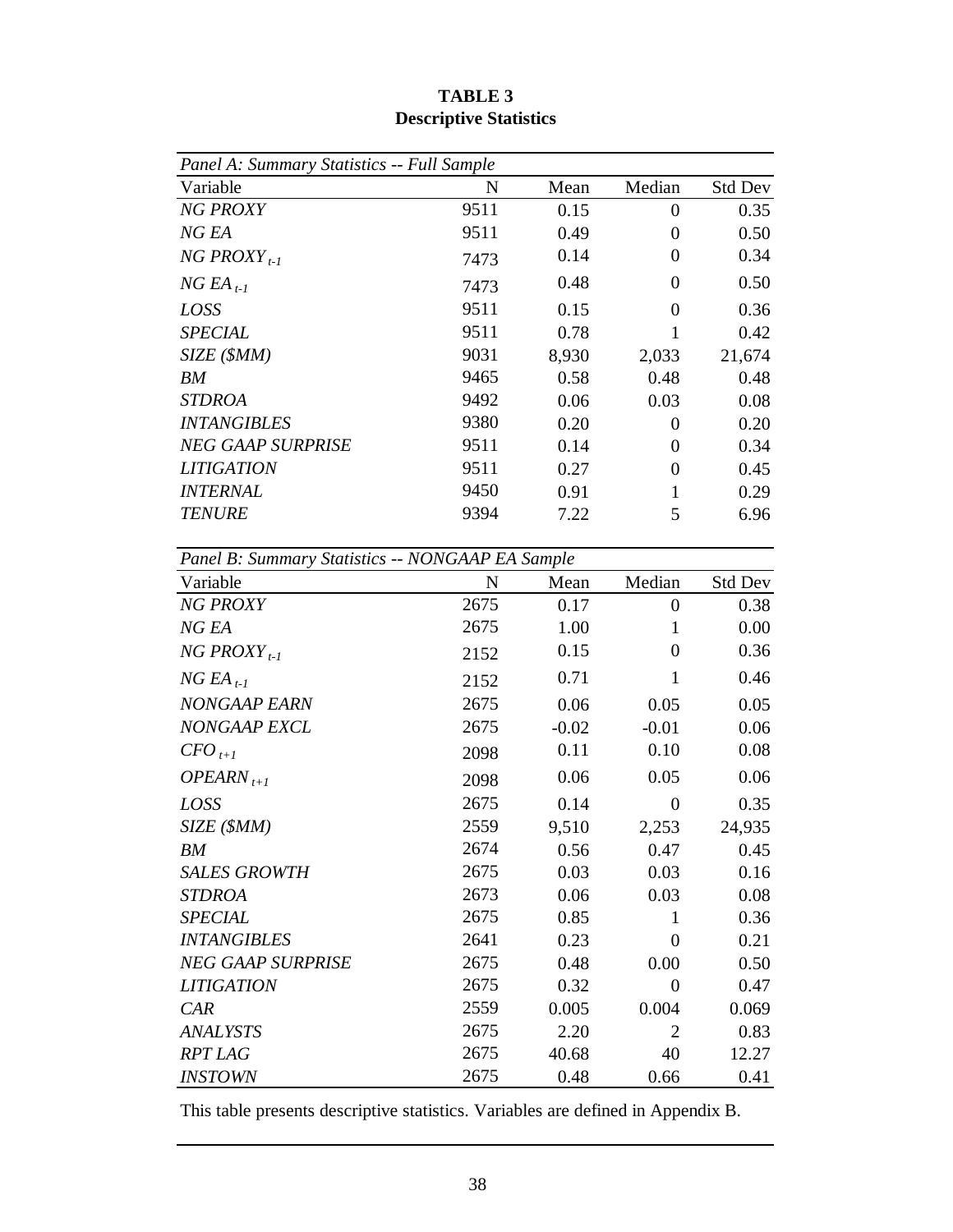|              | <b>FULL SAMPLE</b>                                                                                                |                                                                                                                                                                           |  |  |
|--------------|-------------------------------------------------------------------------------------------------------------------|---------------------------------------------------------------------------------------------------------------------------------------------------------------------------|--|--|
| <b>NG EA</b> | NG PROXY                                                                                                          |                                                                                                                                                                           |  |  |
| (1)          | (2)                                                                                                               |                                                                                                                                                                           |  |  |
|              |                                                                                                                   |                                                                                                                                                                           |  |  |
|              |                                                                                                                   |                                                                                                                                                                           |  |  |
|              |                                                                                                                   |                                                                                                                                                                           |  |  |
|              |                                                                                                                   |                                                                                                                                                                           |  |  |
|              |                                                                                                                   |                                                                                                                                                                           |  |  |
|              |                                                                                                                   |                                                                                                                                                                           |  |  |
|              |                                                                                                                   |                                                                                                                                                                           |  |  |
|              |                                                                                                                   |                                                                                                                                                                           |  |  |
|              |                                                                                                                   |                                                                                                                                                                           |  |  |
|              |                                                                                                                   |                                                                                                                                                                           |  |  |
|              |                                                                                                                   |                                                                                                                                                                           |  |  |
|              |                                                                                                                   |                                                                                                                                                                           |  |  |
|              |                                                                                                                   |                                                                                                                                                                           |  |  |
| 0.603        | $-0.606$                                                                                                          |                                                                                                                                                                           |  |  |
| (0.50)       | (0.61)                                                                                                            |                                                                                                                                                                           |  |  |
| $0.585$ ***  | $0.438**$                                                                                                         |                                                                                                                                                                           |  |  |
| (0.19)       | (0.18)                                                                                                            |                                                                                                                                                                           |  |  |
| $1.513$ ***  |                                                                                                                   |                                                                                                                                                                           |  |  |
| (0.07)       |                                                                                                                   |                                                                                                                                                                           |  |  |
| $6.616$ ***  |                                                                                                                   |                                                                                                                                                                           |  |  |
| (0.13)       |                                                                                                                   |                                                                                                                                                                           |  |  |
| $0.272$ ***  |                                                                                                                   |                                                                                                                                                                           |  |  |
| (0.09)       |                                                                                                                   |                                                                                                                                                                           |  |  |
|              | $1.605$ ***                                                                                                       |                                                                                                                                                                           |  |  |
|              |                                                                                                                   |                                                                                                                                                                           |  |  |
|              |                                                                                                                   |                                                                                                                                                                           |  |  |
|              |                                                                                                                   |                                                                                                                                                                           |  |  |
|              |                                                                                                                   |                                                                                                                                                                           |  |  |
|              |                                                                                                                   |                                                                                                                                                                           |  |  |
|              |                                                                                                                   |                                                                                                                                                                           |  |  |
| Yes          | Yes                                                                                                               |                                                                                                                                                                           |  |  |
| Yes          | Yes                                                                                                               |                                                                                                                                                                           |  |  |
| 6,831        | 6,831                                                                                                             |                                                                                                                                                                           |  |  |
| 3,490        | 1,128                                                                                                             |                                                                                                                                                                           |  |  |
| 3,341        | 5,703                                                                                                             |                                                                                                                                                                           |  |  |
| 0.899        | 0.892                                                                                                             |                                                                                                                                                                           |  |  |
|              |                                                                                                                   |                                                                                                                                                                           |  |  |
|              | $0.572$ ***<br>(0.19)<br>$-0.335$ ***<br>(0.11)<br>$0.469$ ***<br>(0.08)<br>0.017<br>(0.02)<br>$-0.002$<br>(0.08) | $0.367$ ***<br>(0.12)<br>$-0.192$ **<br>(0.12)<br>$0.188$ ***<br>(0.10)<br>$0.102$ ***<br>(0.02)<br>0.094<br>(0.08)<br>(0.08)<br>$-0.153$<br>(0.13)<br>$-0.003$<br>(0.04) |  |  |

#### **TABLE 4 Determinants of Non-GAAP EPS Presence in EA and Proxy**

 $\begin{aligned} \label{eq:NGE} NG\ E A_{tt} = \beta_0 + \beta_1 NG\ \widehat{PROX}Y_{tt} + \beta_2 LOS S_{tt} + \beta_3 SPECIAL_{tt} + \beta_4 SIZE_{tt} + \beta_5 BM_{tt} \\ + \beta_6 STDRO A_{tt} + \beta_7 INTANGIBLES_{tt} + \beta_8 NG\ EA_{tt-1} \\ + \beta_9 NEG\ GAAP\ SURPRISE_{tt} + \beta_{10} LITIGATION_{tt} + \sum\nolimits_{i=1}^{J} \beta_i IND_i \end{aligned}$ 

$$
+\sum_{k=1}^{K} \beta_k Y E A R_t \varepsilon_{tt} \tag{1}
$$

 $\begin{aligned} \label{eq:NGPROX} NG\ PROXY_{tt}=\beta_0+\beta_1 NGEA_{tt}+\beta_2 LOSS_{tt}+\beta_3 SPECIAL_{tt}+\beta_4 SIZE_{tt}+\beta_5 BM_{tt}\\ +\beta_6 STDROA_{tt}+\beta_7 INTAN GIBLES_{tt}+\beta_8 NG\ PROXY_{tt-1}+\beta_9 INTERNAL_{tt}\\ +\beta_{10} TENURE_{tt}+\sum\nolimits_{j=1}^{J}\beta_j \, IND_t+\sum\nolimits_{k=1}^{K}\beta_k \, YEAR_t\epsilon_{tt} \end{aligned}$  $(2)$ 

This table presents the results of probit regressions that estimate the determinants of non-GAAP use in the earnings announcement and proxy statement, equations (1) and (2). This is the second stage of a two-stage least squares estimation. *Predicted NG Proxy* (*Predicted NG EA* ) is calculated using a first-stage OLS regression with *NG PROXY t-1* , *INTERNAL* , and *TENURE* (*NG EA t-1* , *NEG GAAP SURPRISE* , and *LITIGATION*) as instruments. All variables are defined in Appendix B. Regression coefficients are presented above standard errors. Bootstrapped standard errors are computed by generating 1000 random samples of the same size and estimating both first- and second-stage regressions using each sample. \*, \*\*, and \*\*\* indicate statistical significance at the 10%, 5%, and 1% level, respectively, based on the empirical distribution of estimates.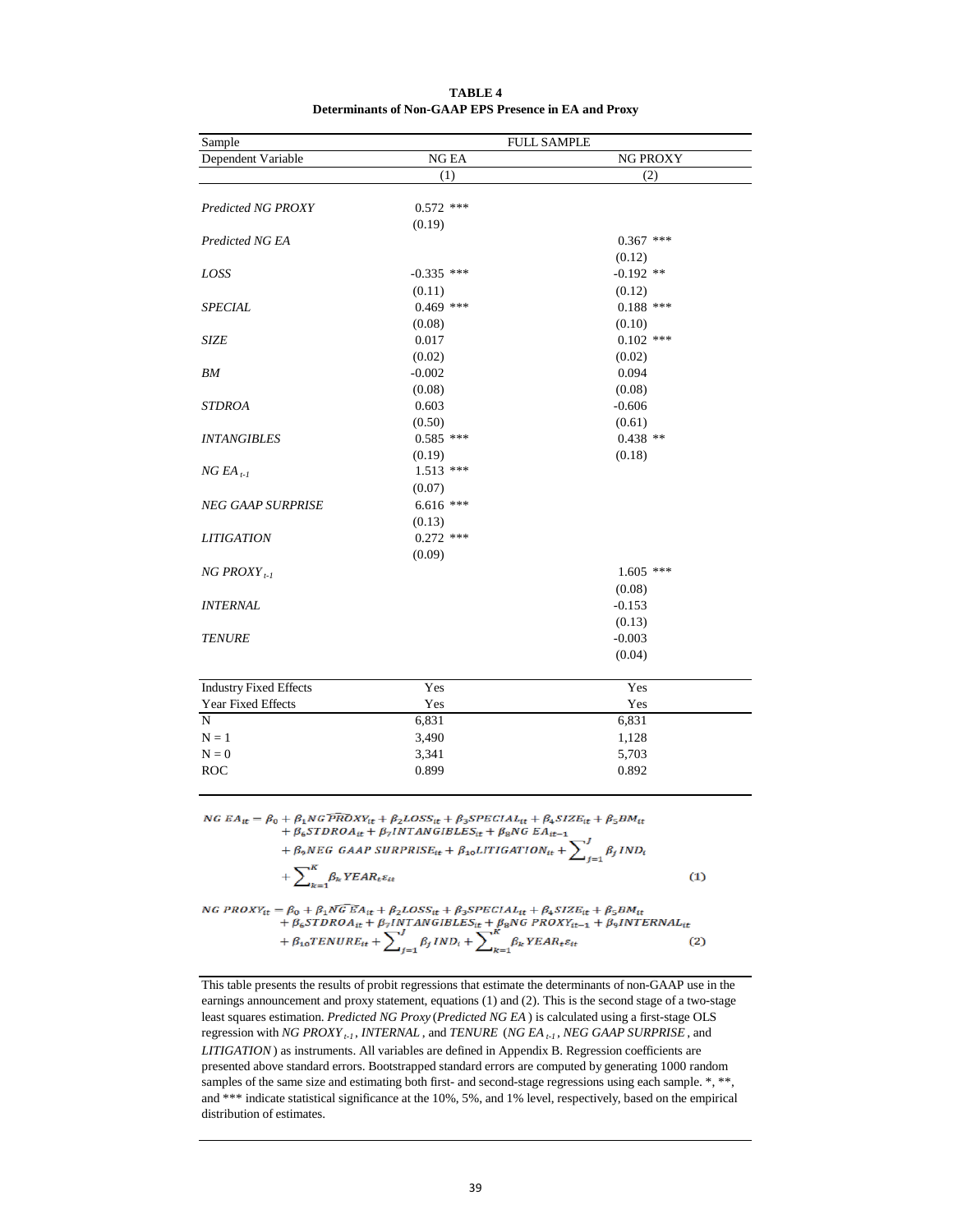| Sample                                 |                | <b>FULL SAMPLE</b> |                | <b>Require Matches</b> |
|----------------------------------------|----------------|--------------------|----------------|------------------------|
| Dependent Variable                     | <b>OVERLAP</b> | <b>OVERLAP</b>     | <b>OVERLAP</b> | <b>OVERLAP</b>         |
|                                        | (1)            | (2)                | (3)            | (4)                    |
|                                        |                |                    |                |                        |
| LOSS                                   | $-0.070$       | 0.010              | $-0.145$       | $-0.076$               |
|                                        | (0.11)         | (0.12)             | (0.11)         | (0.12)                 |
| <b>SPECIAL</b>                         | $0.309$ ***    | $0.156*$           | $0.224$ ***    | 0.072                  |
|                                        | (0.07)         | (0.09)             | (0.08)         | (0.10)                 |
| BM                                     | $0.092 *$      | 0.029              | 0.036          | $-0.025$               |
|                                        | (0.05)         | (0.06)             | (0.06)         | (0.07)                 |
| <b>STDROA</b>                          | $-0.063$       | $-0.289$           | 0.151          | $-0.051$               |
|                                        | (0.32)         | (0.37)             | (0.42)         | (0.47)                 |
| <b>INTANGIBLES</b>                     | $0.493$ ***    | 0.271              | $0.479$ **     | 0.276                  |
|                                        | (0.17)         | (0.19)             | (0.20)         | (0.22)                 |
| NG PROXY COMPONENT                     | $0.546$ ***    | $0.518$ ***        | $0.540$ ***    | $0.517$ ***            |
|                                        | (0.02)         | (0.03)             | (0.03)         | (0.03)                 |
| NG EA COMPONENT                        | $0.224$ ***    | $-0.011$           | $0.207$ ***    | $-0.019$               |
|                                        | (0.03)         | (0.03)             | (0.03)         | (0.04)                 |
| NG PROXY COMPONENT - NG EA COMPONENT   | $0.322$ ***    | $0.529$ ***        | $0.333$ ***    | $0.536$ ***            |
| <b>Industry Fixed Effects</b>          | Yes            | Yes                | Yes            | Yes                    |
| Year Fixed Effects                     | Yes            | Yes                | Yes            | Yes                    |
| <b>GAAP-Only Observations Included</b> | Yes            | N <sub>o</sub>     | Yes            | N <sub>0</sub>         |
| ${\bf N}$                              | 7,011          | 3830               | 6,756          | 3575                   |
| $N = 1$                                | 899            | 899                | 644            | 644                    |
| $N = 0$                                | 6,112          | 2931               | 6,112          | 2931                   |
| <b>ROC</b>                             | 0.8431         | 0.7845             | 0.8479         | 0.7953                 |

**TABLE 5 Determinants of Overlap in Non-GAAP EPS between the EA and Proxy**

 $\label{eq:ovERLAP} OVERLAP_{it} = \beta_0 + \beta_1 Loss_{it} + \beta_2 SPECIAL_{it} + \beta_3 BM_{it} + \beta_4 STDROA_{it} + \beta_5 INTAN GIBLES_{it}$ 

| + $\beta_6 NG \, PROXY_{COMPONENT_{it}} + \beta_7 NG \, EA_{COMPONENT_{it}} + \sum_{i=1} \beta_j \, IND_i$ |     |
|------------------------------------------------------------------------------------------------------------|-----|
| $+\sum_{k=1}^K \beta_k$ YEAR <sub>t</sub> $\varepsilon_{it}$                                               | (3) |

This table presents the results of probit regressions that estimate the determinants of overlap in non-GAAP use between the earnings announcement and proxy statement, equation (3). *OVERLAP* is an indicator set to 1 if both the earnings announcement and the proxy statement contain non-GAAP EPS, and to 0 otherwise. Columns 3 and 4 excludes observations where *NG EA* = 1 and *NG PROXY* = 1 but the non-GAAP EPS numbers do not match. *NG PROXY COMPONENT* (*NG EA COMPONENT* ) is the principal component of the variables from Table 4 that are significantly associated with non-GAAP use in the proxy statement (earnings announcement), but not associated with non-GAAP use in the earnings announcement (proxy statement). All variables are defined in Appendix B. Regression coefficients are presented above standard errors, which are clustered by firm and calendar month and year of the earnings announcement (e.g., March 2012). \*, \*\*, and \*\*\* indicate statistical significance at the 10%, 5%, and 1% level, respectively.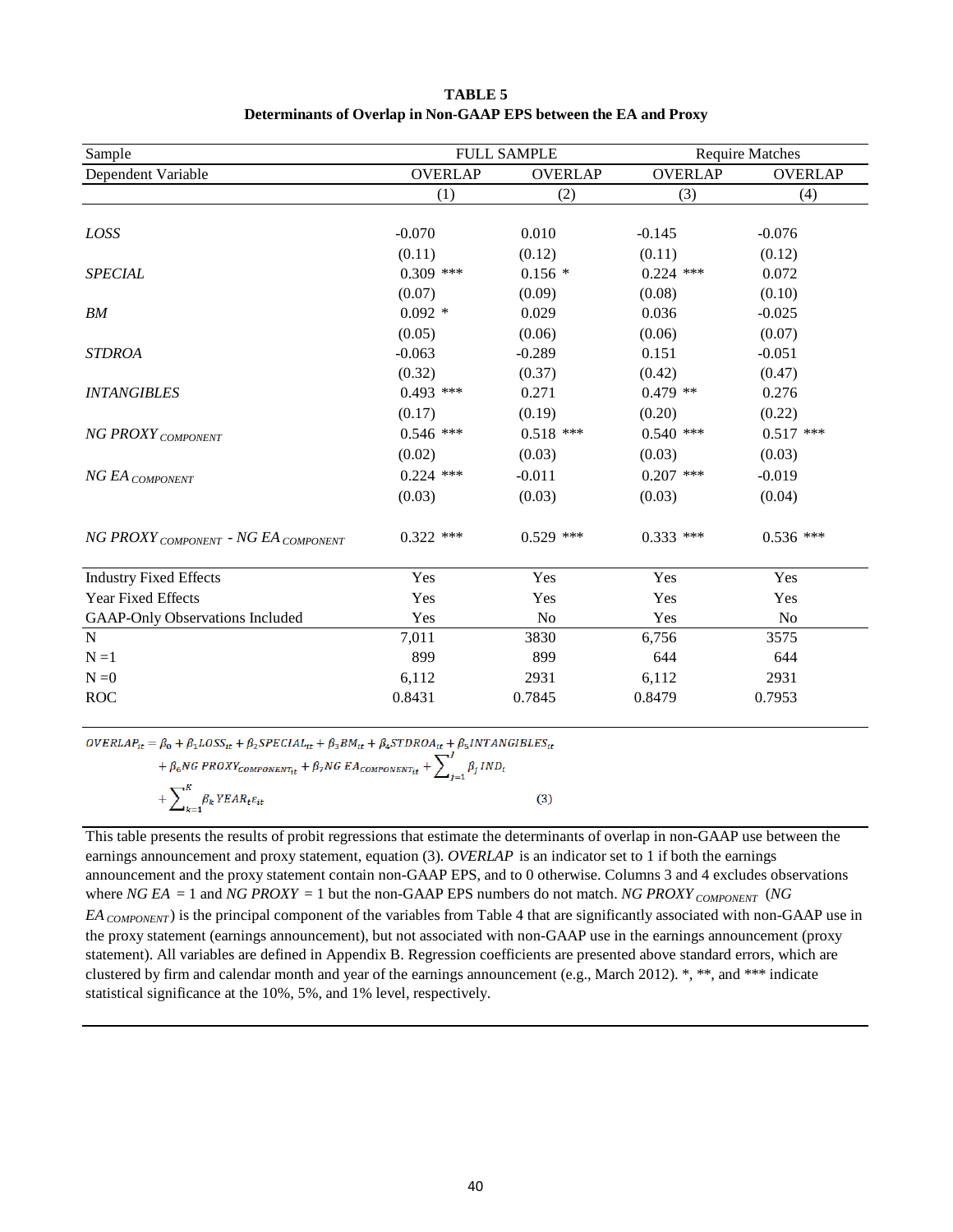| Sample                        |            |                   | NONGAAP EA Sample           |                   | <b>Require Matches</b>  |
|-------------------------------|------------|-------------------|-----------------------------|-------------------|-------------------------|
| Dependent Variable            |            | $CFO_{t+1}$       | $OPEARN_{t+1}$              | $CFO_{t+1}$       | $OPEARN_{t+1}$          |
|                               |            | (1)               | (2)                         | (3)               | (4)                     |
|                               | Prediction |                   |                             |                   |                         |
| <b>NONGAAP EARN</b>           |            | ***<br>0.760      | 0.713<br>***                | ***<br>0.753      | 0.712<br>***            |
|                               |            | (0.05)            | (0.04)                      | (0.05)            | (0.04)                  |
| <b>NONGAAP EXCL</b>           |            | 0.364<br>$***$    | 0.390<br>$\ast\!\ast\!\ast$ | 0.359<br>$***$    | 0.387<br>$***$          |
|                               |            | (0.05)            | (0.05)                      | (0.05)            | (0.05)                  |
| NONGAAP EARN × NG PROXY       |            | 0.093             | 0.007                       | 0.086             | 0.032                   |
|                               |            | (0.07)            | (0.06)                      | (0.09)            | (0.05)                  |
| NONGAAP EXCL × NG PROXY       | $(-)$      | $-0.113$ *        | $-0.087$                    | $-0.223$<br>$***$ | $-0.115$ *              |
|                               |            | (0.08)            | (0.09)                      | (0.07)            | (0.09)                  |
| <b>NG PROXY</b>               |            | $-0.008$          | $-0.001$                    | $-0.012$ *        | $-0.005$                |
|                               |            | (0.01)            | (0.00)                      | (0.01)            | (0.00)                  |
| LOSS                          |            | 0.032<br>$***$    | 0.016<br>***                | 0.031<br>$***$    | 0.016<br>$\ast\ast\ast$ |
|                               |            | (0.01)            | (0.00)                      | (0.01)            | (0.00)                  |
| <b>SIZE</b>                   |            | 0.002<br>$\ast$   | 0.004<br>$\ast\!\ast\!\ast$ | 0.002             | 0.004<br>$***$          |
|                               |            | (0.00)            | (0.00)                      | (0.00)            | (0.00)                  |
| BM                            |            | $-0.039$<br>$***$ | $-0.020$<br>$***$           | $-0.040$<br>$***$ | $-0.020$<br>***         |
|                               |            | (0.01)            | (0.00)                      | (0.01)            | (0.00)                  |
| <b>SALES GROWTH</b>           |            | 0.038<br>$***$    | 0.025<br>$\ast\ast$         | 0.042<br>$***$    | 0.026<br>$**$           |
|                               |            | (0.01)            | (0.01)                      | (0.01)            | (0.01)                  |
| <b>STDROA</b>                 |            | 0.021             | $-0.017$                    | 0.019             | $-0.019$                |
|                               |            | (0.03)            | (0.02)                      | (0.03)            | (0.02)                  |
| <b>Industry Fixed Effects</b> |            | Yes               | Yes                         | Yes               | Yes                     |
| Year Fixed Effects            |            | Yes               | Yes                         | Yes               | Yes                     |
| N                             |            | 2,007             | 2,007                       | 1,888             | 1,888                   |
| Adj. $R^2$                    |            | 0.4345            | 0.5400                      | 0.4328            | 0.5420                  |

#### **TABLE 6 Non-GAAP Exclusions Persistence and Overlap in Non-GAAP EPS between the EA and Proxy**

 $PERF_{it+1} = \beta_0 + \beta_1 NONGAAP EARN_{it} + \beta_2 NONGAAP EXCL_{it}$ 

$$
+\beta_{3}NONGAAP\ EARN_{it} \times NG\ PROXY_{it} + \beta_{4}NONGAAP\ EXCL_{it} \times NG\ PROXY_{it}
$$

$$
+\beta_5 NG\ PROXY_{it} + \beta_6 LOSS_{it} + \beta_7 SIZE_{it} + \beta_8 BM_{it} + \beta_9 SALES\ GROWTH_{it}
$$

$$
+\beta_{10}STDROA_{it} + \sum_{i=1}^{J} \beta_{i} IND_{i} + \sum_{k=1}^{K} \beta_{k} YEAR_{t}\varepsilon_{it}
$$
(4)

This table presents the results of estimating OLS regressions to test the persistence of non-GAAP exclusions, equation (4). All observations in the table report non-GAAP EPS in the earnings announcement. The dependent variable equals *CFO*  $_{t+1}$  or *OPEARN*  $_{t+1}$ . Variables are defined in Appendix B. Column 1 uses all observations in the NONGAAP EA Sample. Column 2 excludes observations where *NG EA* = 1 and *NG PROXY* = 1 but the non-GAAP EPS numbers do not match. Regression coefficients are presented above standard errors, which are clustered by firm and calendar month and year of the earnings announcement (e.g., March 2012). \*, \*\*, and \*\*\* indicate statistical significance at the 10%, 5%, and 1% levels (one-sided where there is a prediction, two-sided otherwise), respectively.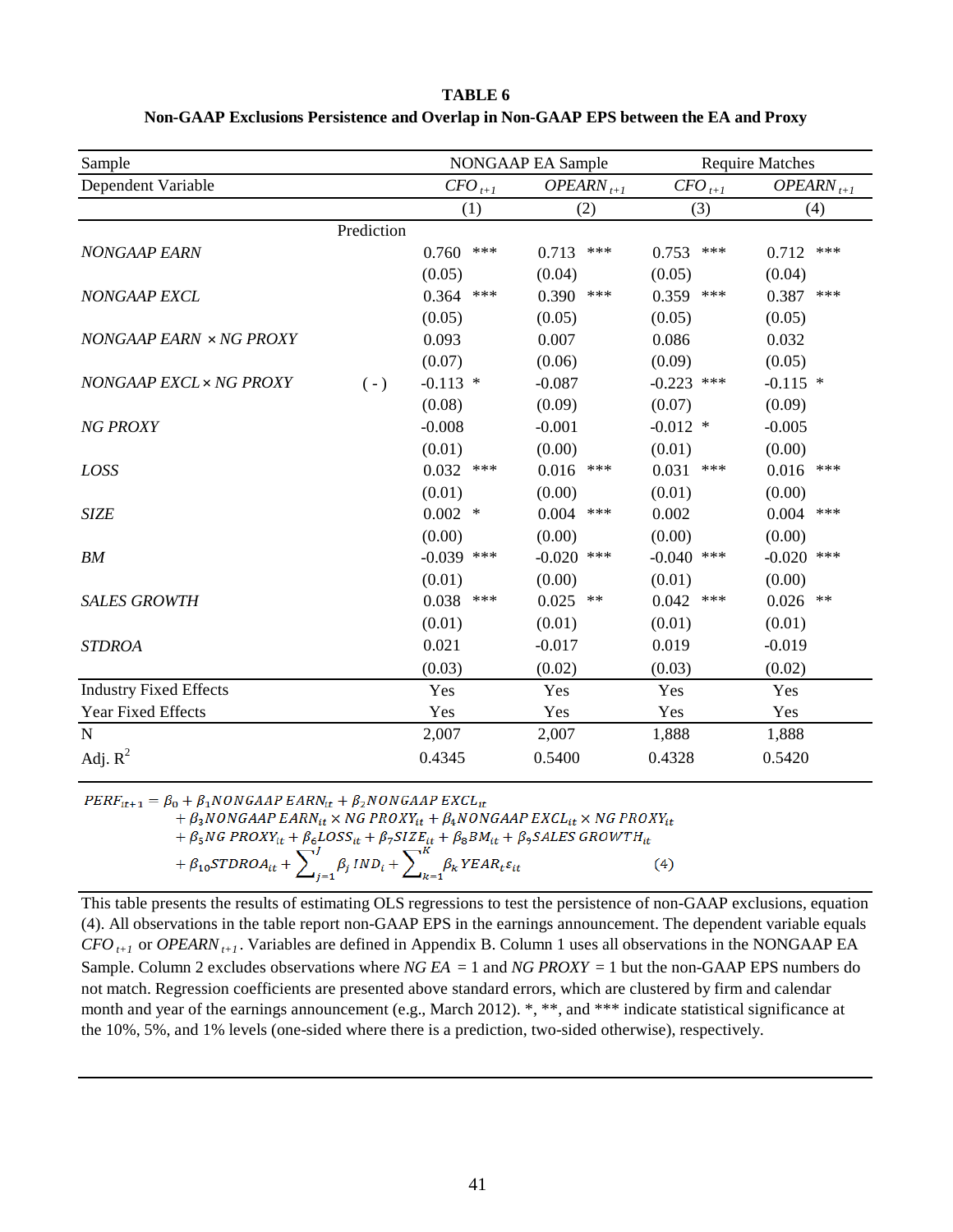**TABLE 7 Aggressive Non-GAAP Reporting and Overlap in Non-GAAP EPS between the EA and Proxy**

|                    |          |                                      | (1)   |                                           | (2)      |       |
|--------------------|----------|--------------------------------------|-------|-------------------------------------------|----------|-------|
|                    |          | NONGAAP EA Sample<br><b>NG PROXY</b> |       | <b>Require Matches</b><br><b>NG PROXY</b> |          |       |
|                    |          |                                      |       |                                           |          |       |
|                    |          | 0                                    |       |                                           | $\theta$ |       |
|                    | $\theta$ | 1,734                                | 408   | $\overline{0}$                            | 1,734    | 267   |
| <b>INCREMENTAL</b> |          | 80.2%                                | 89.5% |                                           | 80.2%    | 90.5% |
|                    | 1        | 428                                  | 48    |                                           | 428      | 28    |
|                    |          | 19.8%                                | 10.5% |                                           | 19.8%    | 9.5%  |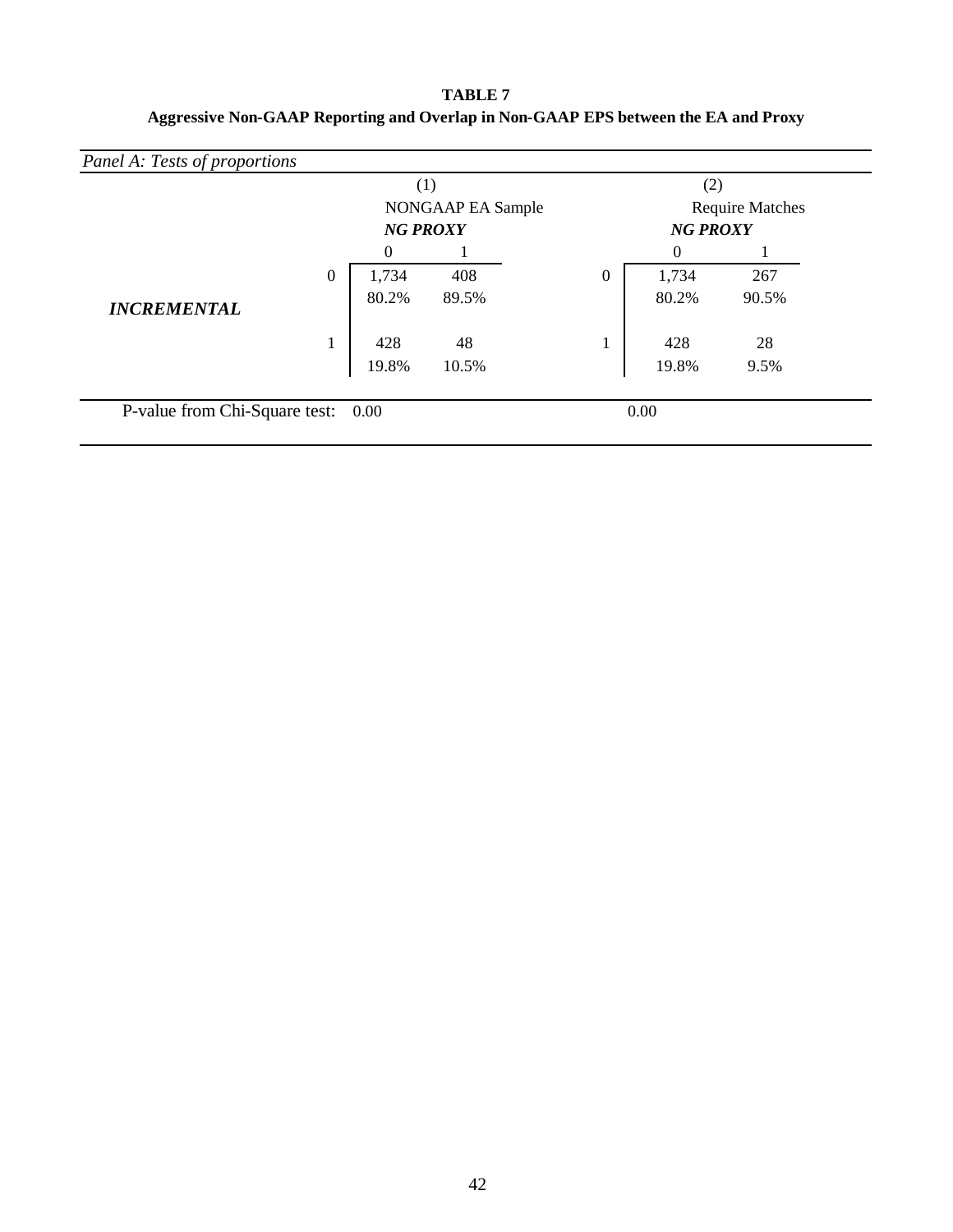| Sample                        | NONGAAP EA Sample  | <b>Require Matches</b><br><b>INCREMENTAL</b> |              |          |
|-------------------------------|--------------------|----------------------------------------------|--------------|----------|
| Dependent Variable            | <b>INCREMENTAL</b> |                                              |              |          |
|                               | (1)                |                                              | (2)          |          |
| <b>NG PROXY</b>               | $-0.288$ ***       | $-0.056$                                     | $-0.432$ *** | $-0.077$ |
|                               | (0.09)             |                                              | (0.11)       |          |
| LOSS                          | $0.201$ *          | 0.047                                        | $0.202*$     | 0.047    |
|                               | (0.12)             |                                              | (0.11)       |          |
| <b>SPECIAL</b>                | $-0.030$           | $-0.006$                                     | $-0.028$     | $-0.006$ |
|                               | (0.12)             |                                              | (0.13)       |          |
| <b>SIZE</b>                   | $-0.146$ ***       | $-0.031$                                     | $-0.150$ *** | $-0.032$ |
|                               | (0.04)             |                                              | (0.04)       |          |
| <b>BM</b>                     | 0.101              | 0.022                                        | 0.110        | 0.024    |
|                               | (0.08)             |                                              | (0.09)       |          |
| <b>STDROA</b>                 | 0.560              | 0.120                                        | 0.495        | 0.106    |
|                               | (0.41)             |                                              | (0.41)       |          |
| <b>INTANGIBLES</b>            | 0.021              | 0.005                                        | 0.029        | 0.006    |
|                               | (0.23)             |                                              | (0.24)       |          |
| $NGEA$ <sub>t-1</sub>         | $-0.332$ ***       | $-0.077$                                     | $-0.353$ *** | $-0.082$ |
|                               | (0.10)             |                                              | (0.11)       |          |
| <b>NEG GAAP SURPRISE</b>      | 0.110              | 0.024                                        | $0.126*$     | 0.027    |
|                               | (0.07)             |                                              | (0.07)       |          |
| <b>LITIGATION</b>             | $-0.042$           | $-0.009$                                     | $-0.034$     | $-0.007$ |
|                               | (0.09)             |                                              | (0.09)       |          |
| <b>Industry Fixed Effects</b> | Yes                |                                              | Yes          |          |
| Year Fixed Effects            | Yes                |                                              | Yes          |          |
| $\mathbf N$                   | 1,983              |                                              | 1,862        |          |
| $N=1$                         | 341                |                                              | 324          |          |
| $N=0$                         | 1,642              |                                              | 1,538        |          |
| <b>ROC</b>                    | 0.7274             |                                              | 0.7343       |          |

*Panel B: Probit regressions*

 $EXCEED_{it} = \beta_0 + \beta_1 NG \, PROXY_{it} + \beta_2 LOSS_{it} + \beta_3 SPECIAL_{it} + \beta_4 SIZE_{it} + \beta_5 BM_{it}$  $+ \beta_6 STDROA_{it} + \beta_7 INTANGIBLES_{it} + \beta_8 NG EA_{it-1} + \beta_6 STDROA_{it} + \beta_7 INTANGIBLES_{it} + \beta_8 NG EA_{it-1}$ 

+ 
$$
\beta_9 NEG GMAP SURPRISE_{it} + \beta_{10} LITIGATION_{it} + \sum_{j=1}^{N} \beta_j IND_i
$$
  
+  $\sum_{k=1}^{K} \beta_k YEAR_t \varepsilon_{it}$  (5)

This table compares the relation between non-GAAP use in the proxy statement and the likelihood that non-GAAP EPS in the earnings announcement exceeds the value reported by analysts. All observations in the table report non-GAAP EPS in the earnings announcement. *INCREMENTAL* is an indicator set to 1 if non-GAAP EPS reported in the earnings announcement exceeds street EPS available from IBES. Panel A presents univariate proportions and p-values from Chi-square tests. Panel B presents the results of estimating probit regressions, equation (5). Column 2 in both panels excludes observations where *NONGAAP EA* = 1 and *NONGAAP PROXY* = 1 but the non-GAAP EPS numbers do not match. Variables are defined in Appendix B. Regression coefficients are presented above standard errors, which are clustered by firm and calendar month and year of the earnings announcement (e.g., March 2012). \*, \*\*, and \*\*\* indicate statistical significance at the 10%, 5%, and 1% levels, respectively.